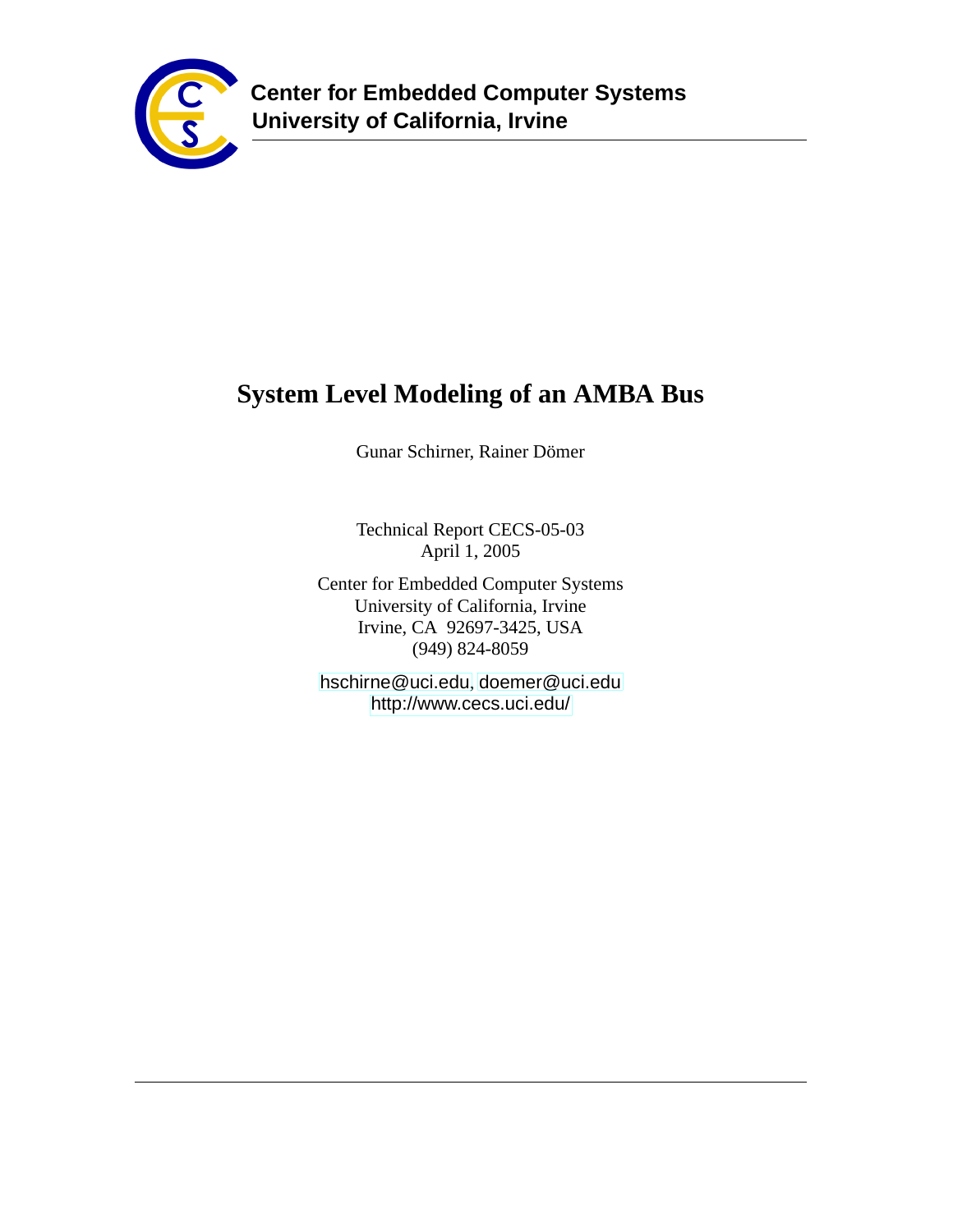# **System Level Modeling of an AMBA Bus**

Gunar Schirner, Rainer Dömer

Technical Report CECS-05-03 April 1, 2005

Center for Embedded Computer Systems University of California, Irvine Irvine, CA 92697-3425, USA (949) 824-8059

<hschirne@uci.edu>, <doemer@uci.edu> <http://www.cecs.uci.edu>

#### **Abstract**

*The System-On-Chip [\(SoC\)](#page-6-0) design faces a gap between the production capabilities and time to market pressures. The design space, to be explored during the [SoC](#page-6-0) design, grows with the improvements in the production capabilities and it takes an increasing amount of time to design a system that utilizes those capabilities. On the other hand shorter product life cycles are forcing an aggressive reduction of the time-to-market. Addressing this gap has been the aim of recent research work. As one approach abstract models have been introduced and a design flow was devised that guides the designer in the process from a most abstract model down to a synthesizable model.*

*Throughout the design process computation and communication concerns are handled individually. The communication is mostly abstracted away from the designer, which allows the design focus to rest on the application specific computation. This separation requires the provider of an [SoC](#page-6-0) design tool to supply fast and accurate communication models.*

*Fast simulation capabilities are required for coping with the immense design space that is to be explored; these are especially needed during early stages of the design. This need has pushed the development of transaction level models, which are abstract models that execute dramatically faster than synthesizable models. The pressure for fast executing models extends especially to the frequently used and reused communication libraries. This document describes the system level modeling of the Advanced High-performance Bus [\(AHB\)](#page-5-0) part of the Advanced Microprocessor Bus Architecture [\(AMBA\)](#page-5-1). Throughout this work the design of three bus models, at different levels of abstraction, is described; their simulation speed and accuracy is evaluated. As a result guidelines for the developer are derived that support selecting the most appropriate model for a given stage in the design process.*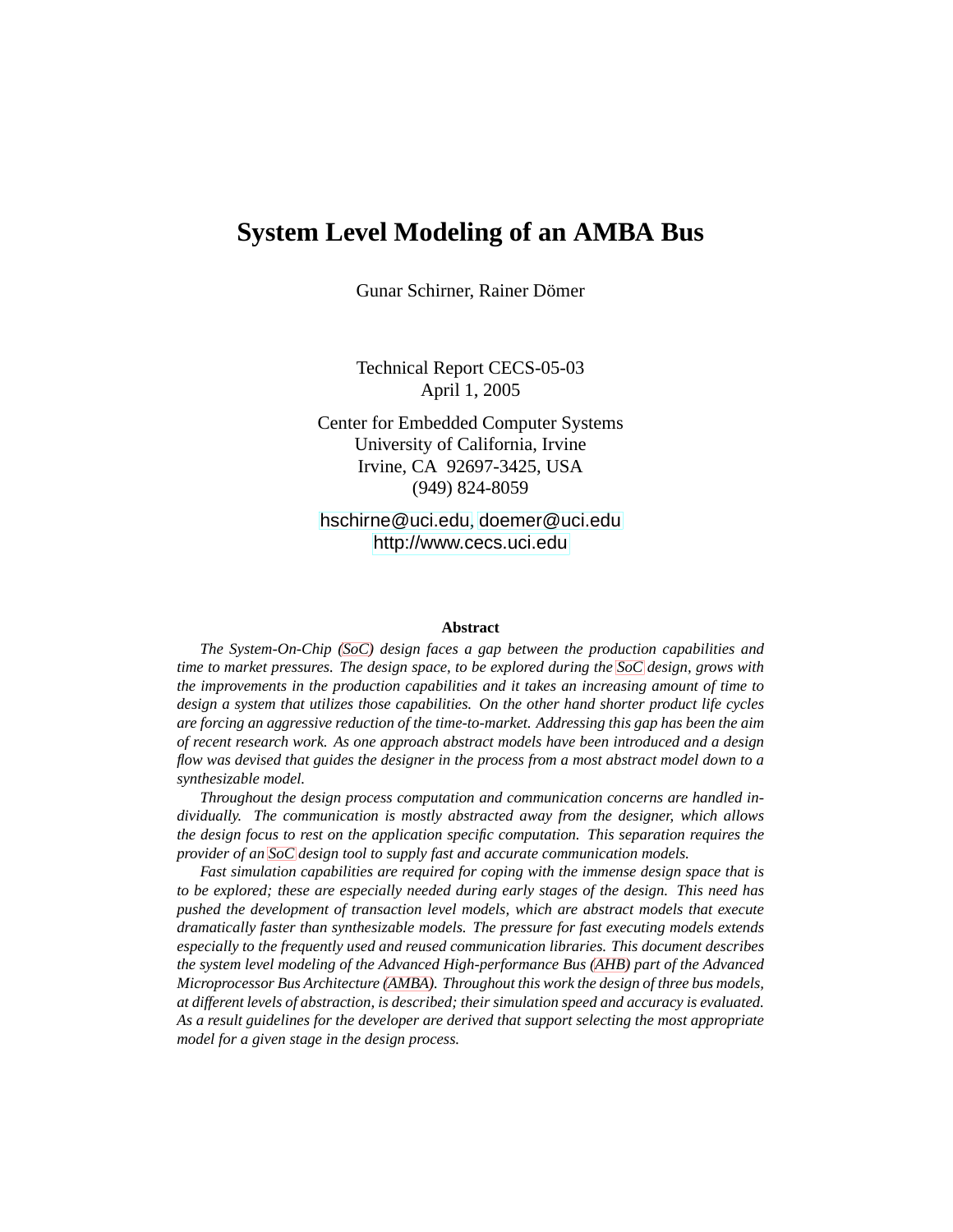# **Contents**

| $\mathbf 1$             |     | $\overline{\mathbf{3}}$<br><b>Introduction</b>                            |
|-------------------------|-----|---------------------------------------------------------------------------|
|                         | 1.1 | 3                                                                         |
|                         |     | $\overline{3}$<br>1.1.1                                                   |
|                         |     | 3<br>1.1.2                                                                |
|                         |     | $\overline{4}$<br>1.1.3                                                   |
|                         |     | $\overline{4}$<br>1.1.4                                                   |
|                         | 1.2 | 6                                                                         |
|                         | 1.3 | $\overline{7}$<br>Outline                                                 |
|                         | 1.4 | $\overline{7}$                                                            |
| 2                       |     | <b>Introduction to the AMBA Bus</b><br>8                                  |
| 3                       |     | <b>Modeling</b><br>10                                                     |
|                         | 3.1 | 10                                                                        |
|                         | 3.2 | 14                                                                        |
|                         | 3.3 | 15                                                                        |
|                         | 3.4 | 16                                                                        |
|                         | 3.5 | 17                                                                        |
|                         | 3.6 | 18                                                                        |
|                         |     |                                                                           |
| $\overline{\mathbf{4}}$ |     | <b>Validation</b><br>20                                                   |
|                         | 4.1 | 21                                                                        |
|                         |     | Validation of Individual Bus Transfers - Fundamental Tests<br>21<br>4.1.1 |
|                         |     | 22<br>4.1.2                                                               |
|                         |     | 23<br>4.1.3                                                               |
|                         | 4.2 | 24                                                                        |
|                         |     | 4.2.1<br>24                                                               |
|                         |     | 25<br>4.2.2                                                               |
|                         |     | 4.2.3<br>26                                                               |
|                         |     | 29<br>4.2.4                                                               |
|                         |     | 29<br>4.2.5                                                               |
|                         |     | 32<br>4.2.6                                                               |
|                         |     | 32<br>4.2.7                                                               |
|                         | 4.3 | 35<br>Timing Validation of the Transaction Level Models                   |
|                         | 4.4 | 37                                                                        |
| 5                       |     | <b>Model Analysis</b><br>37                                               |
|                         | 5.1 | 37                                                                        |
|                         |     | 37<br>5.1.1                                                               |
|                         |     | 5.1.2<br>38                                                               |
|                         |     | 39<br>5.1.3                                                               |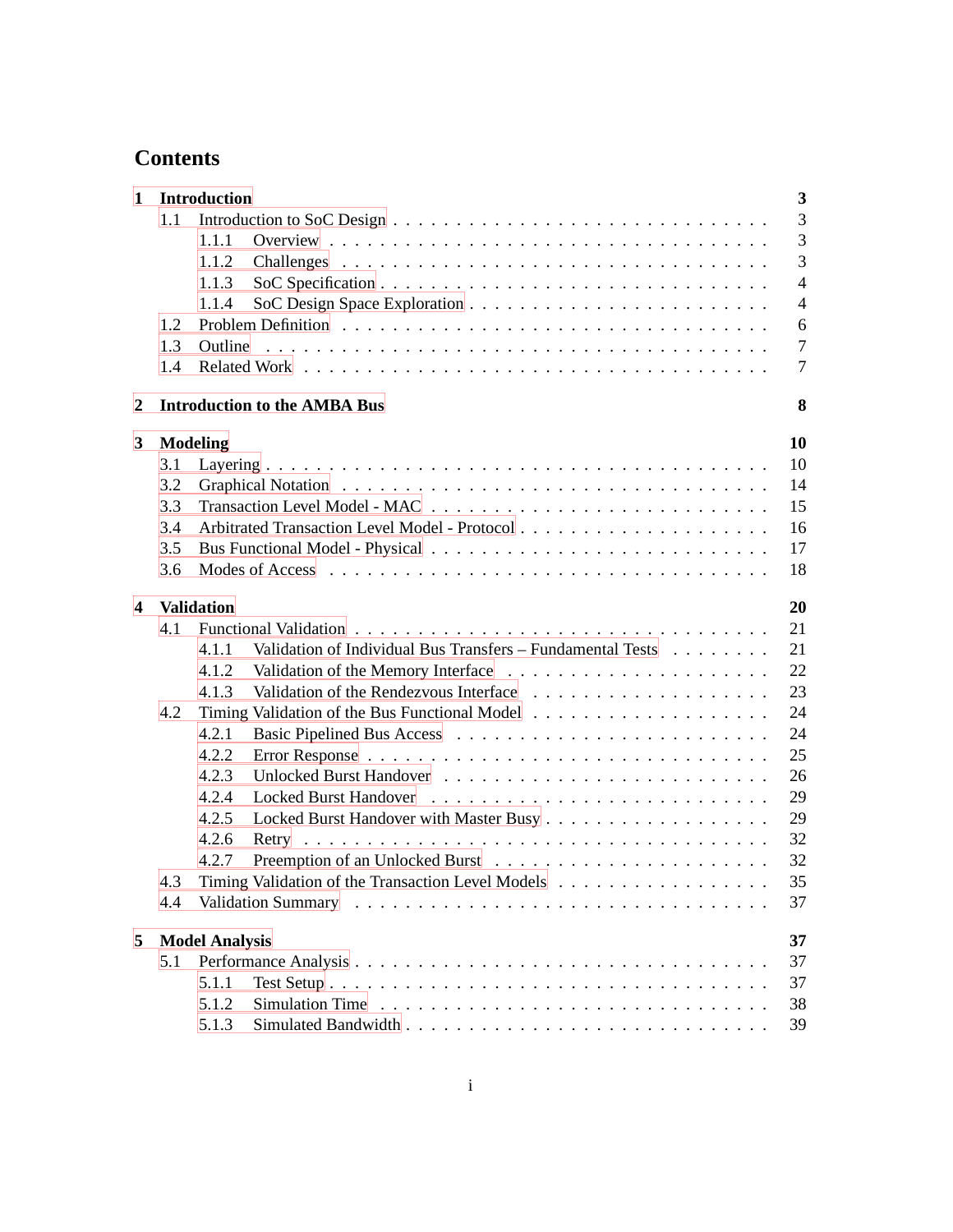|   | 5.2               |                                                                                   | 40 |
|---|-------------------|-----------------------------------------------------------------------------------|----|
|   |                   | 5.2.1                                                                             | 40 |
|   |                   | 5.2.2                                                                             | 41 |
|   |                   | 5.2.3                                                                             | 44 |
|   | 5.3               |                                                                                   | 46 |
| 6 |                   | <b>Summary and Conclusions</b>                                                    | 47 |
|   | <b>References</b> |                                                                                   | 48 |
|   |                   | <b>A</b> Header Files                                                             | 51 |
|   |                   | A.1 <i>i_ambaAHBbus.sh</i> : MAC Layer Interface Definitions for Master and Slave | 51 |
|   |                   |                                                                                   |    |
|   | A.2               | ambaAHBbusMaster.sc: Bus Functional Interfaces and Channel Definition for Master  | 52 |
|   | A.3               | ambaAHBbusSlave.sc: Bus Functional Interfaces and Channel Definition for Slave    | 54 |
|   | A 4               | <i>ambaAHBbusTLM.sc</i> : Interfaces and Channel Definitions for Abstract Models  | 56 |
| B |                   | <b>Testing Environment</b>                                                        | 57 |
|   | <b>B.1</b>        |                                                                                   | 57 |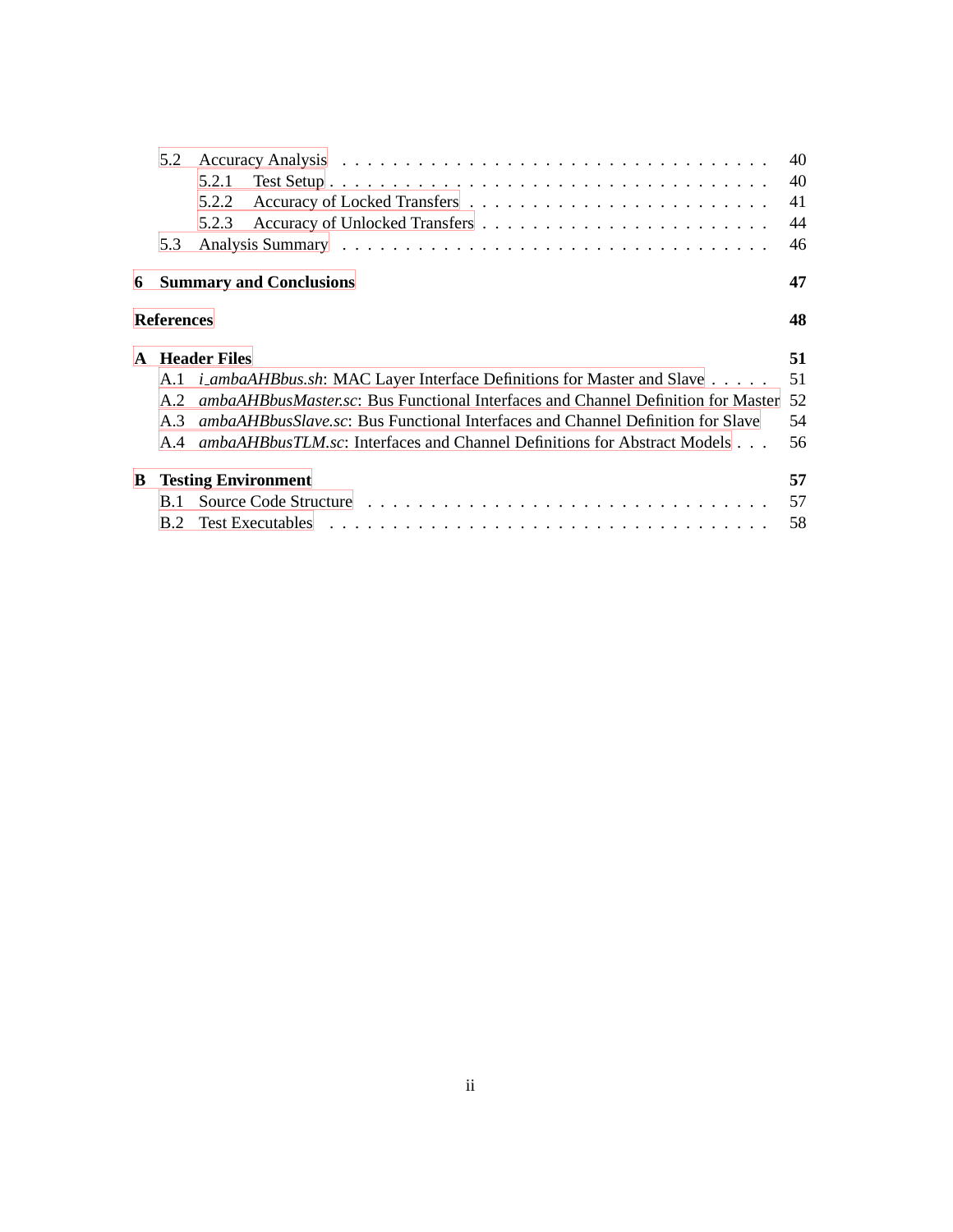# **List of Figures**

| 1              |                                                                                   | 3  |
|----------------|-----------------------------------------------------------------------------------|----|
| $\overline{2}$ |                                                                                   | 5  |
| 3              |                                                                                   | 6  |
| 4              |                                                                                   | 8  |
| 5              |                                                                                   | 10 |
| 6              |                                                                                   | 14 |
| 7              |                                                                                   | 14 |
| 8              | Transaction Level Model (MAC model) connection scheme                             | 15 |
| 9              | Arbitrated Transaction Level Model (protocol model) connection scheme.            | 16 |
| 10             |                                                                                   | 17 |
| 11             |                                                                                   | 18 |
| 12             |                                                                                   | 19 |
| 13             |                                                                                   | 19 |
| 14             |                                                                                   | 20 |
| 15             | Logical connection for individual bus transfer validation.                        | 21 |
| 16             | User level logical connection for memory and rendezvous type access validation. . | 23 |
| 17             |                                                                                   | 25 |
| 18             | Waveform of implemented bus model, showing pipelined behavior                     | 25 |
| 19             |                                                                                   | 27 |
| 20             | Waveform of implemented bus model, showing error response                         | 27 |
| 21             |                                                                                   | 28 |
| 22             | Waveform of implemented bus model, unlocked burst handover                        | 28 |
| 23             |                                                                                   | 30 |
| 24             | Waveform of implemented bus model, locked burst handover                          | 30 |
| 25             | Reference sequence showing a locked burst with busy cycle                         | 31 |
| 26             | Waveform of implemented bus model, showing locked transfer with busy master. .    | 31 |
| 27             | Reference sequence showing an aborted burst due to retry                          | 33 |
| 28             | Waveform of implemented bus model, showing a retry                                | 33 |
| 29             | Reference sequence showing soss of bus grant during burst                         | 34 |
| 30             | Waveform of implemented bus model, showing soss of bus grant during burst         | 35 |
| 31             |                                                                                   | 38 |
| 32             |                                                                                   | 39 |
| 33             |                                                                                   | 40 |
| 34             |                                                                                   | 42 |
| 35             |                                                                                   | 43 |
| 36             | Locked transfer accuracy based on cumulative transfer time                        | 44 |
| 37             |                                                                                   | 45 |
| 38             |                                                                                   | 46 |
| 39             | Unlocked transfer accuracy based on cumulative transfer time                      | 46 |
| 40             |                                                                                   | 58 |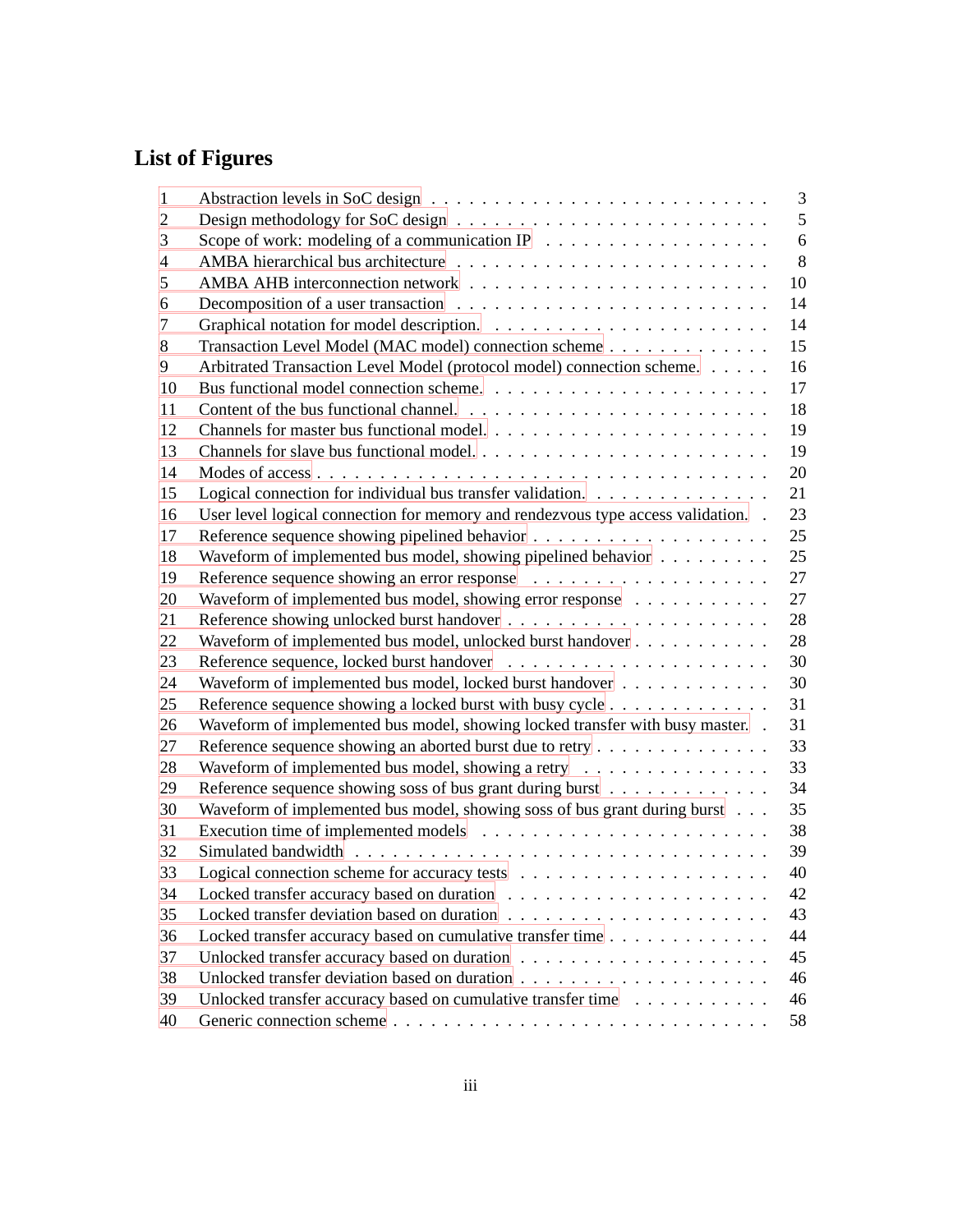# **List of Acronyms**

- <span id="page-5-0"></span>**AHB** Advanced High-performance Bus. System bus definition within the AMBA 2.0 specification. Defines a high-performance bus including pipelined access, bursts, split and retry operations.
- <span id="page-5-1"></span>**AMBA** Advanced Microprocessor Bus Architecture. Bus system defined by ARM Technologies for system-on-chip architectures.
- <span id="page-5-8"></span>**APB** Advanced Peripheral Bus. Peripheral bus definition within the AMBA 2.0 specification. The bus is used for low power peripheral devices, with a simple interface logic.
- <span id="page-5-7"></span>**ASB** Advanced System Bus. System bus definition within the AMBA 2.0 specification. Defines a high-performance bus including pipelined access and bursts.
- <span id="page-5-12"></span>**ATLM** Arbitrated Transaction Level Model. A model of a system in which communication is described as transactions, abstract of pins and wires. In addition to what is provided by the [TLM,](#page-6-1) it models arbitration on a bus transaction level.
- **Behavior** An encapsulating entity, which describes computation and functionality in the form of an algorithm.
- **Bus Functional Model** A wire accurate and cycle accurate model of a bus.
- **Channel** An encapsulating entity, which abstractly describes communication between two or more partners.
- <span id="page-5-6"></span>**CLI** Cycle Level Interface. Refers to ARMs definition of the AMBA bus, cycle level accurate for SystemC.
- <span id="page-5-3"></span>**IP** Intellectual Property. A pre-designed system component.
- <span id="page-5-11"></span>**MAC** Media Access Control. Layer within the OSI layering scheme.
- <span id="page-5-4"></span>**NoC** Network on Chip
- <span id="page-5-10"></span>**OS** Operating System. Software entity that manages and controls access to the hardware of a computer system. It usually provides scheduling, synchronization and communication primitives.
- <span id="page-5-5"></span>**OSI** Open Systems Interconnection. An communication architecture model, described in seven layers, developed by the ISO for the interconnection of data communication systems.
- <span id="page-5-9"></span>**PE** Processing Element. A system component that provides computation capabilities, e.g. a custom hardware or generic processor.
- <span id="page-5-2"></span>**RTL** Register Transfer Level. Description of hardware at the level of digital data paths, the data transfer and its storage.
- **RTOS** Real-Time Operating System. An operating system that responds to an external event within a short, predictable time.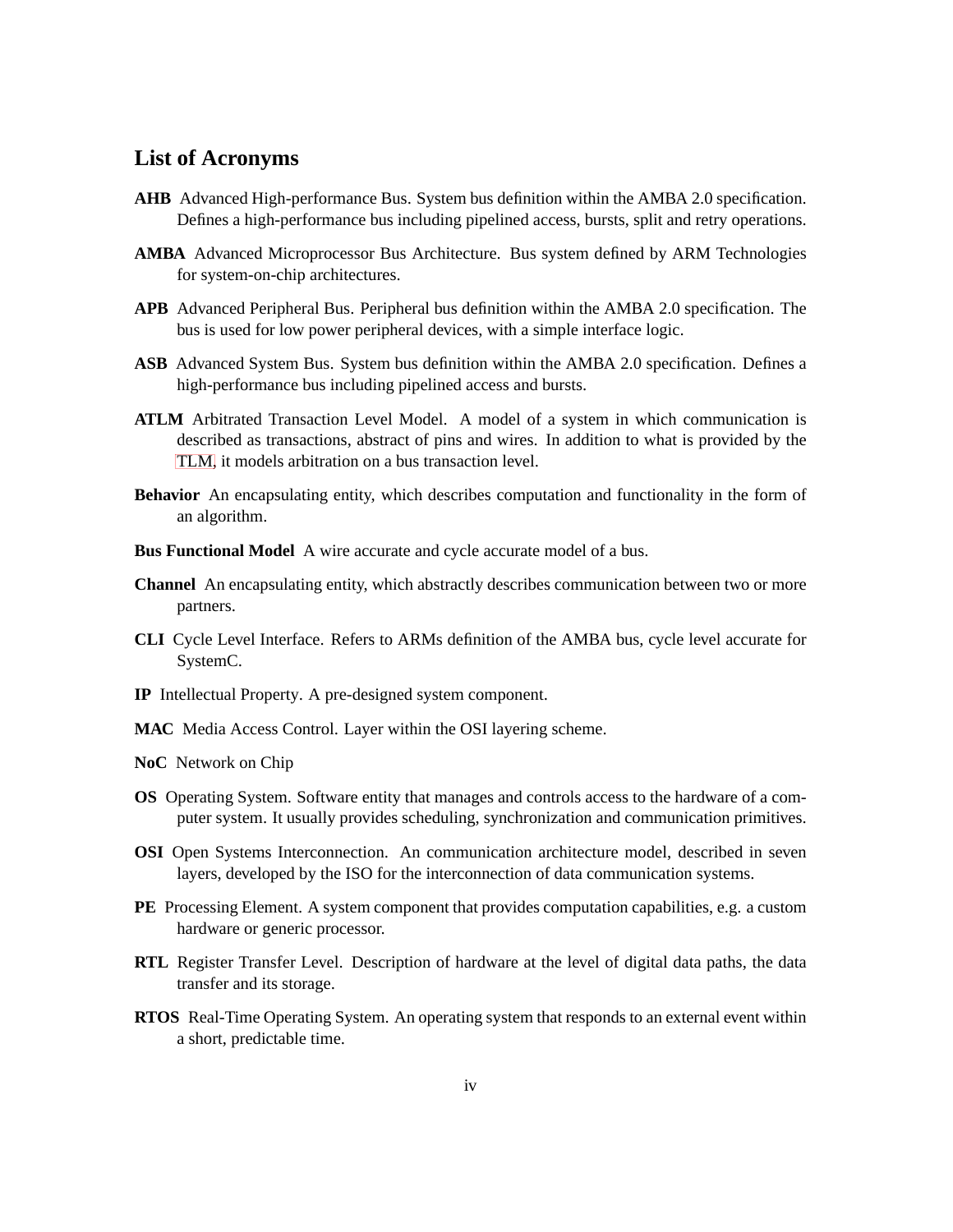- <span id="page-6-2"></span>**SCE** SoC Environment. A set of tools for the automated, computer-aided design of SoC and computer systems.
- <span id="page-6-0"></span>**SoC** System-On-Chip. A highly integrated device implementing a complete computer system on a single chip.
- <span id="page-6-1"></span>**TLM** Transaction Level Model. A model of a system in which communication is described as transactions, abstract of pins and wires.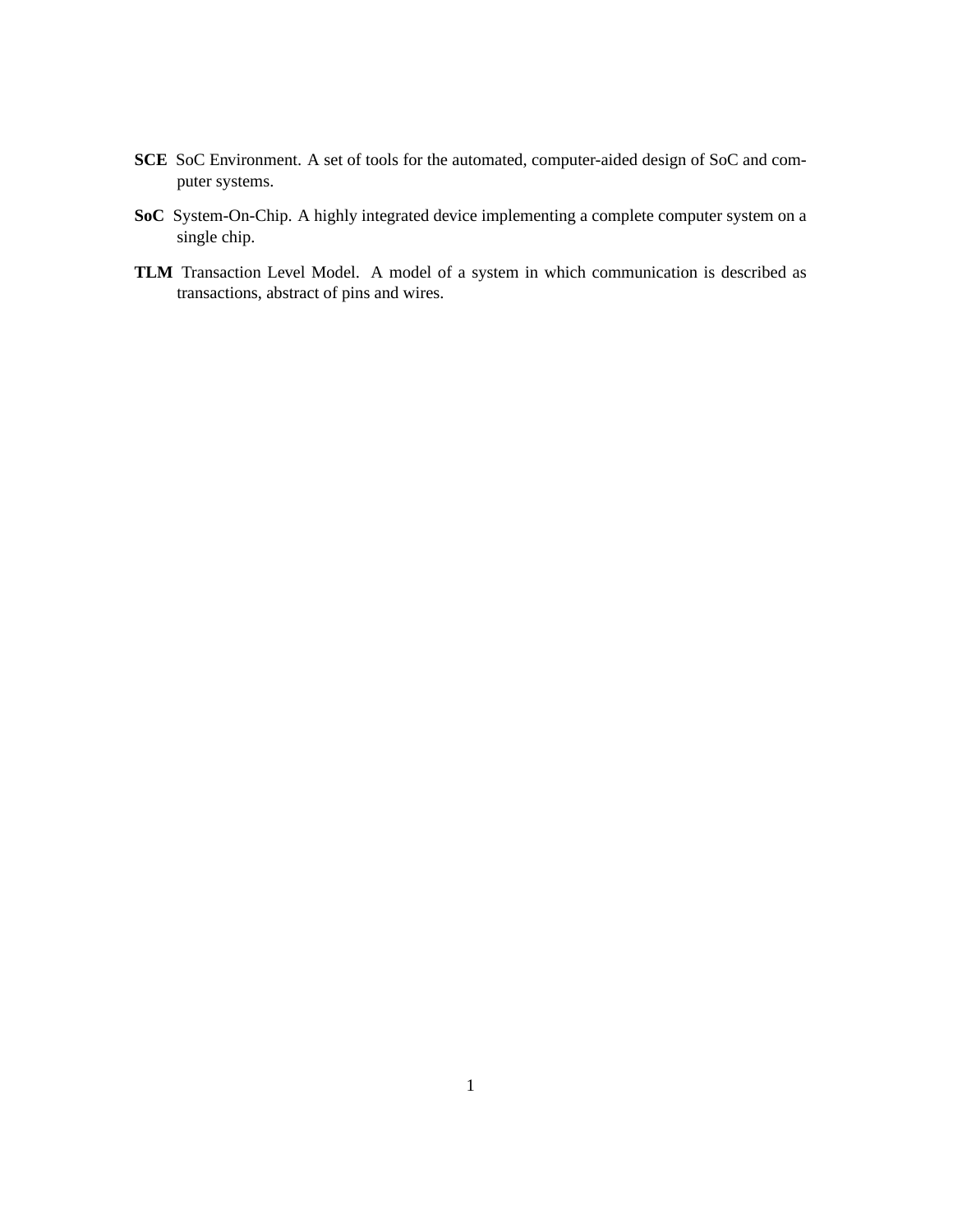### **System Level Modeling of an AMBA Bus**

#### **G. Schirner, R. Domer ¨**

Center for Embedded Computer Systems University of California, Irvine Irvine, CA 92697-3425, USA

<hschirne@uci.edu>, <doemer@uci.edu> <http://www.cecs.uci.edu>

April 1, 2005

#### **Abstract**

*The [SoC](#page-6-0) design faces a gap between the production capabilities and time to market pressures. The design space, to be explored during the [SoC](#page-6-0) design, grows with the improvements in the production capabilities and it takes an increasing amount of time to design a system that utilizes those capabilities. On the other hand shorter product life cycles are forcing an aggressive reduction of the time-to-market. Addressing this gap has been the aim of recent research work. As one approach abstract models have been introduced and a design flow was devised that guides the designer in the process from a most abstract model down to a synthesizable model.*

*Throughout the design process computation and communication concerns are handled individually. The communication is mostly abstracted away from the designer, which allows the design focus to rest on the application specific computation. This separation requires the provider of an [SoC](#page-6-0) design tool to supply fast and accurate communication models.*

*Fast simulation capabilities are required for coping with the immense design space that is to be explored; these are especially needed during early stages of the design. This need has pushed the development of transaction level models, which are abstract models that execute dramatically faster than synthesizable models. The pressure for fast executing models extends especially to the frequently used and reused communication libraries. This document describes the system level modeling of the [AHB](#page-5-0) part of the [AMBA.](#page-5-1) Throughout this work the design of three bus models, at different levels of abstraction, is described; their simulation speed and accuracy is evaluated. As a result guidelines for the developer are derived that support selecting the most appropriate model for a given stage in the design process.*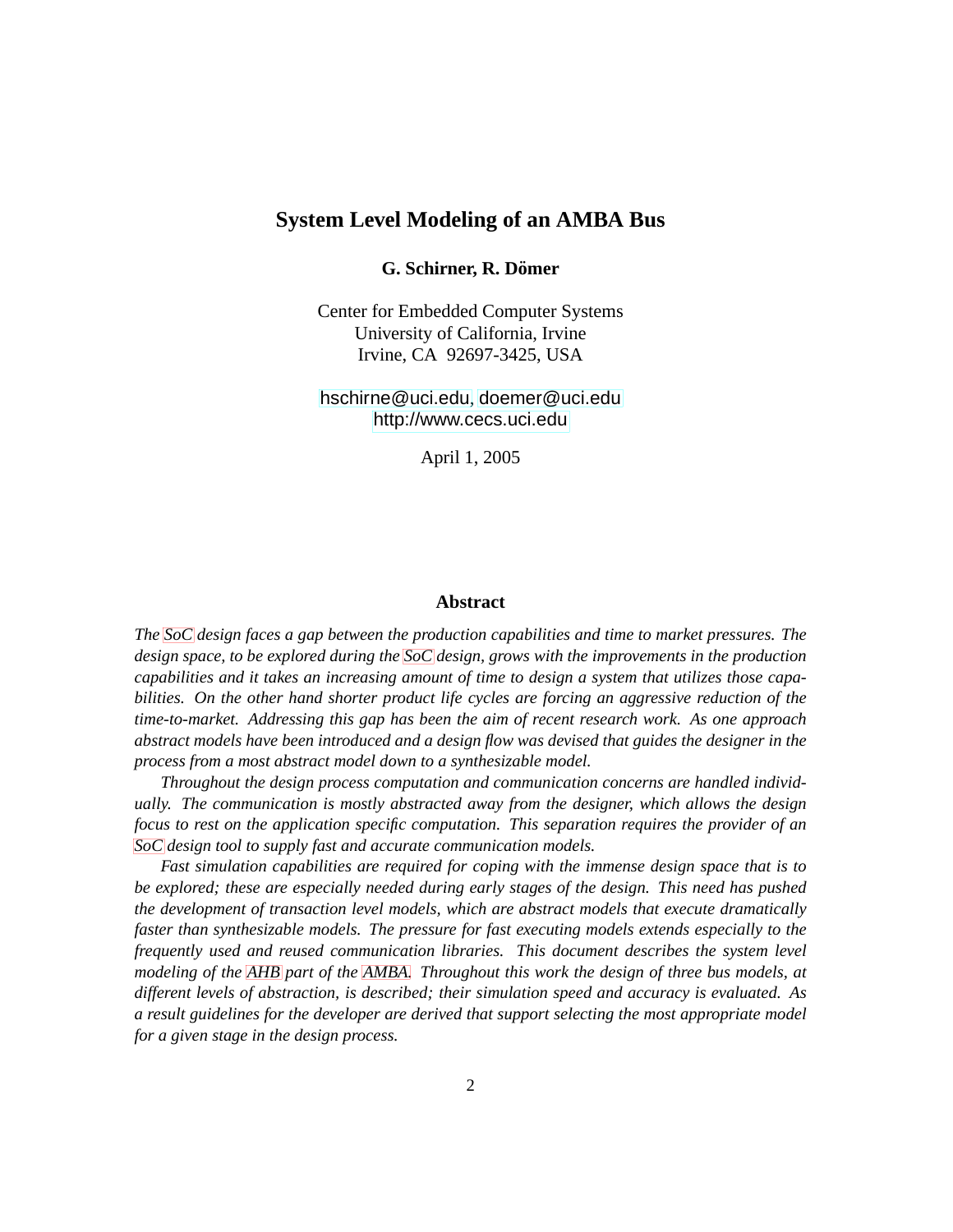# <span id="page-8-1"></span><span id="page-8-0"></span>**1 Introduction**

#### <span id="page-8-2"></span>**1.1 Introduction to SoC Design**

#### **1.1.1 Overview**

Improvements in manufacturing capabilities allow placing of a complete embedded system on a single chip. With that it becomes possible to design a system as a mix of software running on one or more generic processors and specialized hardware, which runs computation that is too costly for a generic processor (e.g. in terms of power or time). This design freedom leads ultimately to highly specialized chips and cost efficient production. However the newly gained freedom in design places a burden on the SoC designer. The next paragraphs will introduce the challenges of system level design, the specification of systems and the design space exploration.

#### <span id="page-8-3"></span>**1.1.2 Challenges**

The design of embedded systems in general and an SoC in special will be done under functional and environmental constraints. Since the designed system will run under a well-specified operating environment, the strict functional requirements can be concretely defined. The environment restrictions on the other hand are more diverse: e.g. minimizing the cost, footprint, or power consumption. Due to the flexibility of a SoC design, achieving the set goals, involves analyzing a multi-dimensional design space. The degrees of freedom stem from the process element types and characteristics, their allocation, the mapping of functional elements to the process elements, their interconnection with busses and their scheduling.



Figure 1: Abstraction levels in SoC design (source [\[13\]](#page-54-0))

Looking at the levels of abstraction of the SoC design gives another perspective to the complexity of designing such systems. The process starts with a functional description on system level, where only the major function blocks are defined and timing information is not yet captured. During the [SoC](#page-6-0) design process, the system description is refined step by step and additional details are captured. That process leads to a cycle accurate fully functional system description in RTL, which is the starting point of the production process. As Figure [1](#page-8-3) shows, the amount of captured information increases by an oder of magnitude with each level of the design process. With each step within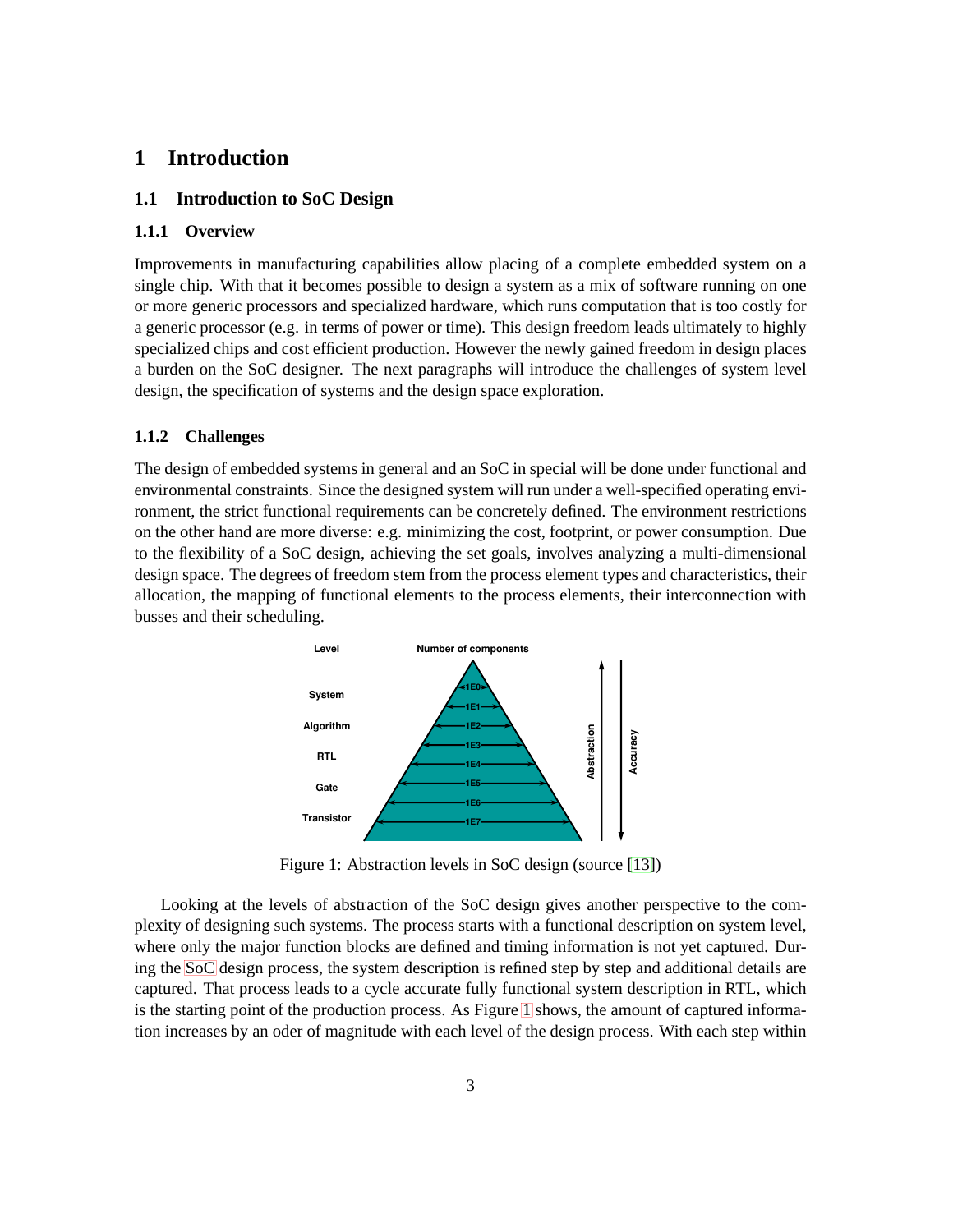the levels of abstraction a multi-dimensional design space has to be explored in order to make the necessary decisions.

The goal of SoC design paradigm is to guide the designer through the process, and aid the decision making. A well-defined flow of design steps makes the process manageable. The design steps and their associated models will be described in the next paragraphs.

#### <span id="page-9-0"></span>**1.1.3 SoC Specification**

Hardware/Software co-design is an integral aspect of the SoC design. It requires a language that is capable of capturing the requirements of a hardware design from wire allocations to complex timing requirements, as well as the complexities of current software design. Some examples of such languages are SpecC [\[11\]](#page-54-1), an ANSI-C based language extension and the C++ library extension SystemC<sup>[15]</sup>.

Those languages allow grouping of functionality to behaviors, which later can be freely mapped to processing elements. In order to allow this free mapping the computation has to be separated from the communication. Therefore communication between the behaviors is abstractly defined as channels. The channel specific implementation (e.g. an AMBA protocol) will be filled in during later refinement stages. The specification model is free of such implementation detail (and their respective constraints). The SpecC language further introduces many concepts from hardware description languages like VHDL and Verilog. It introduces the concept of capturing scheduling information in the language, such as sequential, parallel and pipelined execution. The SpecC language very much supports the goals of specification capturing. It allows describing a fully functional model that incorporates design constraints and has a simulation environment for an integrated validation against a set of test vectors. The next section describes the exploration and refinement steps to transform the system specification into a manufacturable description.

#### <span id="page-9-1"></span>**1.1.4 SoC Design Space Exploration**

In conjunction with the SpecC language a design paradigm was introduced, which formalizes the individual refinements steps. With that the designer has guidelines on how to efficiently handle the immense design space. Figure [2](#page-9-1) shows an overview of the design flow. It also indicates the integration of the validation flow. The tool suite provided with the SpecC language closely follows the outlined design flow. The following paragraphs will describe each design step.

The SoC design starts with the specification model, which is a purely functional model - free of any implementation details. It focuses on capturing the algorithmic behavior and allows a functional validation of the description. The model is untimed and allows only for causal ordering. Once the specification model is finished, it will serve as a golden model, to compare simulation results during the design cycle.

Architecture information is added during the Computation design. During this step processing elements are inserted into the system and the previously defined functional behaviors are mapped to them. A processing element can be a predefined standard component such as generic processor core or a DSP, but a custom specific hardware component as well. Parameters, such as clock frequency, of the inserted elements can be adjusted to the application needs. Based on internal statistics, early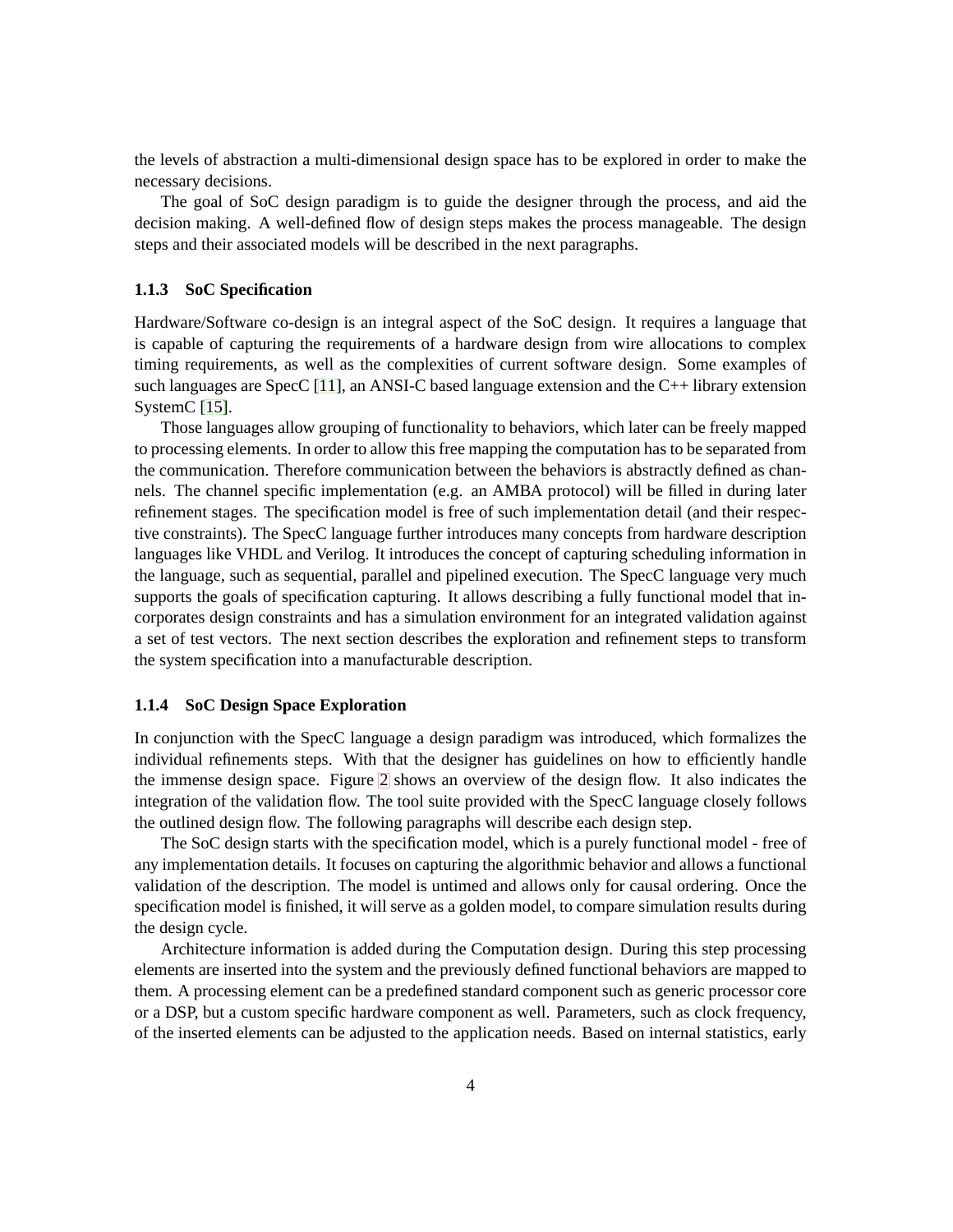

Figure 2: Design methodology for SoC design (Source [\[12\]](#page-54-3))

estimations about the runtime performance can be made. This gives the designer the first feedback about the design decisions. Once the computation design is finished, the architecture model that captures the decisions is created. This model is the first timed model. It takes only computing time into account; all communication between the processing elements execute in zero time.

The next step in the refinement is the Scheduling Refinement (not shown in this graph). This refinement allows the designer to select suitable scheduling mechanisms to its processing elements. The scheduling capabilities range from an off-line static scheduling, which allows the most predictability, to a priority based dynamic scheduling.

The Communication design allows the user to select busses and protocols. Here the earlier defined abstract communication channels are mapped to physical busses and protocols. Detailed information about a utilized protocol is added. The resulting Communication model includes specific instructions for the particular bus implementation, like the access logic for a bus master or bus slave.

The synthesis step concludes the the design flow. Here the Register Transfer Level [\(RTL\)](#page-5-2) code for the hardware will be generated with the prerequisite of [RTL](#page-5-2) component allocation, their functional mapping and scheduling. As a result of the hardware synthesis a cycle accurate description of each hardware processing element is created. Similar activities take place for the software synthesis. Here specific code for the selected RTOS is inserted and target specific assembly code is compiled. The result is a cycle accurate model of each software-processing element, which can be simulated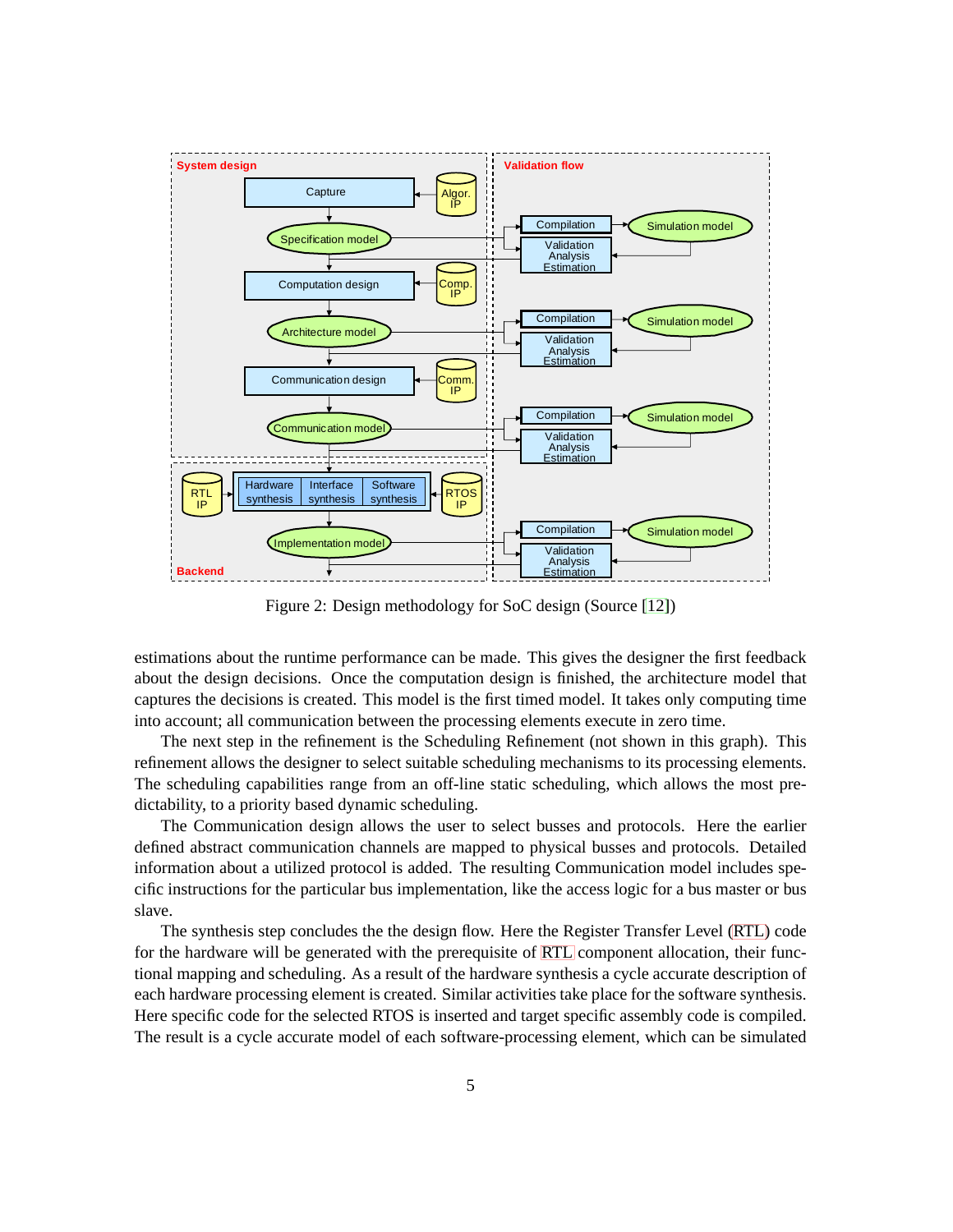using an instruction set simulator and executed on the target processor. The combination of both synthesis parts is captured in the Implementation model, which gives a cycle accurate description of the whole system.

#### <span id="page-11-0"></span>**1.2 Problem Definition**

As it was described in the previous section the SoC design process is performed in several steps that formalize coping with the immense design space. Models of predefined standard components, such as basic communication elements, are needed for ease of design. Furthermore multiple models at different levels of abstraction are needed for each standard component, matching the stage within the design flow. An very abstract model can be used for fast high level exploration during early stages of the design, whereas a detailed model that yields most accurate results is needed for production validation.

The scope of this work is to model a library communication component as symbolically depicted in Figure [3.](#page-11-0) In particular, [AMBA](#page-5-1) was chosen since it reached, especially after introducing revision 2.0 of the standard in 1999, a wide acceptance for interconnections within a system-on-chip. With ARM's strong support for design, development and testing it pushed "right-first-time" development and the bus AMBA specification became one de facto standard for on-chip bus [\[2\]](#page-53-1). The goal this work is to provide a bus functional model of an [AMBA](#page-5-1) bus, that is synthesizable, and to model the bus as well at higher level of abstractions that allow a high simulation performance.



Figure 3: Scope of work: modeling of a communication [IP](#page-5-3) (Symbolic Depiction)

Throughout the work appropriate levels of abstractions should be chosen for the abstract models. The implemented models should be validated against the standard with respect to functionality and timing accuracy. They should furthermore be compared to each other in terms of execution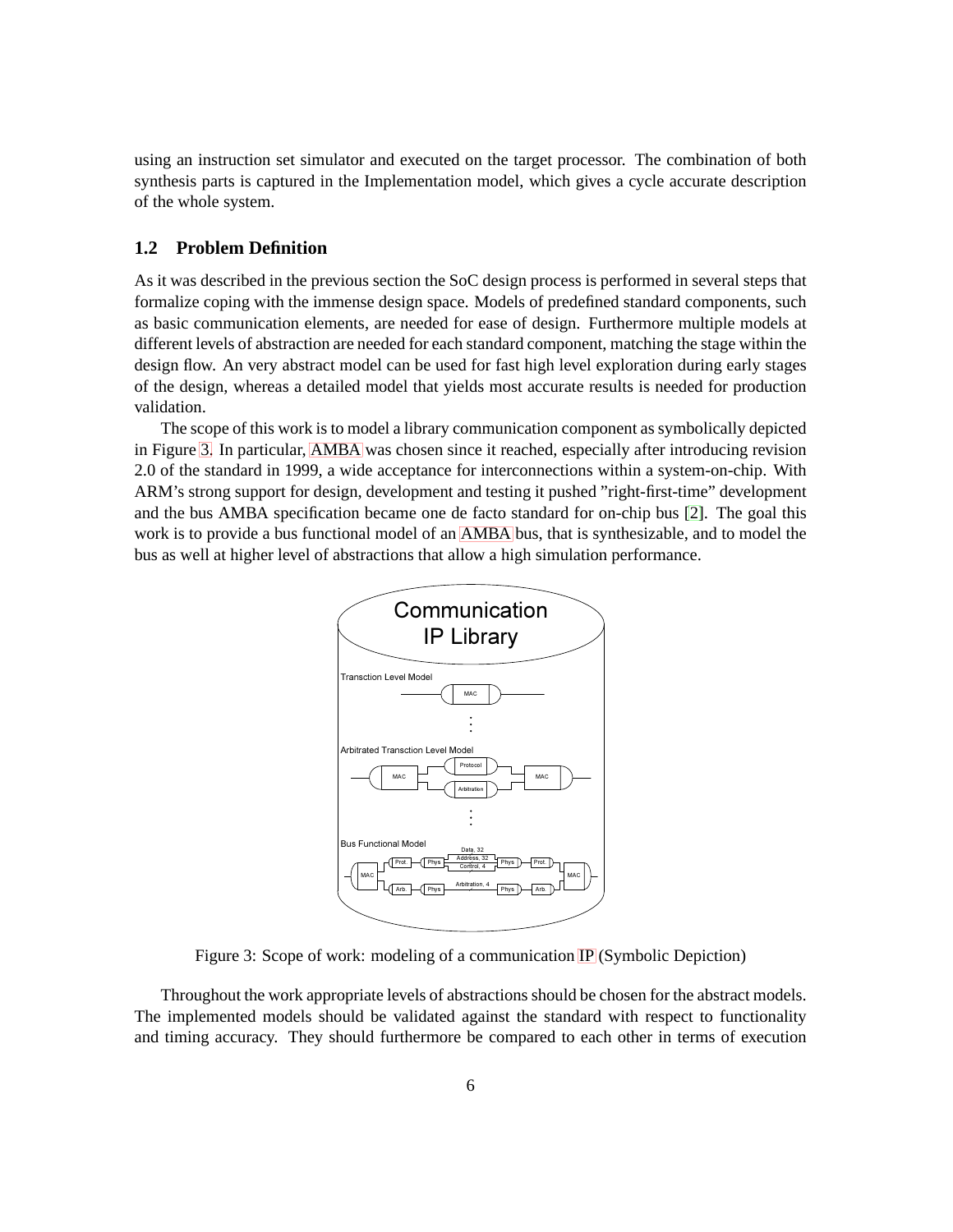performance and simulation speed. Based on the experimental results a guideline should be made on how to choose the right model for a particular goal.

#### <span id="page-12-0"></span>**1.3 Outline**

In the remaining part of the documentation, first a general introduction to the [AMBA](#page-5-1) bus gives the reader an overview of the specification. The overview is followed by the chapter on the actual design. The different models will be introduced. Their design will include a layered approach. Based on the design, accuracy expectations of each model will be described.

In the validation chapter (Section [4\)](#page-25-0), the reader will find a functional and timing validation of the implemented models. Those validations will be made according to the specification [\[3\]](#page-53-2).

The Section [5](#page-42-1) shows measurements of the simulation speed and compares the accuracy of the individual bus models. It shows what trade offs the designer has to make for using a particular model. Finally Section [6](#page-52-0) concludes and gives a summary.

#### <span id="page-12-1"></span>**1.4 Related Work**

System level modeling has become a more important issue over the recent years, as a means to improve the [SoC](#page-6-0) design process. Languages for capturing these models have been developed, such as SpecC [\[11\]](#page-54-1) or SystemC [\[15\]](#page-54-2). Furthermore capturing and designing communication systems using transaction level models has received research attention.

Sgroi et al. [\[22\]](#page-54-4) address the [SoC](#page-6-0) communication with a Network on Chip [\(NoC\)](#page-5-4) approach. They propose partitioning of the communication into separate layers that follow the Open Systems Interconnection [\(OSI\)](#page-5-5) structure. Software reuse is promoted with an increase of abstraction from the underlying communication framework.

Siegmund and Müller [\[24\]](#page-54-5) describe an extension to SystemC, and propose modeling of a [SoC](#page-6-0) at different levels of abstraction. They describe three different levels of abstraction: the physical description at [RTL](#page-5-2) level, then a more abstract model that covers individual messages, and a most abstract level that deals with transactions.

In application of transaction level models [\[15\]](#page-54-2), the topic of capturing communications within a [SoC](#page-6-0) has received attention. In particular the widely used bus specification [AMBA](#page-5-1) was the goal of modeling support.

Most relevant to this work is ARMs definition of the Cycle Level Interface [\(CLI\)](#page-5-6) of the AMBA bus [\[1\]](#page-53-3). This specification defines how to implement the [AMBA](#page-5-1) bus architecture in SystemC [\[21\]](#page-54-6). It has the goal of defining an interfacing standard between SystemC design models of IP components. It is intended to be used for system simulation and transaction based verification.

In [\[6\]](#page-53-4) Caldari et al. describe the results of capturing the [AMBA](#page-5-1) rev. 2.0 bus standard in SystemC. The bus system has been modeled at two levels of abstraction, first a bus functional model on [RTL](#page-5-2) level and second a model on [TLM](#page-6-1) level. Their Transaction Level Model [\(TLM\)](#page-6-1) model reached a speedup of 100 over the [RTL](#page-5-2) level model.

Another modeling approach of the [AMBA](#page-5-1) bus architecture is shown in [\[25\]](#page-54-7), where a transaction-based modeling abstraction level was described. While maintaining the bus cycle accuracy, this approach achieved a 55% speedup over the bus functional model.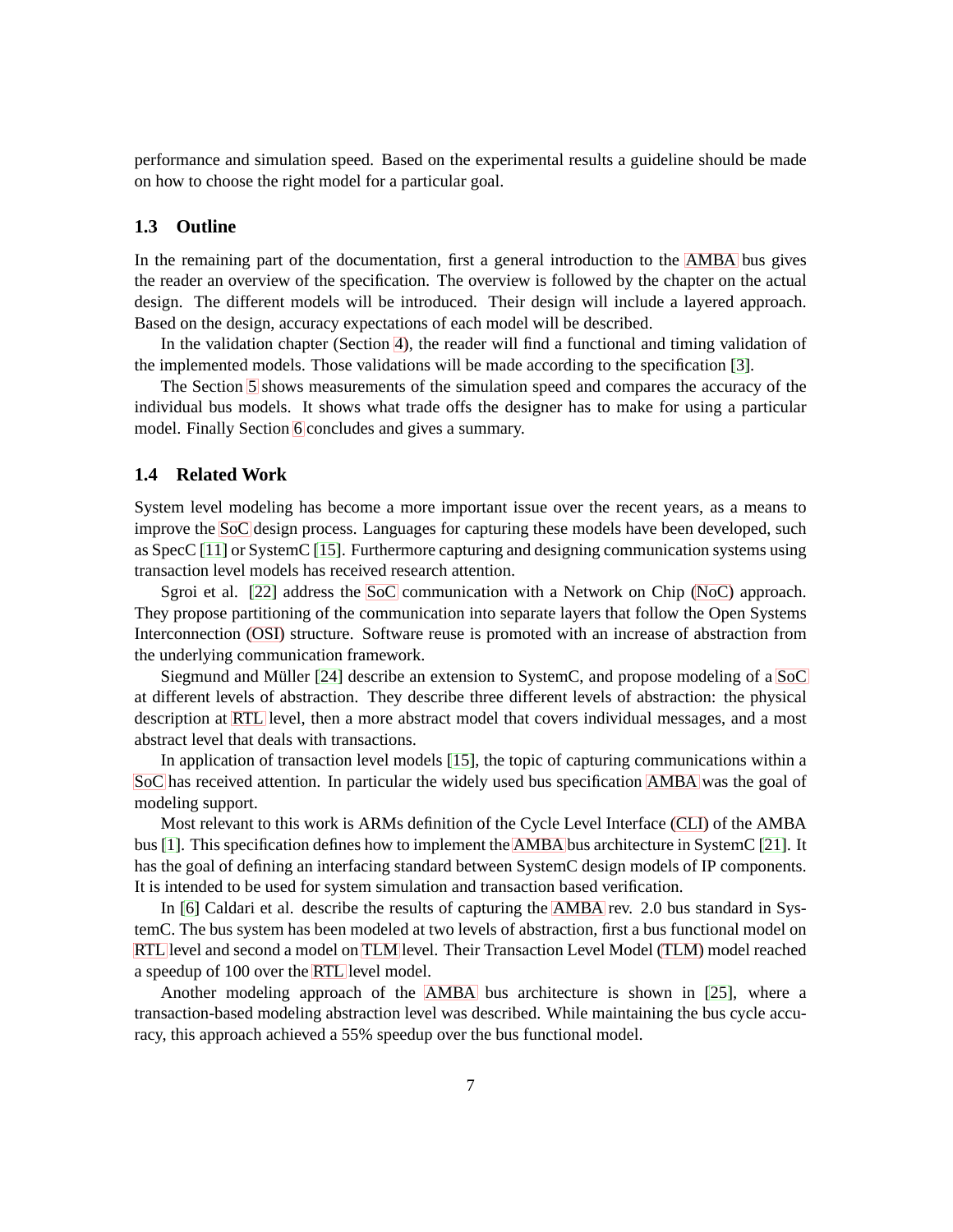CoWare [\[7\]](#page-53-5) provides with ConvergenSC a commercial AMBA Transactional Bus Simulator. It allows for a fast cycle accurate architectural optimization and verification of an SoC design. With that it provides a solution for designing system-on-chip products that make use of [AMBA](#page-5-1) bus specification and are described in SystemC.

# <span id="page-13-0"></span>**2 Introduction to the AMBA Bus**

The Advanced Microprocessor Bus Architecture [\(AMBA\)](#page-5-1) (see [\[3\]](#page-53-2)) defined by ARM is a widely used open standard for an on-chip bus system. This standard aims to ease the component design, by allowing the combination of interchangeable components in the [SoC](#page-6-0) design. It promotes the reuse of intellectual property components, so that at least a part of the [SoC](#page-6-0) design can become a composition, rather than a complete rewrite every time.

The [AMBA](#page-5-1) standard defines different groups of busses, which are typically used in a hierarchical fashion. The Figure [4](#page-13-0) shows a schematic overview of a typical microprocessor design. The design usually consists of a system bus; either the older version the Advanced System Bus [\(ASB\)](#page-5-7), or the more performant Advanced High-performance Bus [\(AHB\)](#page-5-0). All high performance components are connected to the system bus. Low speed components are connected to the peripheral bus, the Advanced Peripheral Bus [\(APB\)](#page-5-8).



Figure 4: AMBA hierarchical bus architecture (Source [\[3\]](#page-53-2)).

The system busses [ASB](#page-5-7) and [AHB](#page-5-0) are designed for high performance connection of processors, dedicated hardware and on chip memory. They allow:

- Multiple bus masters
- Pipelined operation
- Burst transfers

The peripheral bus [APB](#page-5-8) on the other hand is designed for low power peripherals with a low complexity bus interface. The [APB](#page-5-8) can be connected via a bridge to both system busses [AHB](#page-5-0) and [ASB.](#page-5-7) The [APB](#page-5-8) bridge acts as a master on the [APB](#page-5-8) bus and all peripheral devices are slaves.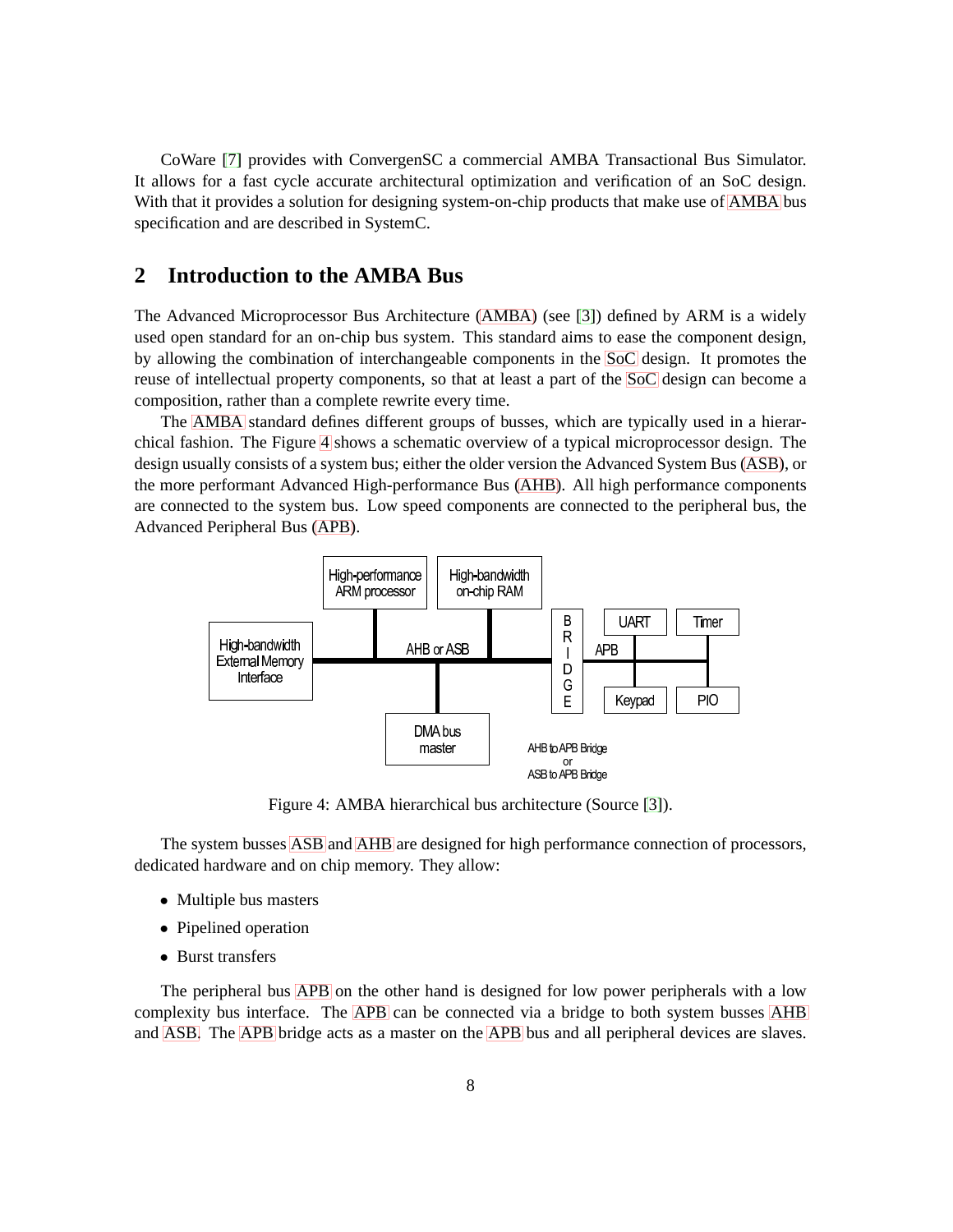The bridge appears as a single slave device on the system bus; it handles the [APB](#page-5-8) control signals, performs retiming and buffering.

Between the two system busses the [AHB](#page-5-0) delivers a higher performance than its older counterpart [ASB.](#page-5-7) The [AHB](#page-5-0) features:

- Retry and split transactions
- Single clock edge operation
- Non-tristate implementation
- Allows wider data bus configuration (e.g. 64 bits and 128 bits)

Retry and split transactions are introduced to reduce the bus utilization. Both can be used in case the slave does not have the requested data immediately available. In case of a retry transaction, the master retries the transaction after and own arbitrary delay. On the other hand in a split transaction the master waits for a signal from the slave that the split transaction can be completed.

One major factor for the high performance of the [AMBA](#page-5-1) system busses is the pipelined access. For that, each bus access is executed in three separate stages, which can overlap between masters. The three phases for the pipelined bus access are:

- **Arbitration Phase.** A master requests a bus access to the arbiter. The arbiter grants the access within an arbitrary number of bus cycles (at least one). Multiple masters may request the bus at the same time, however only a single master is granted at any given point in time.
- **Address Phase.** The granted master applies the address and control signal to the bus. The address and control signals determine the activity for the next phase.
- **Data Phase.** Depending on the control signals from the previous phase (e.g. write direction) either the granted master or the selected slave write the data to the data bus.

The [AHB](#page-5-0) standard defines a non-tristate bus interface, which simplifies the design of the bus interfaces. It furthermore simplifies simulation of the bus system, since the costly three or four value logic - necessary for simulating a tristate interface - is not required. On the other hand, a non-tristate bus interface increases the number of connection for each bus interface; read and write bus have to be handled separately. This however is not a limiting factor, since the bus system is targeted for on-chip connections. It does, however, require an interconnection network, in which multiplexers select the bus access for each device. Figure [5](#page-13-0) shows the [AHB](#page-5-0) interconnection network.

Three separate virtual busses, implemented by multiplexers, compose the interconnection network. The address / control bus (represented with HADDR) and the write data bus (represented with HWRITE) are written by each master. A slave writes to the own portion of the read data bus; a multiplexer selects the bus portion of the active device and distributes the selected signals. Since the [AHB](#page-5-0) performs operation in a pipelined fashion, two separate multiplexers are necessary for the address / control bus and the write data bus; their access happens in separate stages of the pipeline.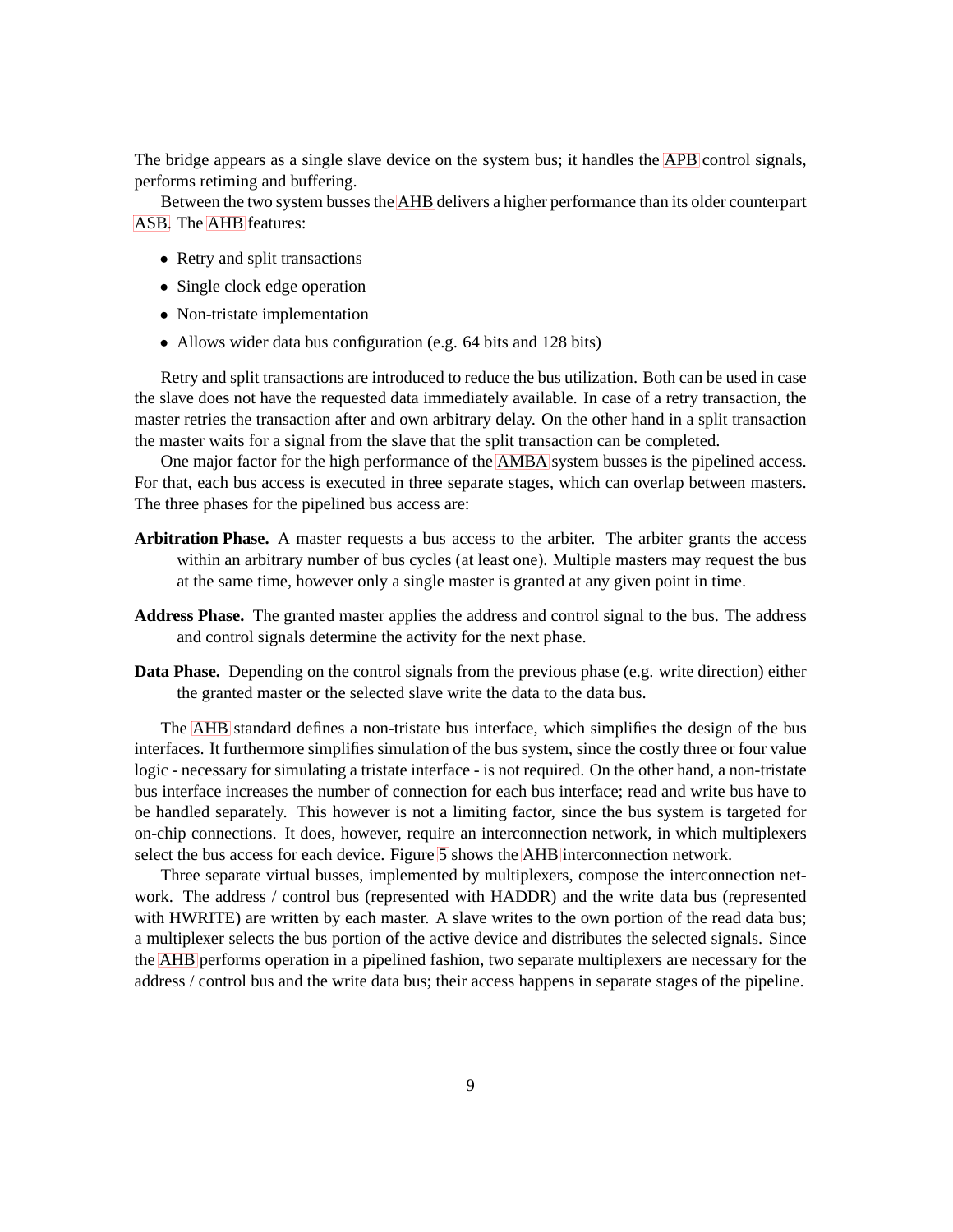

Figure 5: Interconnection network for the [AMBA](#page-5-1) [AHB](#page-5-0) (Source [\[3\]](#page-53-2)).

# <span id="page-15-0"></span>**3 Modeling**

As the introduction has motivated, high simulation speeds are necessary for an efficient design space exploration. High simulation speeds allow the designer to explore more solutions, thus increasing the chance of arriving at solution that is closer to the optimum. One possibility for a fast exploration is modeling at higher levels of abstraction (i.e. [TLM\)](#page-6-1) and gradually filling in details until a detailed synthesizable model is reached. In order to effectively support different levels of abstraction throughout the design process, a matching set of abstraction levels for library component is needed. Due to their frequent use this is especially true for bus components.

The following sections describe the design of the bus models for the [AMBA](#page-5-1) [AHB.](#page-5-0) First a generic layering approach will be introduced, which helps coping with the complexity of a bus simulation. The [OSI](#page-5-5) layering scheme [\[16\]](#page-54-8) was used as a reference for deriving those layers. The sections following that will describe each bus model in detail and show how the layered approach is applied.

#### <span id="page-15-1"></span>**3.1 Layering**

A layered architecture was chosen for the communication system modeling in order to cope with the complexity of communication, in that it is similar to a general network stack implementation. [\[12\]](#page-54-3) has introduced the applied layering structure as shown in Table [1.](#page-15-1) The layering structure was derived from the ISO OSI reference model [\[16\]](#page-54-8).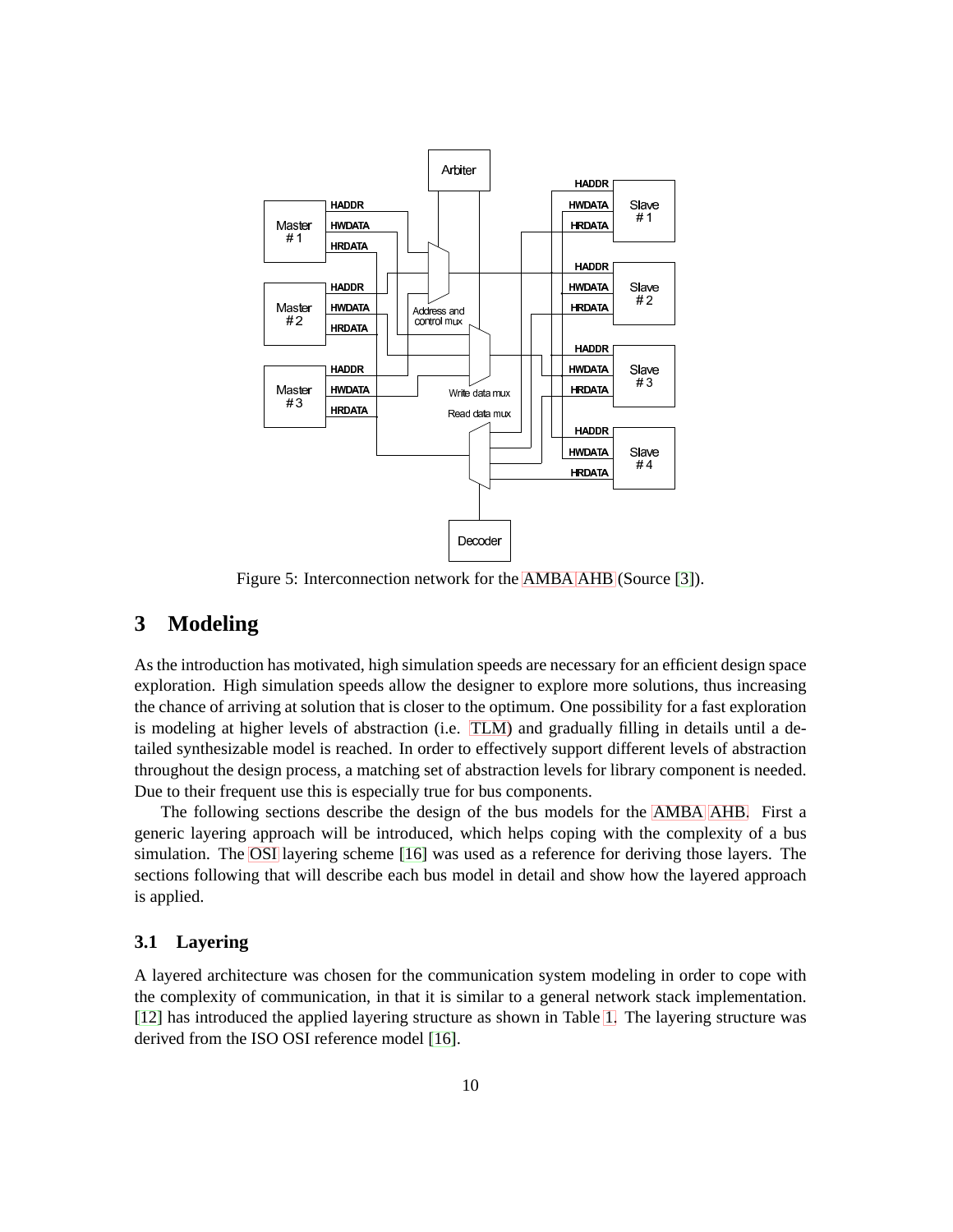| Layer           | Interface semantics                                                                                                       | Functionality                                               | Impl.        | <b>OSI</b>     |
|-----------------|---------------------------------------------------------------------------------------------------------------------------|-------------------------------------------------------------|--------------|----------------|
| Application     | N/A                                                                                                                       | $\bullet$ Computation                                       | Application  | $\tau$         |
| Presentation    | PE-to-PE, typed, named messages<br>ov1.send(struct myData)                                                                | • Data formatting                                           | Application  | 6              |
| Session         | PE-to-PE, untyped, named messages<br>ov1.send(void*, unsigned len)                                                        | · Synchronization<br>$\bullet$ Multiplexing                 | OS kernel    | 5              |
| Transport       | PE-to-PE streams of untyped messages<br>$\bullet$ strm1.send(void*,<br>unsigned len)                                      | • Packeting<br>$\bullet$ Flow control<br>• Error correction | OS kernel    | 4              |
| Network         | PE-to-PE streams of packets<br><i>ostrml.send(struct Packet)</i>                                                          | $\bullet$ Routing                                           | OS kernel    | 3              |
| Link            | Station-to-station logical links<br>· link1.send(void*,<br>unsigned len)                                                  | • Station typing<br>$\bullet$ Synchronization               | Driver       | 2 <sub>b</sub> |
| <b>Stream</b>   | Station-to-station control and data streams<br>$\bullet$ ctrll.receive()<br>$\bullet$ datal.write(void*,<br>unsigned len) | • Multiplexing<br>$\bullet$ Addressing                      | Driver       | 2 <sub>b</sub> |
| Media<br>Access | Shared medium byte streams<br>·bus.write(int addr, void*,<br>unsigned len)                                                | • Data slicing<br>• Arbitration                             | <b>HAL</b>   | 2a             |
| Protocol        | Unregulated word/frame media transmission<br>·bus.writeWord(bit[] addr,<br>bit[] data)                                    | • Protocol timing                                           | Hardware     | 2a             |
| Physical        | Pins, wires<br>$\bullet$ A.drive $(0)$<br>$\bullet$ D. sample()                                                           | • Driving, sampling                                         | Interconnect | 1              |

Table 1: Communication layers (source [\[12\]](#page-54-3)).

Table [1](#page-15-1) shows an overview of the layer separation, it also indicates where a particular layer is implemented and shows a representative code example for an invocation of each layer. The following list describes each layer in more detail. A full description can be found in [\[12,](#page-54-3) chapter 5].

- **Application Layer.** The application layer implements the computational functionality of the system. The layers basic content is defined by the designer during the specification and gradually implemented during the development process. During the design process the initial application specification is mapped onto individual Processing Elements [\(PEs](#page-5-9)). This application layer defines the system behavior and describes how the user data is processed in the system.
- **Presentation Layer.** The presentation layer provides named channels, over which structures can be repeatedly transferred. The data structures are converted by the presentation layer into blocks of ordered bytes. Transmissions using the presentation layer are reliable. They can be synchronous or asynchronous.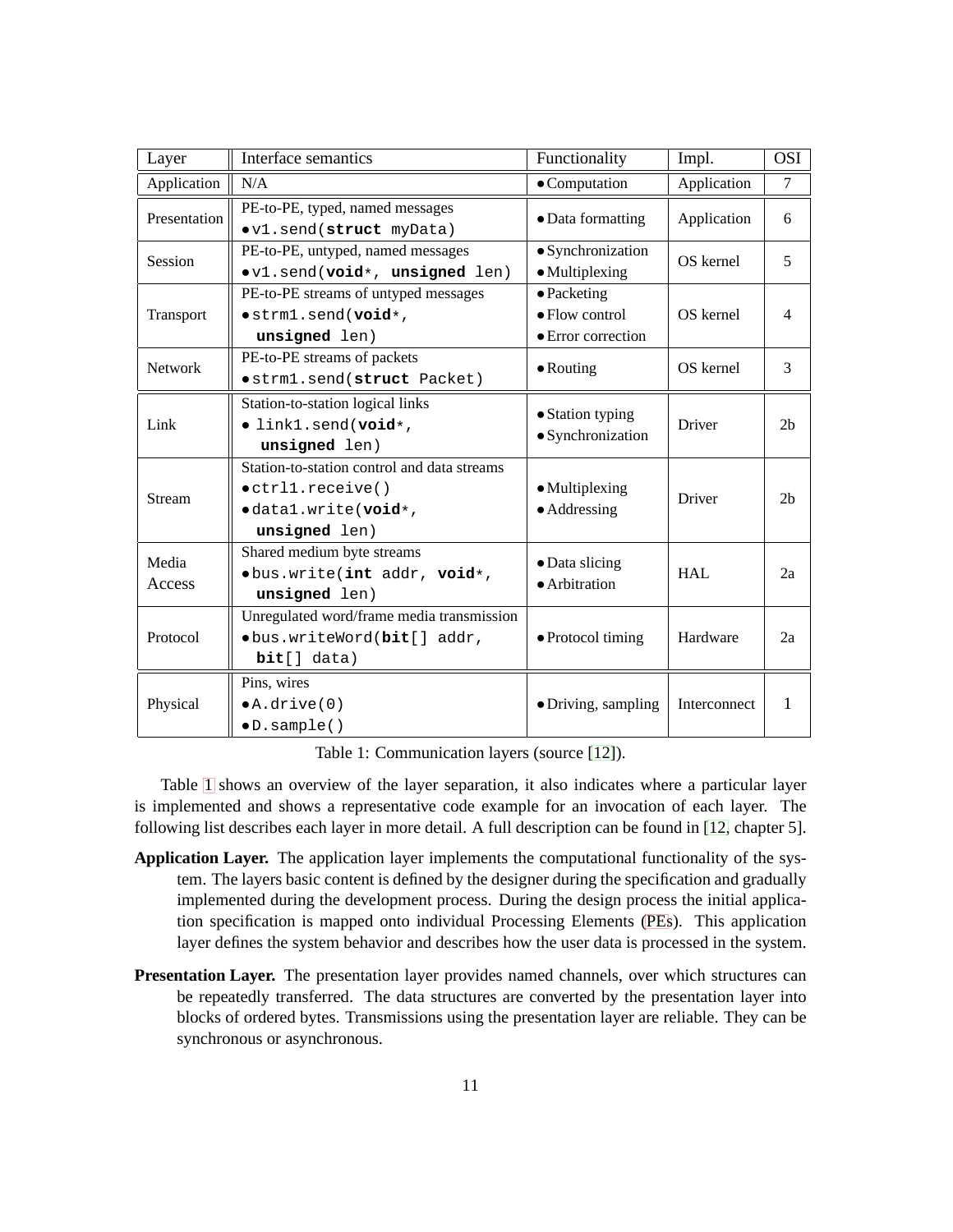- **Session Layer.** The session layer is the interface between the software application and the Operating System [\(OS\)](#page-5-10). It provides synchronous and asynchronous transport of untyped blocks of bytes. In case the lower layers do not provide synchronous access, synchronization will be implemented in this layer and an end-to-end synchronized access is realized. The channels provided by the session layer are used for identification of individual software entities. The session layer multiplexes multiple message blocks into an untyped message stream within the transmitting stack. Within the receiving stack, the session layer demultiplexes the incoming message stream into message blocks.
- **Transport Layer.** The transport layer provides a reliable transmission of untyped streams between [PEs](#page-5-9) in the system. The channels between the [PEs](#page-5-9) act as pipes that carry the streams of the layers above. The transmission characteristics are generally asynchronous. The transport layer implements end-to-end flow control as a part of the operating system. The transport layer implement segmentation and reassembly, to split up the streams into smaller packets.
- **Network Layer.** The network layer provides services for establishment of end-to-end paths, which carry the packet streams from the layers above. It completes the operating system kernel implementation for high-level end-to-end communication. The layer routes individual packets over point-to-point links, separating different end-to-end paths going through the same station. For a particular [SoC](#page-6-0) design this routing could be static, and may even involve dedicated logical links.
- **Link Layer.** The link layer provides services for the link establishment between two directly connected stations. It allows the exchange of uninterpreted packets of bytes. The link layer is the highest layer for a peripheral driver inside the operating system kernel. It defines the type of station (e.g. master / slave) and supports synchronization primitives (i.e. splits each logical link into a separate data and control stream).
- **Stream Layer.** The stream layer implements services for transporting control and data messages between stations. It provides merging of multiple separate data/control streams over a single shared medium. It therefore provides addressing by which it separates the individual streams. The data messages are uninterpreted blocks of bytes. The format of the control messages is heavily implementation dependent (e.g. interrupt handling, polling). The transportation services are generally asynchronous and unreliable. However the reliability may depend on synchronization on higher levels (e.g. flow control).
- **Media Access Layer (1).** The media access layer provides services for the transmission of a contiguous block of bytes over the selected media. The layer hides the specific implementation of the transmission medium, it is the lowest layer that provides a medium independent access. The media access layer provides data slicing, for that the incoming data transfer request, called the user transaction, is split into individual bus transactions. The size of the bus transactions depends on the medium.
- **Protocol Layer (2).** The protocol layer provides transmission capabilities for individual bus transactions - words, shorts, bytes and defined lengths of blocks. The layer also performs arbitra-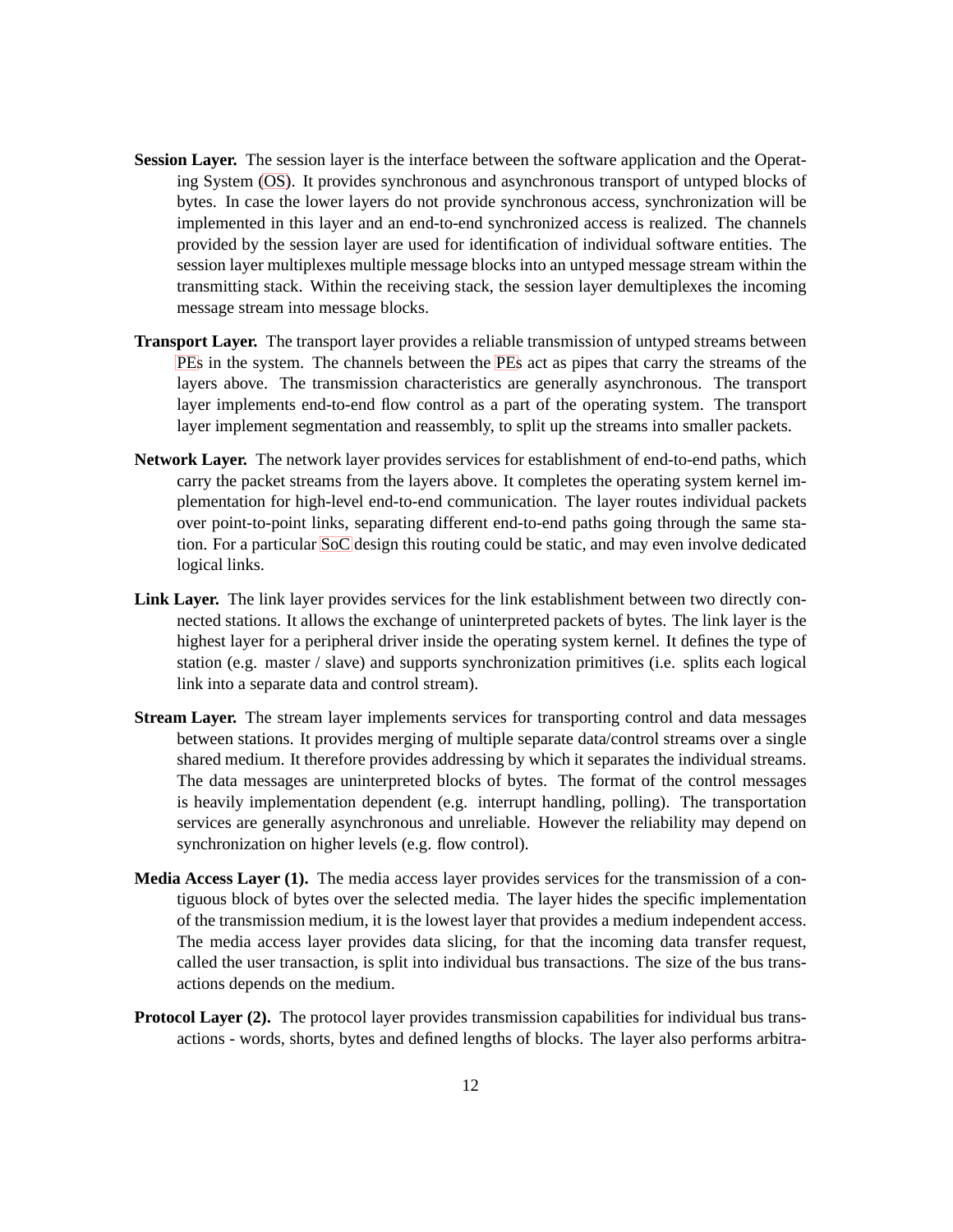tion for each bus transaction.

**Physical Layer (3).** The physical layer implements a bus cycle access to the physical wires. It performs sampling and driving of individual bus wires. Separate facilities are provided for accessing the data, address and control portion of the bus. The physical layer also provides all implementation necessary for the bus connection scheme, i.e. in case of the [AHB](#page-5-0) the interconnection network consisting of multiplexers. Furthermore the physical implementation of arbitration is included.

For the work described in this document, parts of the library structure of the existing modeling environment, SoC Environment [\(SCE\)](#page-6-2), have been reused. It was therefore not necessary to implement all of the layers above. Instead only the media specific layers - Media Access Layer, Protocol Layer and Physical Layer - have been implemented. Additionally it has been shown, that the link layer and the stream layer, although technically media dependent, are identical to a previous existing master slave bus model of the Motorola Master Bus, hence these layers have been reused.

The following table lists the layers, that have been specifically implemented for the [AMBA](#page-5-1) model. The table makes also a connection between the granularity of simulating the databus and the layering scheme, as an alternative explanation of the layering.

| Number | Layer              | <b>Data Granularity</b> |
|--------|--------------------|-------------------------|
|        | Media Access Layer | <b>User Transaction</b> |
|        | Protocol Layer     | <b>Bus Transaction</b>  |
|        | Physical Layer     | <b>Bus Cycle</b>        |

Table 2: Implemented layers and their granularity of data handling

The previous layer description was based on functional concerns. In an alternative view of the same layering scheme, the implemented layers can be described by using the granularity of data handling.

- **User Transaction (1).** A user transaction is a request for transferring a contiguous block of data to or from a particular bus base address. The size of that request is arbitrary - independent of the bus limitations. The base address of the transfer is arbitrary as well. User transactions are used as an interface to the media access layer. They are then divided into one or more bus transactions.
- **Bus Transaction (2).** A bus transaction is bus primitive. It supports transmission of individual elements such as byte, word or long. A particular bus (like the [AHB\)](#page-5-0) may also support transporting a collection of those individual elements, which are then transferred as a burst. The possible values for the bus transaction size and the requirements for the base address depend on the bus implementation (e.g. a bus transaction may not have a size of 3 bytes, or bursts have to start on a long aligned address). Bus transactions are used as an interface to the protocol layer. They are then transferred using the physical layer within one or more bus cycles.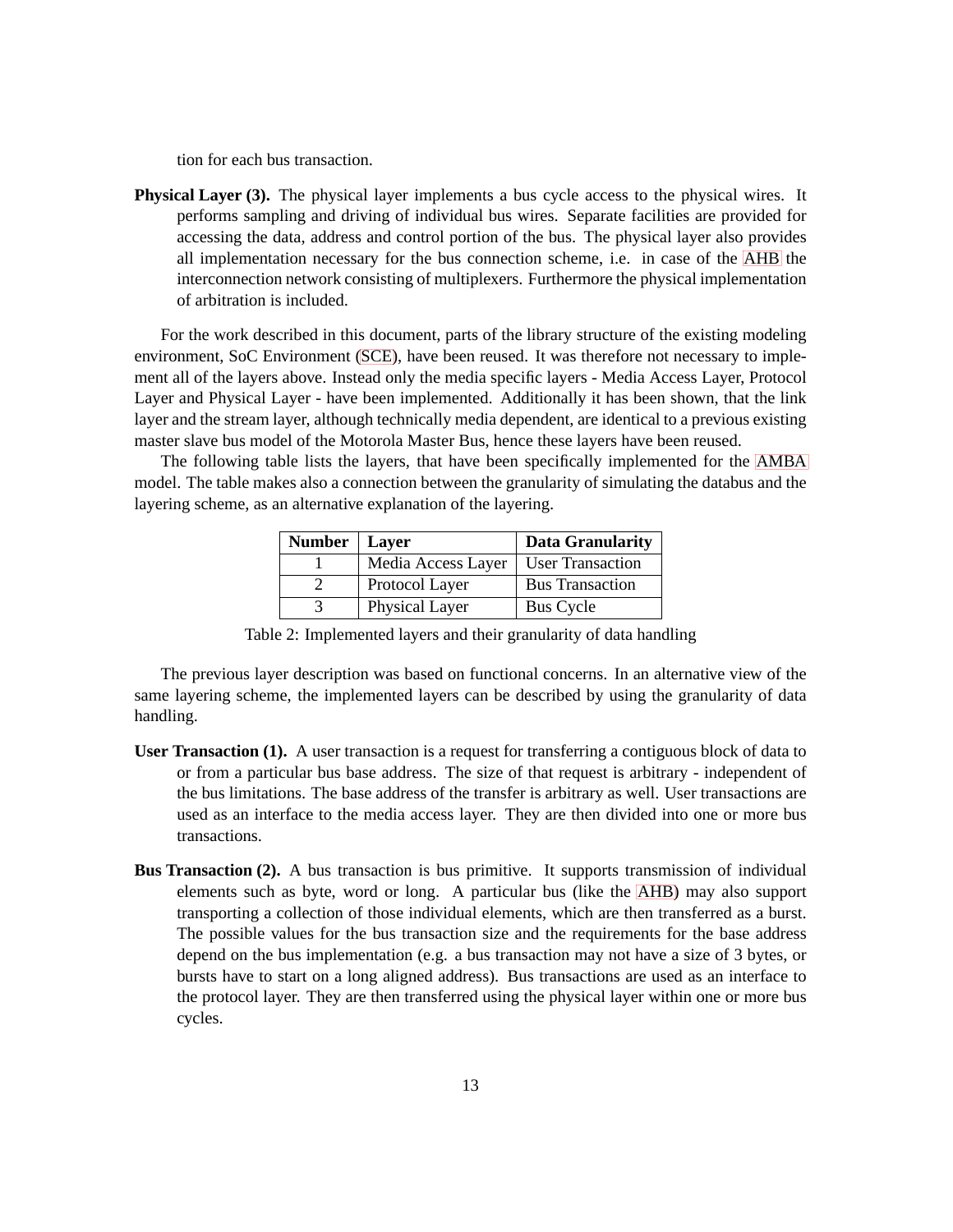**Bus Cycle (3).** The timed access to a synchronous bus is performed with a bus cycle granularity. During a bus cycle the values of wires/signals composing a bus may be changed. Typically this access is grouped by functionality, e.g. writing of address lines / control lines or reading of the data lines. The physical layer provides a bus cycle access to the bus.

The above defined levels of data granularity can also be analyzed with respect to time. Figure [6](#page-15-1) shows how a user transaction is successively decomposed in time into the smaller elements: bus transaction and finally bus cycles. The coarse grain description of a user transaction, as accepted by the media access layer, is divided into one or more bus transactions. An individual bus transaction is transferred by the protocol layer in one or more bus cycle using the facilities of the physical layer.



Figure 6: Decomposition of a user transaction in time into bus transactions and bus cycles.

Following the concepts of system level modeling, each of the described layers was implemented in form of an individual channel. Using the channel concept allows a convenient handling of the abstraction levels. As an example the bus functional model requires all channels (all layers) for its operation, a more abstract model may reuse a subset of the defined channels and implement only one channel for the abstract simulation.

#### <span id="page-19-0"></span>**3.2 Graphical Notation**

<span id="page-19-2"></span>The graphical notation for the model description follows the definitions used in [\[11\]](#page-54-1). Figure [7](#page-19-1) shows the main items that come to use.



<span id="page-19-3"></span><span id="page-19-1"></span>Figure 7: Graphical notation for model description.

A behavior (Figure [7\(a\)\)](#page-19-2) contains the computation part of the application. It has an own flow of execution. The system's functional behavior is captured in an hierarchy of behaviors.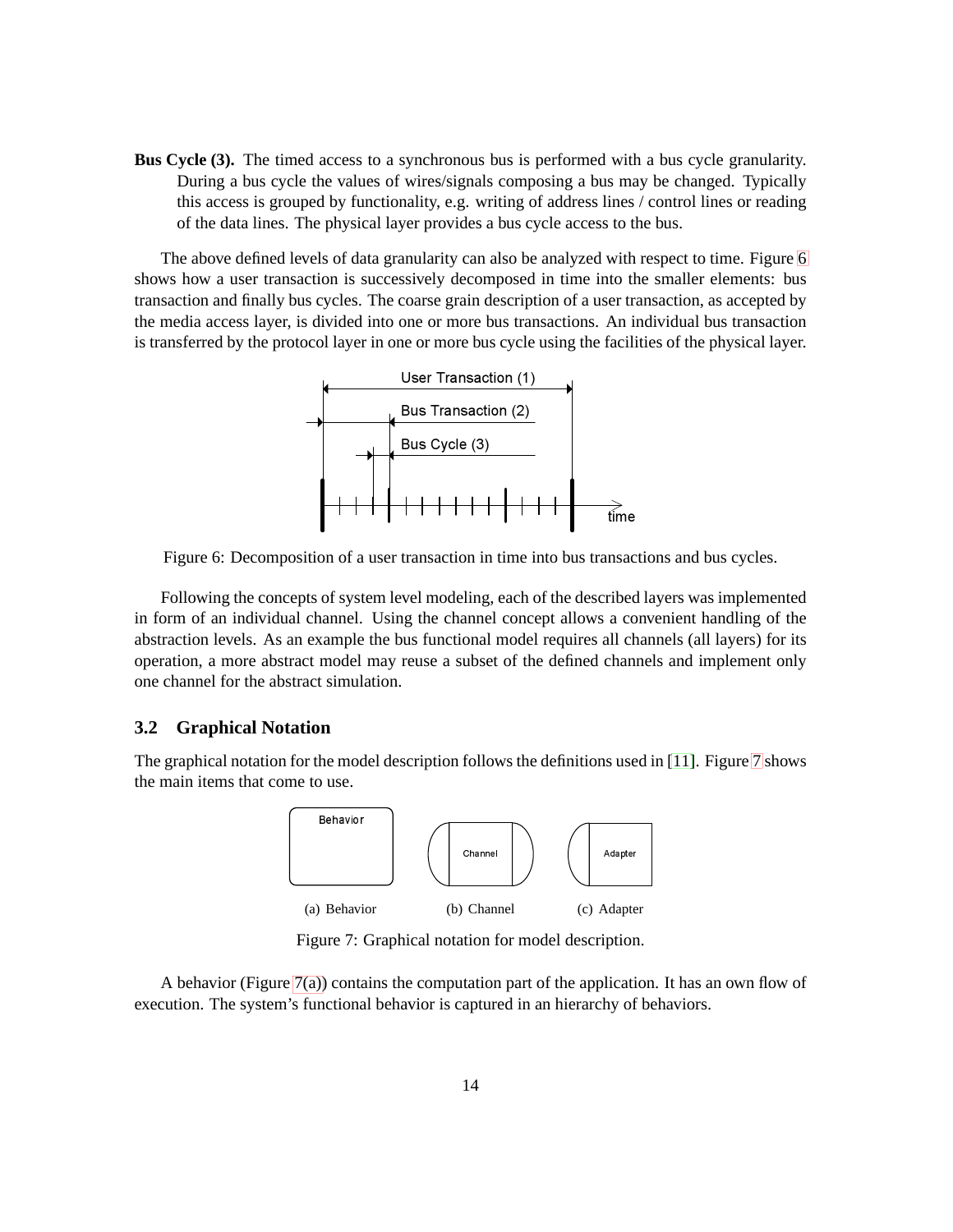A channel (Figure [7\(b\)\)](#page-19-3) captures communication facilities. It does not have an own flow of execution. The services provided by a channel are described by an interface definition. Two behaviors may communicate through a channel, by mapping a port to an interface of the channel.

An adapter (Figure  $7(c)$ ), also called half channel, implements an interface to be mapped to another channel. The adapter does not have an own flow of execution.

#### <span id="page-20-0"></span>**3.3 Transaction Level Model - MAC**

The Transaction Level Model [\(TLM\)](#page-6-1) is the most abstract model; it is expected to yield the fastest simulation speed. This model implements only the media access layer, therefore it is sometimes referred as the MAC model. User data, regardless of its size, is transferred in one chunk as one user transaction. The bus access is checked only once for the whole user transaction. The fact that the user transaction would be split into many bus transactions is ignored in order to reach higher simulation speeds. The [TLM](#page-6-1) is not wire accurate. The communication is performed on a more abstract level than pins and wires. The model is not cycle accurate in all cases.

Figure [8](#page-20-0) shows the connection schema for two masters and two slaves for the [TLM](#page-6-1) model. The bus is simulated by a single channel implementing the media access layer; all masters and slaves directly connect to it. There is no distinction made between the masters connected to the bus, hence no priority based access between the masters is observed. Instead concurrent access to the bus is avoided by use of a semaphore, hence the order of concurrency resolution relies on the simulation environment.



Figure 8: Transaction Level Model [\(MAC](#page-5-11) model) connection scheme

In the model implementation done for this work, the user data is transferred using a single *memcpy* between master and slave. The timing is simulated by a single *waitfor* statement covering the whole user transaction. The calculation of the wait time takes into account the way the transaction would be split into bus transaction. A high simulation speed is expected due to the fixed low number of operations per user transaction.

Two variances of this model were defined for evaluation purposes. The [TLM](#page-6-1) variance A [\(TLM](#page-6-1) (a)) performs as described, concurrent access is sequentialized by the use of a semaphore. The [TLM](#page-6-1) variance B on the other hand does not prohibit concurrent access. As a result two masters may access the bus at the same simulated time. One of the two variances will be selected during the evaluation process.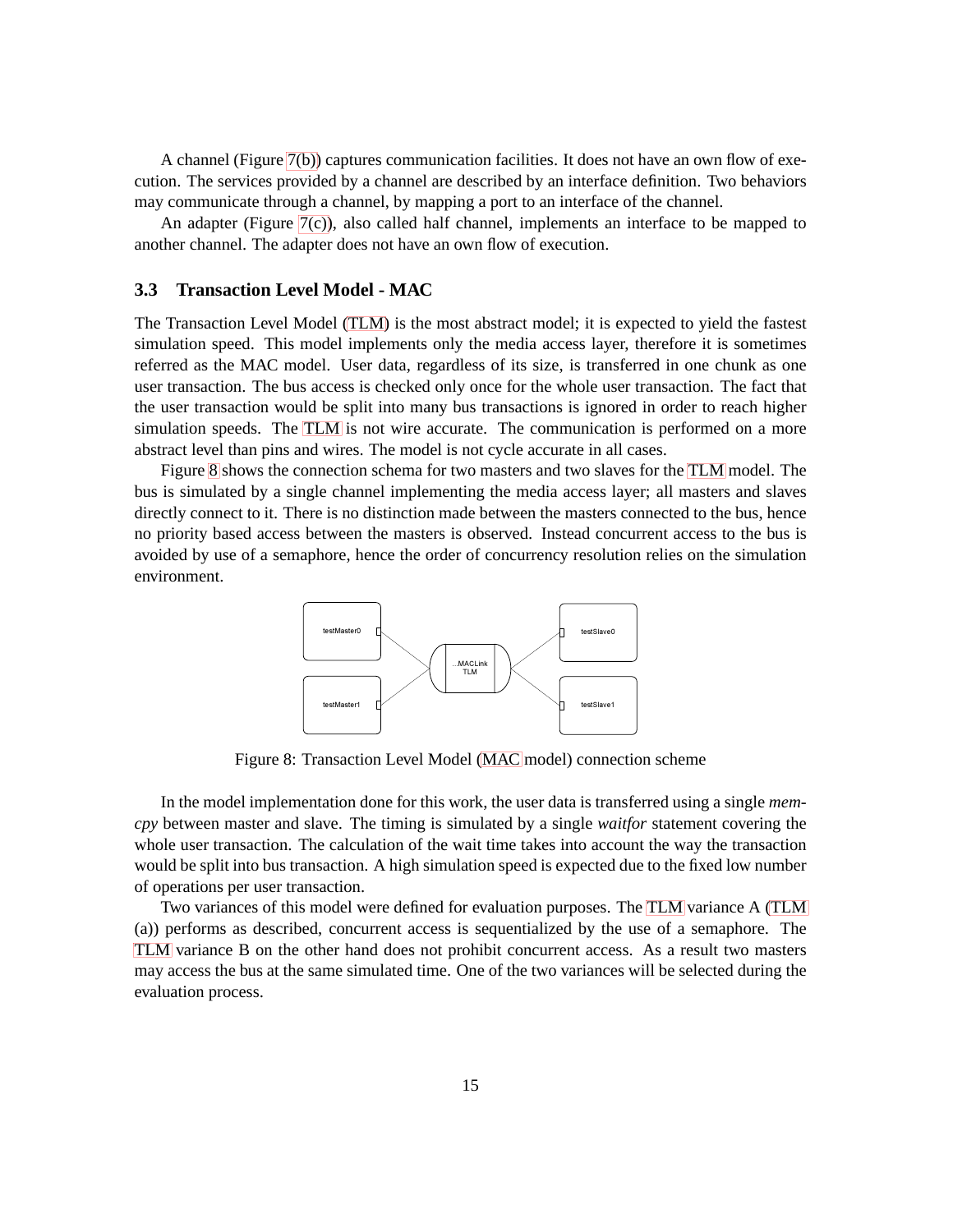#### <span id="page-21-0"></span>**3.4 Arbitrated Transaction Level Model - Protocol**

The Arbitrated Transaction Level Model [\(ATLM\)](#page-5-12) simulates the bus access in the granularity of bus transactions, at the level of the protocol layer<sup>[1](#page-21-1)</sup>. It is the first to perform arbitration, which is done as well at the level of bus transactions. To compose the [ATLM,](#page-5-12) the medium access layer implementation is reused from the later described bus functional model. The medium access layer slices a user transaction into individual bus transactions, which are then transferred using the protocol layer implementation for this model.

Figure [9](#page-21-0) shows the symbolic bus scheme. A hardware abstraction layer is created around each application behavior. The channel for the media access layer in inlined into the hardware abstraction layer and the application behavior is connected to this channel. The bus is simulated by the channel implementing the protocol layer. The slaves are directly connected to this channel. The masters on the other hand are connected through individual half channels (MasterProtocolTLM), which are required for defining the master's identity. The identity is necessary for accurately simulating arbitration. The scheme 'identity through connectivity' was chosen for modeling of the master's identity, since it closely resembles the physical implementation, where the master's identity is defined by its connection to the arbiter.



Figure 9: Arbitrated Transaction Level Model (protocol model) connection scheme.

Since the [ATLM](#page-5-12) implements the protocol layer as the lowest layer, it has to provide arbitration capabilities. With the previously described identity of each master, an accurate arbitration can be provided. The [AHB](#page-5-0) definition does not require a specific arbitration scheme, so a priority based arbitration was implemented. In this model arbitration is performed on the granularity of a bus transaction. The arbitration scheme was implemented without an additional context switch (in addition to the executing masters), in order to ensure fast execution speed.

The [ATLM](#page-5-12) with its arbitration per bus transaction is expected to be accurate already in case of locked transfers. In such transfers, a granted master may not be preempted during bus transaction, not even by a higher priority master. Hence all arbitration decision are done on a bus transaction boundary. However for unlocked transfers an inaccuracy is expected, here the bus owner ship may change even within a bus transaction (i.e. when a burst of a low priority master gets preempted by a high priority master).

<span id="page-21-1"></span><sup>&</sup>lt;sup>1</sup>Outside of this work the Arbitrated Transaction Level Model may also be referred to as the protocol model. It may be even understood as a Transaction Level Model since the [TLM](#page-6-1) carries only a broad definition.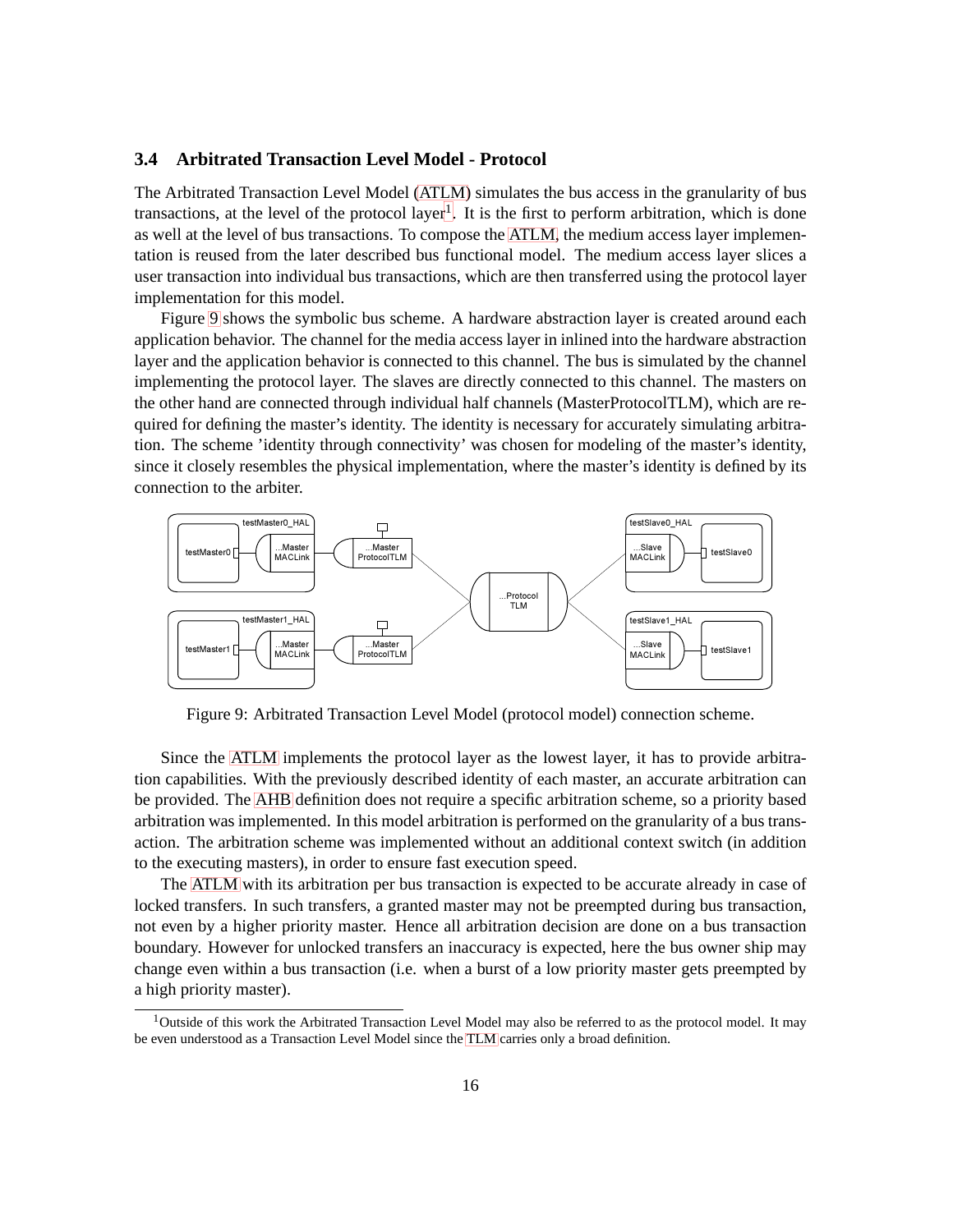As with the [TLM,](#page-6-1) two variances have been created for the [ATLM.](#page-5-12) The variances differ in the accuracy of the arbitration. The first variant of the [ATLM,](#page-5-12) the [ATLM](#page-5-12) (a), follows the concept of a delta cycle as it is used in hardware simulators. During a simulation two masters may attempt an bus access at the same simulated time. However due to the serialized execution of the simulation code, one master's code will be executed earlier. In order to handle this situation the [ATLM](#page-5-12) (a) does first collect all bus requests during one delta cycle and then makes the decision based on the collected requests. The [ATLM](#page-5-12) (b), on the other hand, does not collect the bus requests for a delta cycle; it makes the decision immediately at the arrival of the first request. As a result, in case that two masters request the bus within the same delta cycle, the master with the earlier executed simulation code will gain bus access regardless of the priority.

A lower execution speed over the [TLM](#page-6-1) is expected for both variances of the [ATLM.](#page-5-12) Each individual bus transaction is modeled in terms of timing and arbitration individually. In terms of execution speed, the [ATLM](#page-5-12) is expected to outperform the bus functional model, which covers the bus in all detail.

#### <span id="page-22-0"></span>**3.5 Bus Functional Model - Physical**

The bus functional model is a synthesizable model bus model that covers all timing and functional properties of the bus definition. Communication is performed at the level of pins and wires. It is a wire accurate and cycle accurate model of the bus.



Figure 10: Bus functional model connection scheme.

Figure [10](#page-22-0) shows how the application behaviors are wrapped for the bus functional access. As described for the [ATLM,](#page-5-12) each application behavior is first wrapped in the hardware abstraction layer that inlines a half channel implementing the Media Access Control [\(MAC\)](#page-5-11) layer. For the bus functional model each bus element is further wrapped into a processing element. The processing element inlines a channel instance that implements the protocol layer, where the [MAC](#page-5-11) channel is connected to. Additionally a channel implementing the physical access is inlined. As a result each processing element is connected via wires to the actual bus.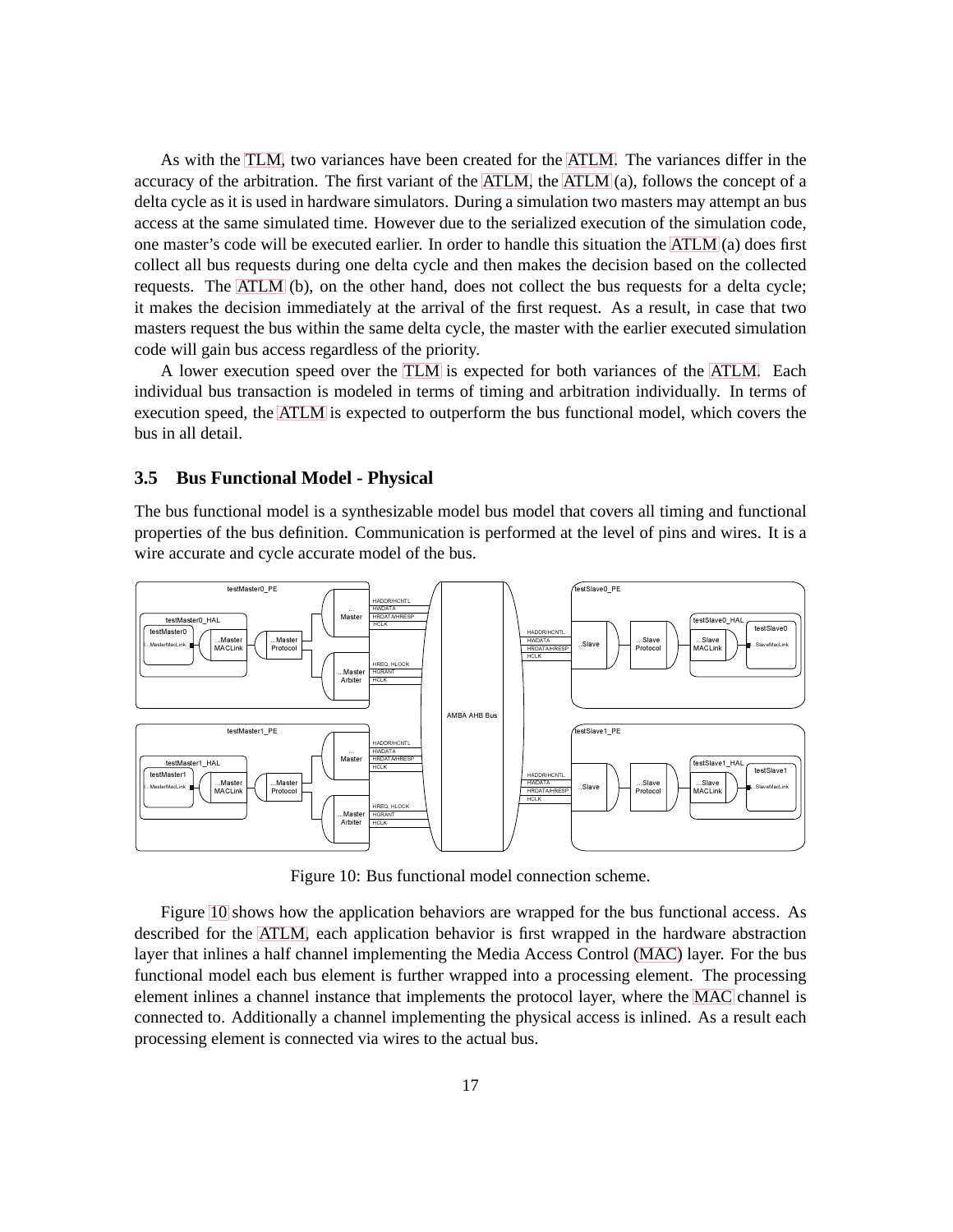

Figure 11: Content of the bus functional channel.

For ease of understanding, the bus in Figure [10](#page-22-0) is graphed as a channel. However the bus consists of many individual elements as the Figure [11](#page-22-0) shows. Since the [AHB](#page-5-0) definition defines the bus access without tristate outputs, a set of multiplexers is required to select address, data and control signals from the active bus components. Additionally the bus functional implementation contains a clock generator, an arbiter and an address decoder. Please refer back to Figure [5](#page-13-0) for an overview of the [AHB](#page-5-0) interconnection scheme.

As it can be seen by the inlined channels, the bus functional model uses all described layers. Actual wires are used for the connection of the bus elements. The bus wires are driven and sampled according to the [AMBA](#page-5-1) specification with the rising edge of the bus clock. The physical layer provides the access to the bus on a bus cycle basis. The services of the physical layer are used by the protocol layer, which implements arbitration and data transfer. The arbitration is done for each bus transaction, and for unlocked burst the bus grant state is verified additionally on each bus cycle. As in the [ATLM](#page-5-12) the protocol model is invoked by the [MAC](#page-5-11) layer, which slices the user transaction into bus transactions. Figure [12](#page-22-0) and Figure [13](#page-22-0) show an overview of the implemented channels for the master and slave side respectively.

#### <span id="page-23-0"></span>**3.6 Modes of Access**

The utilized design environment [SCE](#page-6-2) defines two distinct ways of accessing bus slaves, namely the memory style access and the rendezvous style access (also referred to as link style access). Both styles are depicted in Figure [14.](#page-25-1)

In a memory style access (Figure  $14(a)$ ), the slaves accessible memory is exposed to the bus over an address range. A master may access the provided address range at any point in time. This access style is applicable for memory and for memory mapped IO. This style of access allows burst accesses for improved performance. The abstract notation in Figure  $14(a)$  indicates the memory as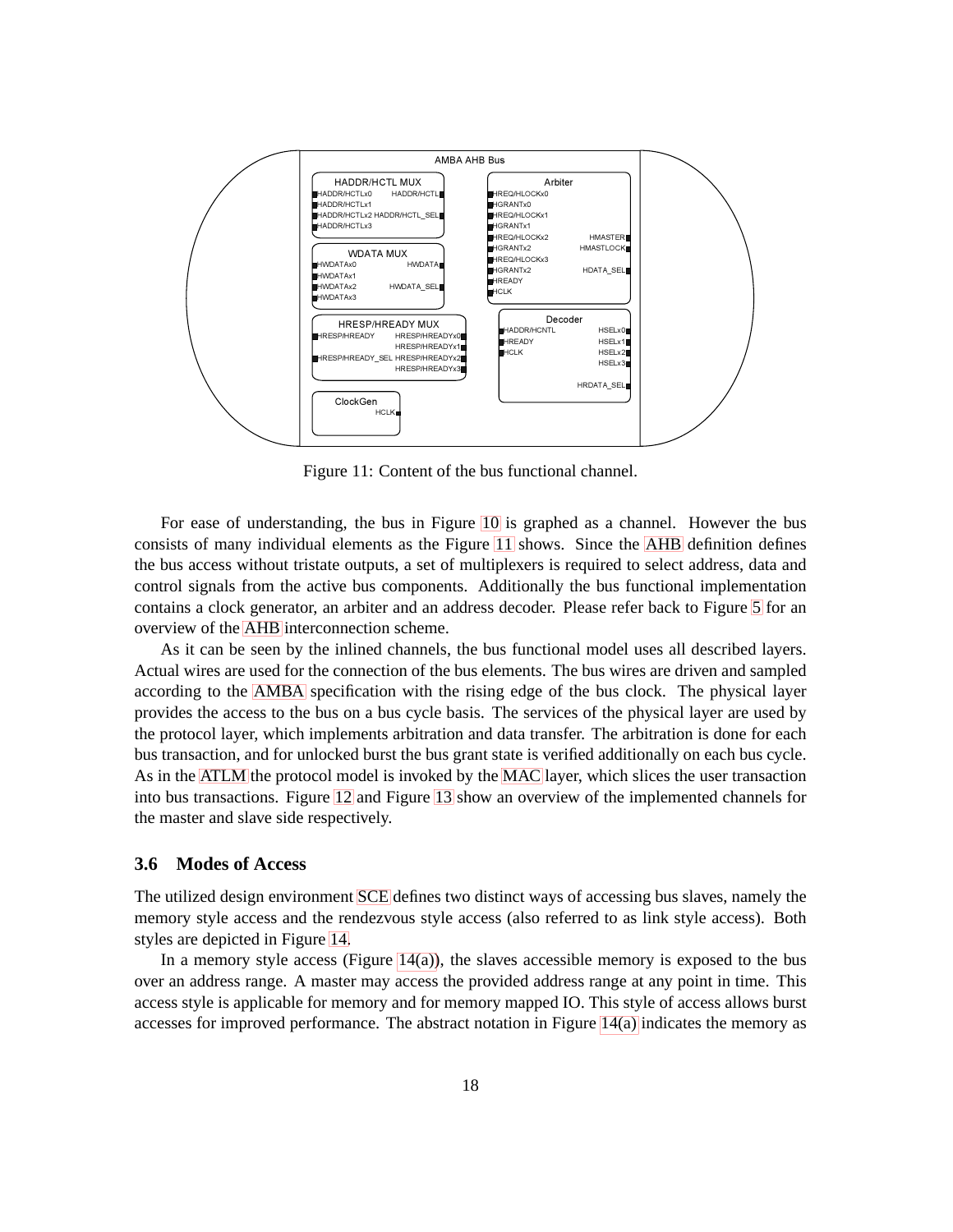

Figure 12: Channels for master bus functional model.



Figure 13: Channels for slave bus functional model.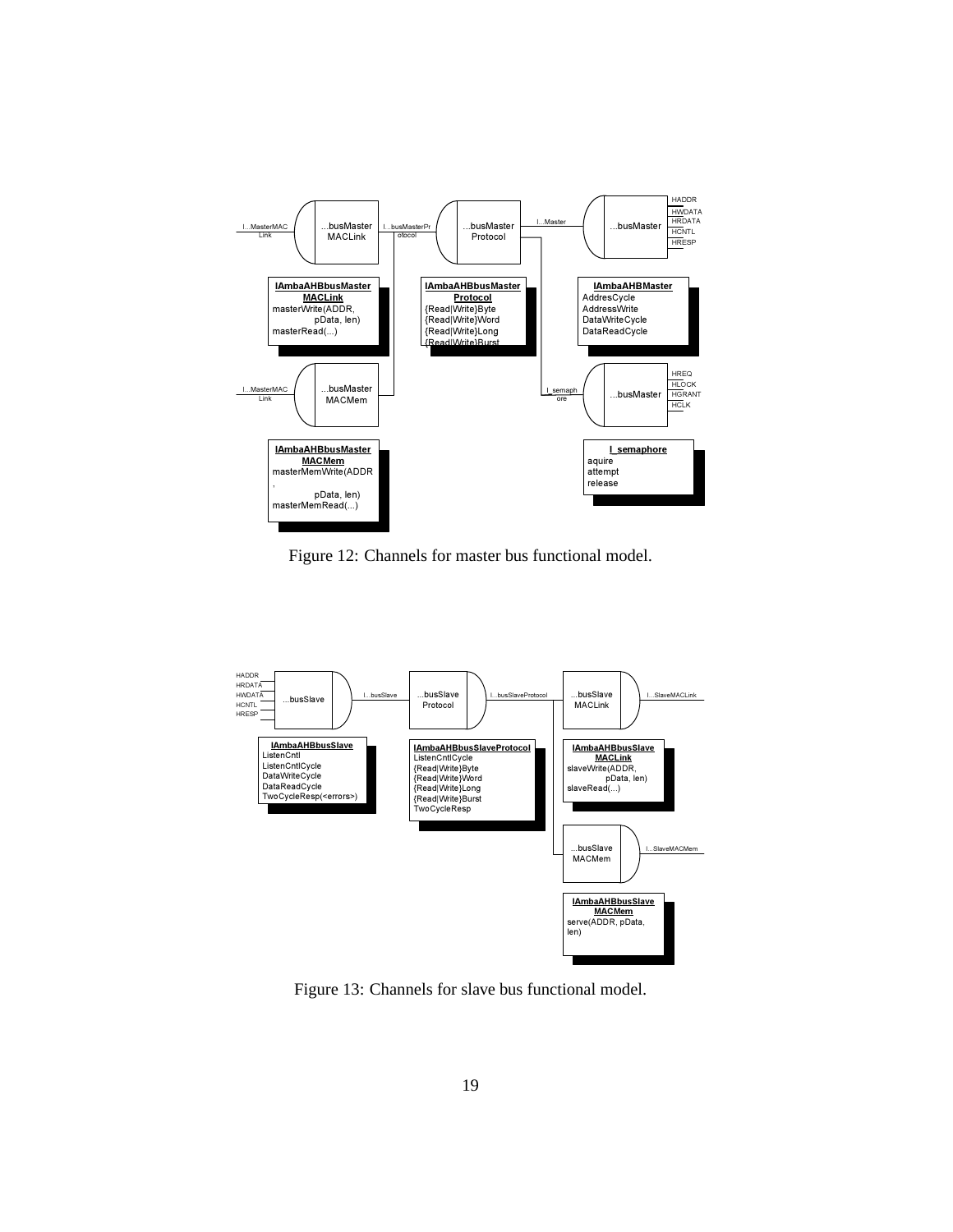<span id="page-25-2"></span>

<span id="page-25-1"></span>Figure 14: Modes of access

a half channel, which was made to show that the memory has no own flow of execution.

The rendezvous type access (Figure [14\(b\)\)](#page-25-1), simulates a message passing interface. The slave only exposes a single address to the bus for each rendezvous type access. The content of a user transaction is written one-by-one to the same base address. With that a mailbox is simulated on the slave side. This is especially useful if the address space is limited, since the message length does does not influence the required address space. In a rendezvous style access a slave waits for an access on a particular address and further reacts to the request. Application level synchronization is needed for this model, since the access patterns have to be known on the slave side. The depiction of the rendezvous style access (Figure [14\(b\)\)](#page-25-1), presents the slave (HW PE) as an own PE, thus it is shown to have an own flow of execution.

Since the rendezvous type access simulates a message passing interface, all words within a message are written to the same address. Due to this addressing pattern bursts can not be used, since the [AHB](#page-5-0) specification requires to increase the address for each beat within a burst. Hence a user transaction in the rendezvous style access is transferred only with individual non sequential transfers.

In order to support both styles of access, two channel implementations of the [MAC](#page-5-11) layer are provided. One channel per access type, the simulation environment generates code, that instantiates both channels and uses the appropriate channel for a particular transfer.

# <span id="page-25-0"></span>**4 Validation**

The previous chapters have presented the design and implementation of the AMBA AHB bus. In this chapter covers the validation results. Three aspects will be described in more detail. First, the functional validation is described in Section [4.1.](#page-26-0) Those tests aim to assert the correct functionality ignoring timing constraints. Following that, Section [4.2](#page-29-0) describes the validation of the timing accuracy of the bus functional model. Finally, Section [4.3](#page-40-0) will deal with the timing correctness of the abstract models, the [ATLM](#page-5-12) and [TLM.](#page-6-1) Throughout this chapter no differentiation is made between the two variations of each of the abstract models. Thus, using the generic model name refers to both variations.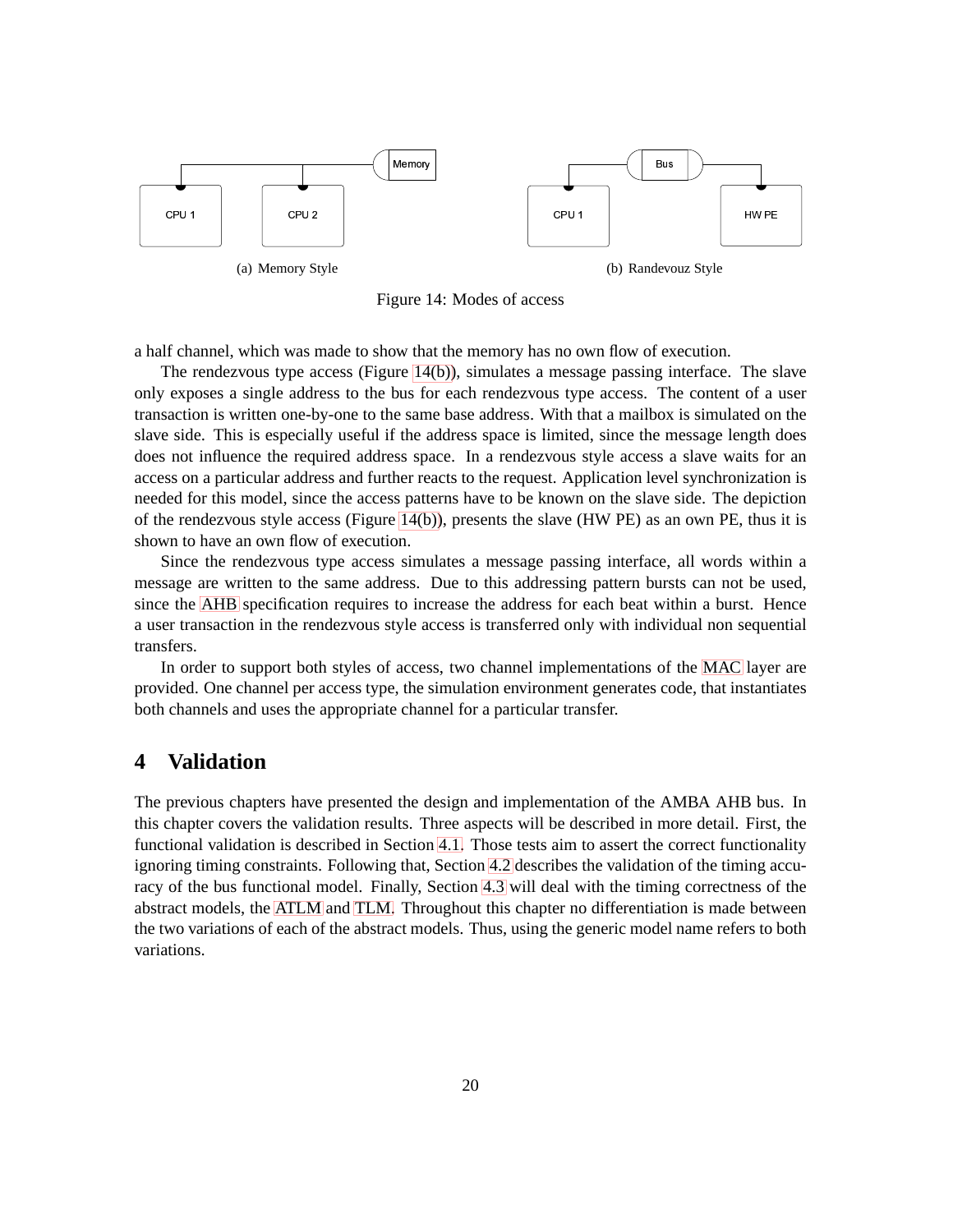#### <span id="page-26-0"></span>**4.1 Functional Validation**

In an early part of the validation, the functional correctness of each [AMBA](#page-5-1) [AHB](#page-5-0) bus model is validated. Following a bottom up approach, a first set of tests will focus on individual bus transactions. Later more complex access patterns and corner cases are verified with the randomized tests utilizing the memory style [MAC](#page-5-11) layer and the rendezvous style [MAC](#page-5-11) layer.

#### <span id="page-26-1"></span>**4.1.1 Validation of Individual Bus Transfers – Fundamental Tests**

The goal of the fundamental tests validating individual bus transfers is to ensure correct functionality of the bus primitives. The test provides the foundation for the construction of more complex tests. The following sequence of test was performed using the memory style [MAC](#page-5-11) layer of each implemented model:

- Single Master Single Slave validates that each basic bus transaction yields the correct results. It validated read and write functionality for Byte, Word (16Bit), Long, fixed length burst (for 4, 8, and 16 beats).
- Single Master Dual Slave validates the connectivity and selection of multiple slaves addressed by a single master.
- Dual Master Single Slave introduces testing of the arbitration and validates that the bus is accessed exclusively by a single master as a result of arbitration.
- Dual Master Dual Slave validates the functional independent access to the bus for two master/slave pairs.

Figure [15](#page-26-2) shows the logical connection scheme for each of the test groups. A range of predefined data was transferred to/from a set of predefined addresses for each individual test within a test group. A test was concluded successful if all data arrived correctly, in the predefined order, at the predefined addresses. Additionally *assert* statements have been manually introduced at critical places into the channel implementations, to detect invalid states within a channel. The results of the validation are shown in Table [3.](#page-26-2) All tests for all test groups have successfully passed for each implemented model. Hence a correct functional behavior is expected from each model.

<span id="page-26-3"></span>

<span id="page-26-5"></span><span id="page-26-4"></span><span id="page-26-2"></span>Figure 15: Logical connection for individual bus transfer validation.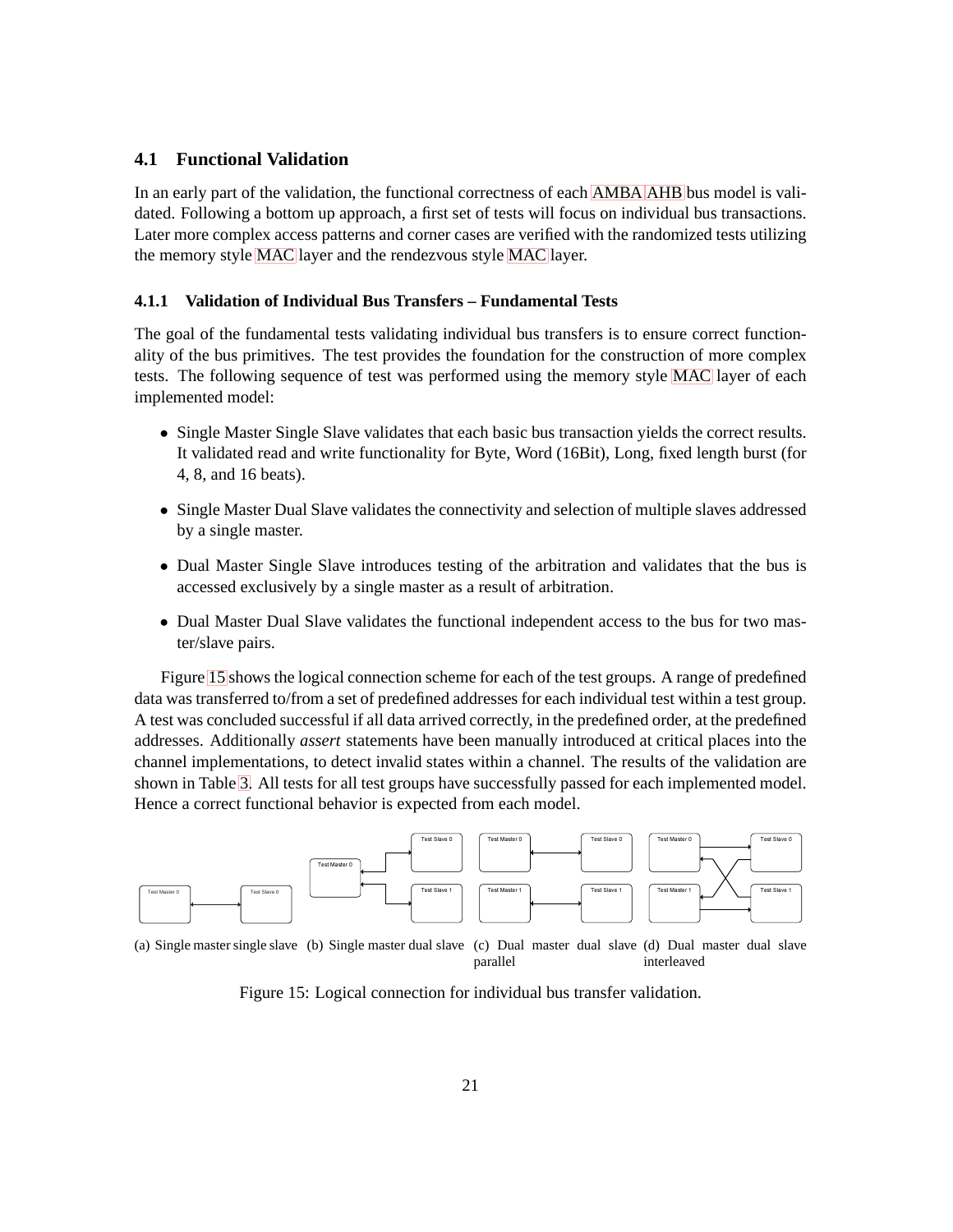|                                                   | <b>Bus</b>        | <b>Arbitrated</b>  | <b>Transaction</b> |
|---------------------------------------------------|-------------------|--------------------|--------------------|
|                                                   | <b>Functional</b> | <b>Transaction</b> | Level              |
| <b>Logical Connection under Test</b>              | Model             | <b>Level Model</b> | <b>Model</b>       |
| Single master single slave, Fig $15(a)$           | passed            | passed             | passed             |
| Single master multi slave, Fig 15(b)              | passed            | passed             | passed             |
| Multi master multi slave (parallel), Fig 15(c)    | passed            | passed             | passed             |
| Multi master multi slave (interleaved), Fig 15(d) | passed            | passed             | passed             |

Table 3: Results of individual bus transfer validation

#### <span id="page-27-0"></span>**4.1.2 Validation of the Memory Interface**

After having successfully validated individual bus transactions, now complex access patterns consisting of multiple bus transactions will be validated. This validation uses random access patterns, which statistically cover all access scenarios in accessing the components if executed long enough. The focus for this validation is the random interaction between two masters that access the same bus.

Two masters and two slaves are implemented for this test. The access is performed using the random access type. The memory exposed by the slaves present separate address regions for writing and reading. The following parameters are randomized for each transaction: read/write, the size of the transaction, the offset within the memory and the delay between transactions. The random selection algorithm ensures that each byte of the slave's memory is accessed exactly once during the test. Throughout the test the base address and the length of the user transaction, to be transfered, will vary. The way the MAC layer breaks down a user transaction into one or more bus transactions depends on exactly these two parameters. As a result the sequence of bus transactions per user transaction will vary throughout the test. This diversity is a good test for the slicing functionality of the [MAC](#page-5-11) layer. The delay between the operations results in a random access pattern between the masters. This will test the arbitration implementation and validate the exclusive access to the bus in scenarios like concurrent bus request, back to back transmission, and handover between a high priority master and a low priority master. The correctness of each user transaction is validated directly after executing the user transaction; the master and slave memory area is compared for equality. Furthermore, after completing all user transactions, the complete memory area of master and slave are compared for equality as well.

In comparison to the earlier fundamental tests, not all of its configurations had to be retested. The utilized connection schemes are displayed in Figure [16.](#page-28-1) For a successful validation of a single connection scheme and bus model, two masters have to transfer 128KBytes each, using a random set of user transactions of up to 100 bytes each. The test has to fulfill the criteria in the previous paragraph and sustain the results for 1000 test repetitions. With an average user transaction size of 50 bytes, each bus model and connection scheme was validated with more than 2.5 million user transactions. Table [4](#page-28-1) indicates the results of this test scenario, and shows that the test execution was successful for all configurations and all bus models.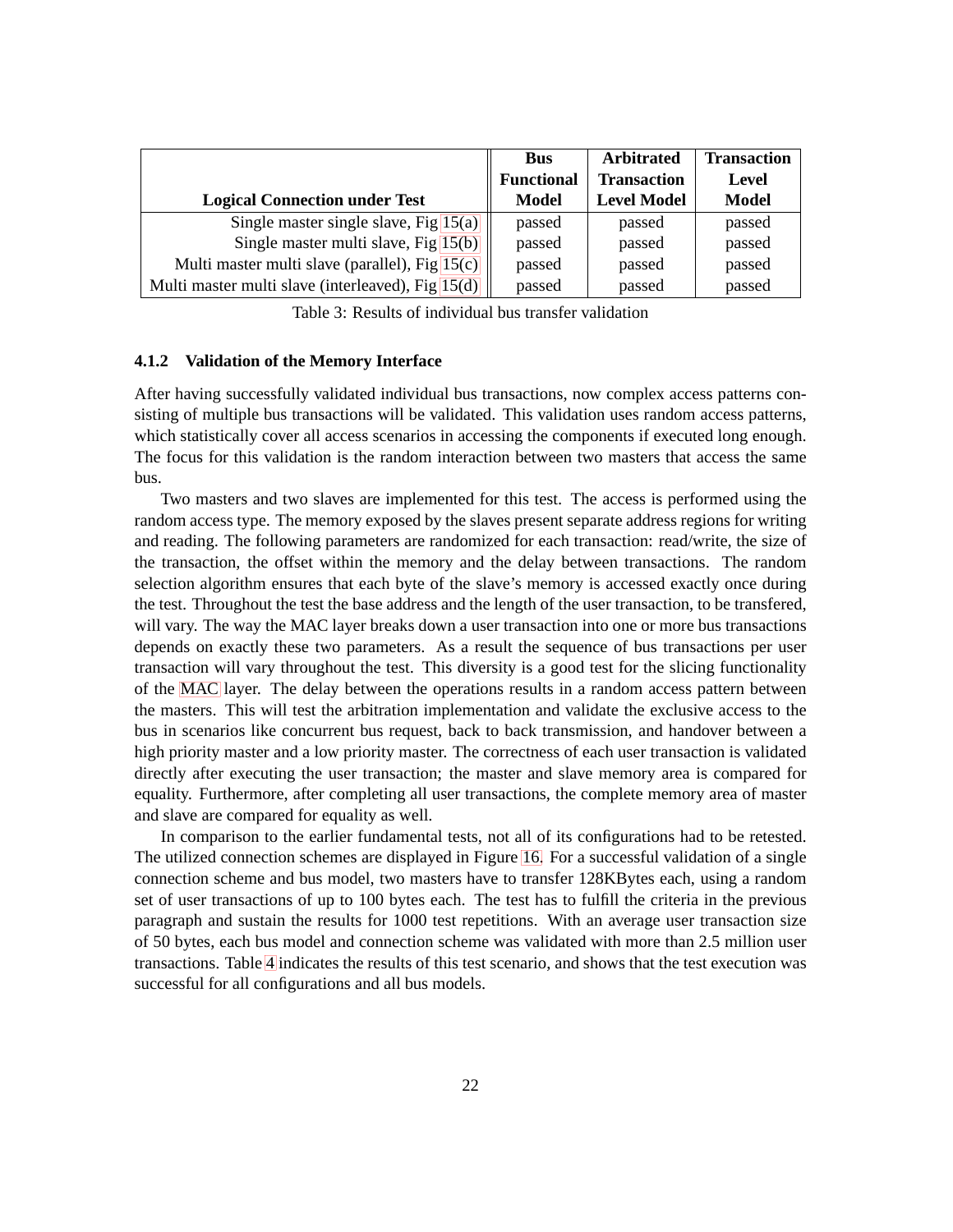<span id="page-28-2"></span>

<span id="page-28-3"></span>Figure 16: User level logical connection for memory and rendezvous type access validation.

|                                                    | <b>Bus</b>        | <b>Arbitrated</b>  | <b>Transaction</b> |
|----------------------------------------------------|-------------------|--------------------|--------------------|
|                                                    | <b>Functional</b> | <b>Transaction</b> | Level              |
| <b>Logical Connection under Test</b>               | <b>Model</b>      | <b>Level Model</b> | <b>Model</b>       |
| Multi master single slave, Fig. 16(a)              | passed            | passed             | passed             |
| Multi master multi slave (parallel), Fig. 16(b)    | passed            | passed             | passed             |
| Multi master multi slave (interleaved), Fig. 16(c) | passed            | passed             | passed             |

<span id="page-28-1"></span>Table 4: Results of validation for memory access

#### <span id="page-28-0"></span>**4.1.3 Validation of the Rendezvous Interface**

In addition to the randomized test using the memory access style [MAC](#page-5-11) layer, the rendezvous style [MAC](#page-5-11) layer has to be verified as well. The two implementations differ in the way they slice the data. Here again random accesses have been utilized, varying the following parameters: read/write, size, offset, delay between accesses. In difference to the previous validation, only the independent access of two master slave pairs was tested (Fig. [16\(b\)\)](#page-28-3). The other two connection schemes (Multi Master Single Slave and Multi Master Multi Slave (interleaved)) were not tested, since they are not applicable in the used simulation environment.

For the rendezvous style access, the simulation environment makes the assumption, that each access is predictable. As a result of the assumption, the slave code has to be implemented so that a particular user transaction is expected. Now, if two masters simultaneously request access to different portions of the slave's memory, the slave has to predict which user transaction is executed first. Since this depends on the arbitration, it is declared undecidable for a slave. In such situations, the memory style access should be used, hence the configurations are not applicable for this test.

Limiting the validated configurations does not limit the generality. The two access styles for the [MAC](#page-5-11) layer differ in how a user transaction is sliced into bus transactions. This feature can be validated in any connection scheme. On the other hand the connection schemes differ in the way they create contention. The contention however is handled by the lower layers, which already have been successfully tested during earlier tests.

Table [5](#page-28-0) summarizes the performed functional validations with the same set of connection schemes as before (Figure [16\)](#page-28-1). The same execution criteria as for the memory interface validation were used here. Thus more than 2.5 million user transactions had to be transferred correctly for a successful validation of one bus model and connection scheme. The table shows successful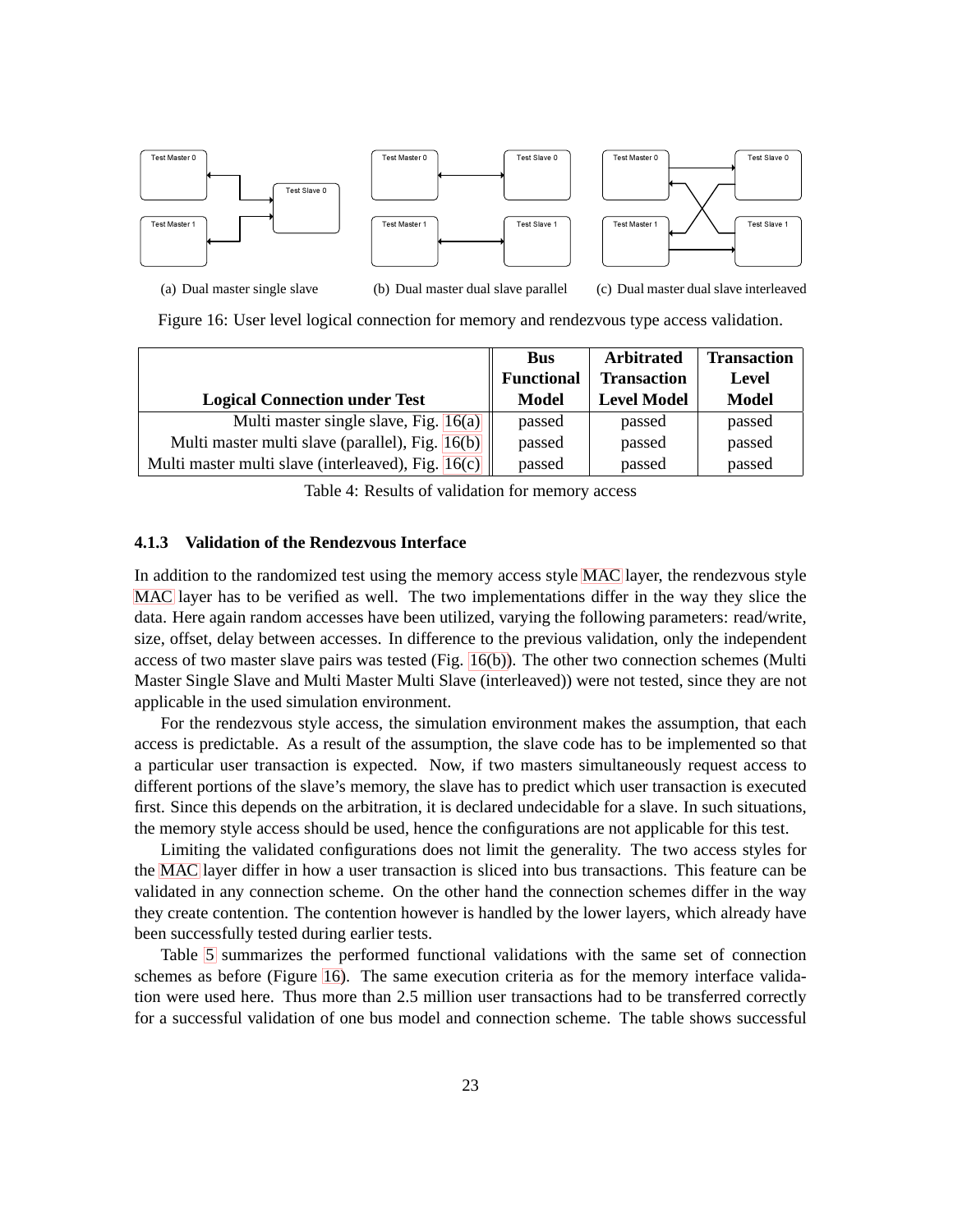test execution for the tested configuration for the three abstraction levels: bus functional, arbitrated transaction level modeling and transaction level modeling.

|                                                    | <b>Bus</b><br><b>Functional</b> | Arbitrated<br><b>Transaction</b> | <b>Transaction</b><br>Level |
|----------------------------------------------------|---------------------------------|----------------------------------|-----------------------------|
| <b>Logical Connection under Test</b>               | Model                           | <b>Level Model</b>               | <b>Model</b>                |
| Multi master single slave, Fig. 16(a)              | N/A                             | N/A                              | N/A                         |
| Multi master multi slave (parallel), Fig. 16(b)    | passed                          | passed                           | passed                      |
| Multi master multi slave (interleaved), Fig. 16(c) | N/A                             | N/A                              | N/A                         |

Table 5: Results of functional verification of rendezvous access

#### <span id="page-29-0"></span>**4.2 Timing Validation of the Bus Functional Model**

Considering the results of the previous section, a correct functional behavior of all implemented models can be expected. Additionally important is a timing validation, which deals with the correct behavior of each signal in the temporal sense. This is particularly important for the synthesizable bus functional model, as a prerequisite for interoperability with other intellectual property components.

A validation of the timing behavior requires an independent reference. Since a physical implementation of the modeled bus structure was not available in the lab at the point of writing, the timing behavior of the model was compared against the specifications. The following sections will show the comparison of the implemented bus functional model against transfer scenarios selected from two sources: the AMBA specification [\[3\]](#page-53-2) and the [AMBA](#page-5-1) [AHB](#page-5-0) Cycle Level Interface [\[1\]](#page-53-3), which is an interpretation of the [AMBA](#page-5-1) specification.

The selected scenarios have been be recreated with the implemented bus functional model, which in this setup simulates a bus with 50MHz bus clock. Additional probes have been inserted into the test bench for tracing of all important bus wires. The traces are displayed as waveforms, which have been generated using *gtkwave* (see [\[5\]](#page-53-6)).

#### <span id="page-29-1"></span>**4.2.1 Basic Pipelined Bus Access**

As described in Section [2,](#page-13-0) the [AHB](#page-5-0) allows a pipelined access to the bus. The basic stages of the pipelined bus access are validated in the first pair of waveforms.

Figure [17](#page-29-1) shows the reference waveform and Figure [18](#page-29-1) displays the results of the actual implementation. As a general note, the specification [\[3\]](#page-53-2) requires signals to be valid at the rising edge of HCLK, at this point the signals are sampled from participating bus elements (which are all implemented as sequential logic, see [\[4,](#page-53-7) question #4120]). The implemented model does not cover subcycle events, therefore each signal is applied immediately after the rising clock edge. Hence there will be an acceptable subcycle difference between the reference and the implemented model.

The following three points within the displayed transfer are of interest for deciding the timing correctness of the implementation:

1. In bus cycle T1, the master requests bus access. Within an arbitrary number of bus cycles (at least one) the arbiter grants access to the bus. In the particular reference waveform, the arbiter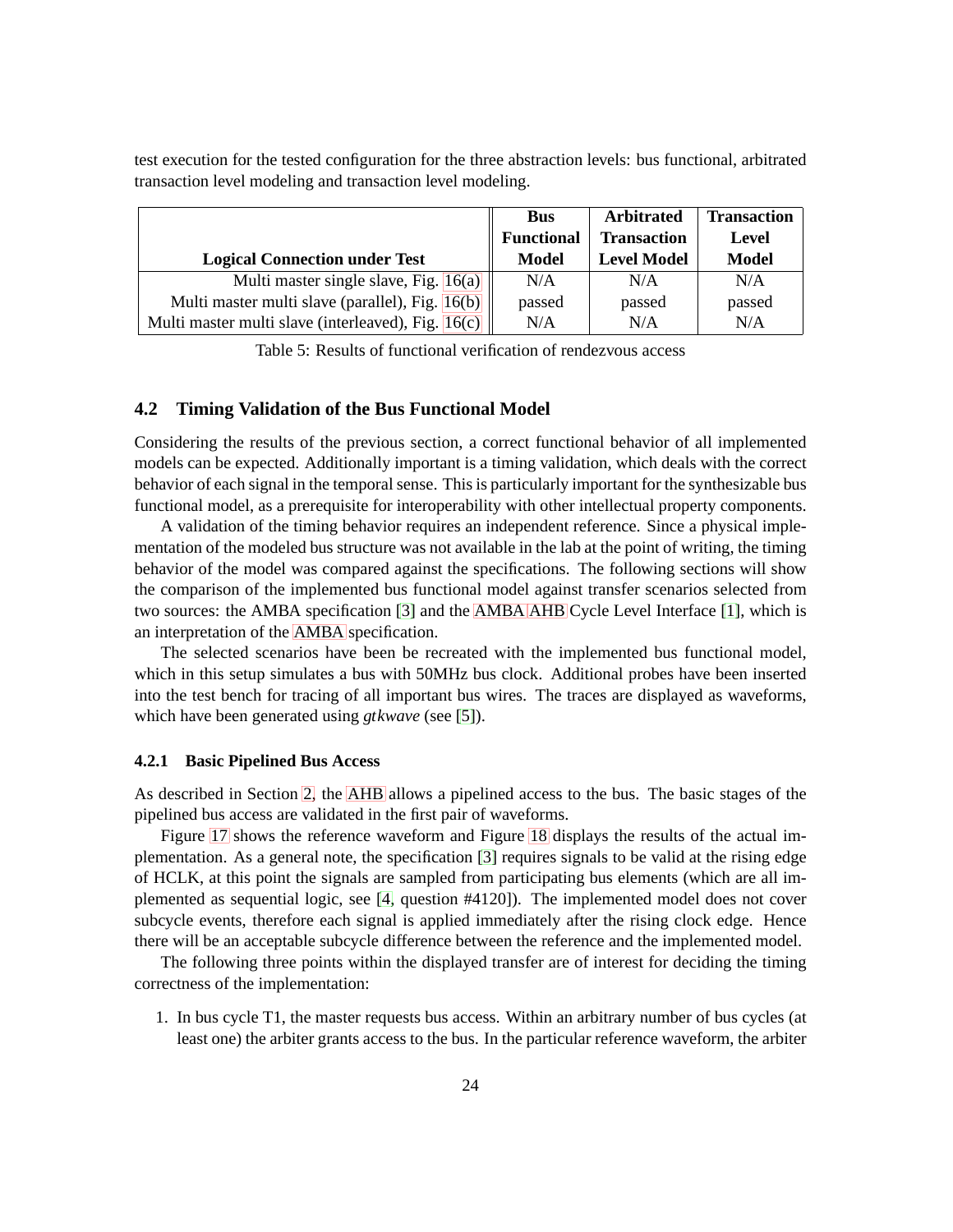

Figure 17: Reference sequence from [\[3\]](#page-53-2) showing pipelined behavior

| Time<br>base/HCLK    | 86593300 ps     | 86627900 ps |            | 86662400 ps |       |
|----------------------|-----------------|-------------|------------|-------------|-------|
| arbiter/HBUSREOx1    |                 |             |            |             |       |
| arbiter/HGRANTx1     |                 |             |            |             |       |
| arbiter/HMASTER[0:3] | \$1 \$0         |             | \$1        |             | \$0   |
| base/HADDR[0:31]     | $$+$ \$0CB040E0 |             | \$4CB040E0 |             | \$0CE |
| base/HWDATA[0:31]    | \$471108E0      | \$47110817  |            | S471108E0   |       |

Figure 18: Waveform of implemented bus model, showing pipelined behavior

grants the access in T3. In the waveform of the implemented model, the bus is requested in the first clock cycle and granted in the second. Again, granting the bus within a single cycle is valid, an example of a one-cycle-grant can be found in the reference waveform in Figure [21.](#page-31-0)

- [2](#page-30-1). In the bus cycle after granting the  $bus^2$ , the granted master applies the address and control signals to the bus. This happens in the reference in T4 and in the actual implementation in the third bus cycle, which is in both cases the cycle after the bus grant.
- 3. The data is written in the bus cycle after applying address and control information. The reference waveform shows this in T5, the actual implementation shows it in the fourth cycle. In both cases it happens in the cycle directly following the address and control signals. As it will be seen in later waveforms, the pipelined access allows concurrently applying the data for one cycle and the address and control lines for the next cycle.

#### <span id="page-30-0"></span>**4.2.2 Error Response**

The previous subsection has shown that the basic pipeline stages are observed by the implemented model. This behavior was shown under the assumption that the selected slave always signals to proceed with the current transfer. In this subsection this restriction will be removed.

<span id="page-30-1"></span><sup>&</sup>lt;sup>2</sup>A simplifying assumption is made for this subsection: the currently selected slave signals to proceed with the transfer, which is done by asserting  $HRESP = OKAY$ , and  $HREADY = HIGH$ .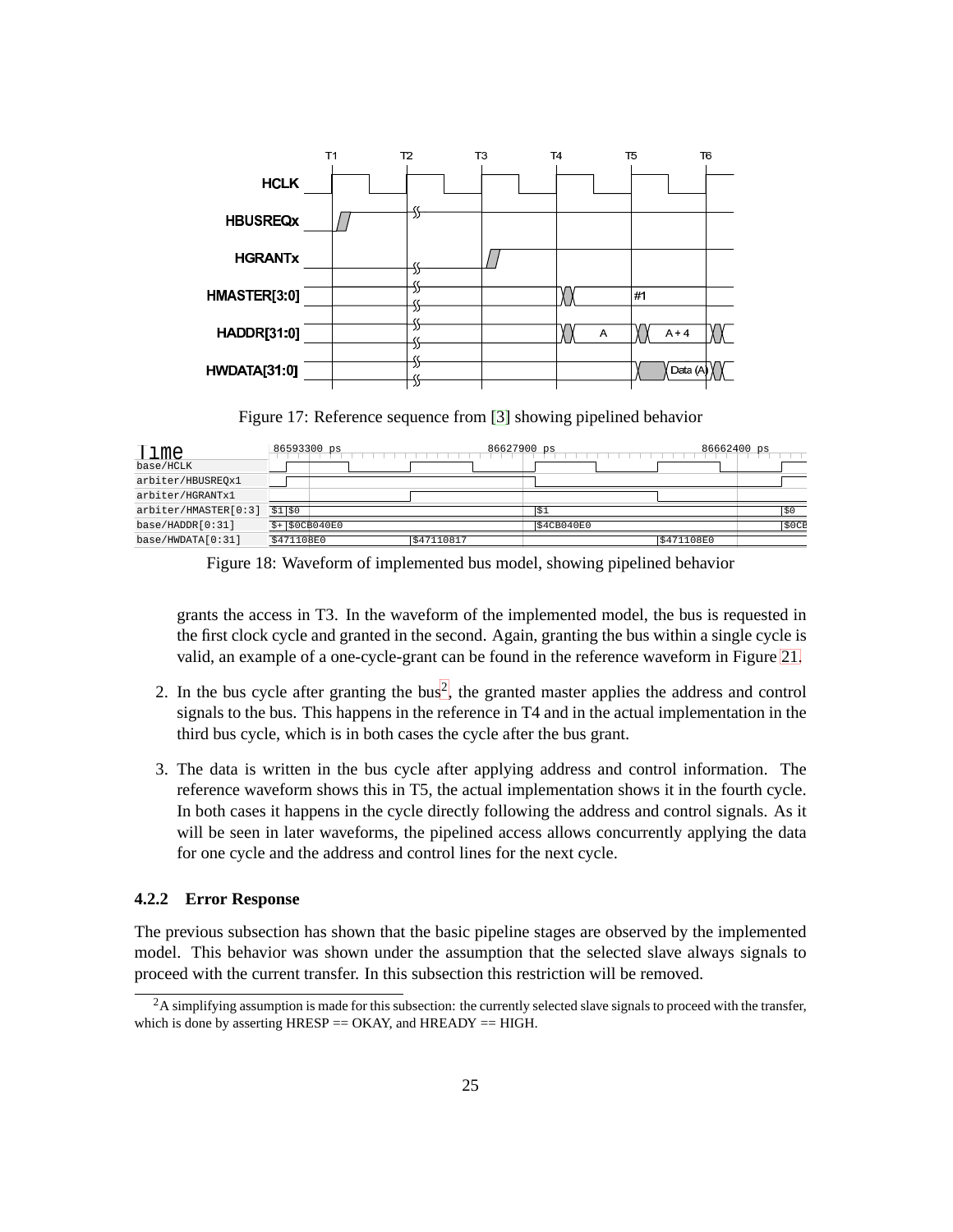The [AHB](#page-5-0) standard defines that a slave has to reply back to the master for each bus operation. This reply indicates the success of the bus operation and is done on every bus cycle. Multiple slaves may be selected in different phases of the transfer due to the pipelined access nature of the [AHB.](#page-5-0) However, only the selected slave that is in the data phase asserts the reply information. The reply information is provided by the following two signals:

- **HREADY** is used by the slave to extend the the data portion of an [AHB](#page-5-0) transfer. The slave inserts a wait state in the bus access by asserting LOW to HREADY. A transfer is finished regardless of the success once HREADY is HIGH.
- **HRESP** is asserted by the slave and indicates the status of the current transfer. Possible values are OKAY, ERROR, SPLIT and RETRY. OKAY indicates a successful completion of the bus operation. The latter three result codes indicate additional handling for this operation and they require a two-cycle response. With a two-cycle response the pipeline of the bus access is flushed.

Figure [19](#page-31-1) shows how a slave indicates a failed transfer. By setting HREADY to low, the slave inserts one additional wait state to make the decision about the transfer. The following timing points are of interest in order to validate implemented model as shown in Figure [20:](#page-31-1)

- 1. In the bus cycle following the address phase, the slave asserts HREADY to LOW and inserts a wait state. This happens in the second cycle in the reference and in the third cycle of the implementation waveform.
- 2. The slave has made the decision of failing the bus transfer in the third cycle of the reference waveform. At that point it starts the first cycle of the two-cycle error response. The slave applies the value of ERROR to HRESP. This happens in both waveforms in the cycle after the first wait state.
- <span id="page-31-1"></span>3. In the second cycle of the two-cycle error response the slave still applies ERROR to HRESP. In order to finish the bus transaction HREADY is set to HIGH. This behavior can be observed in both waveforms in the second cycle after the first wait state.

#### <span id="page-31-0"></span>**4.2.3 Unlocked Burst Handover**

The previous timing validations were concerned with a single master. The scenarios in the following subsections will deal with the handover between two masters on the same bus. This subsections scenario describes the handover between unlocked burst transfers of two masters. In an unlocked transfer the granted master may lose bus grant during the transfer, if a higher priory master requested the bus.

In the scenario presented here, a high priority master performs a unlocked burst during which a low priority master requests the bus. Therefore the high priority master finishes the ongoing burst and the low priority master reaches the bus grant after that. This type of bus handover is most efficient, because it allows a single-cycle master change and the bus can be 100 % utilized. In the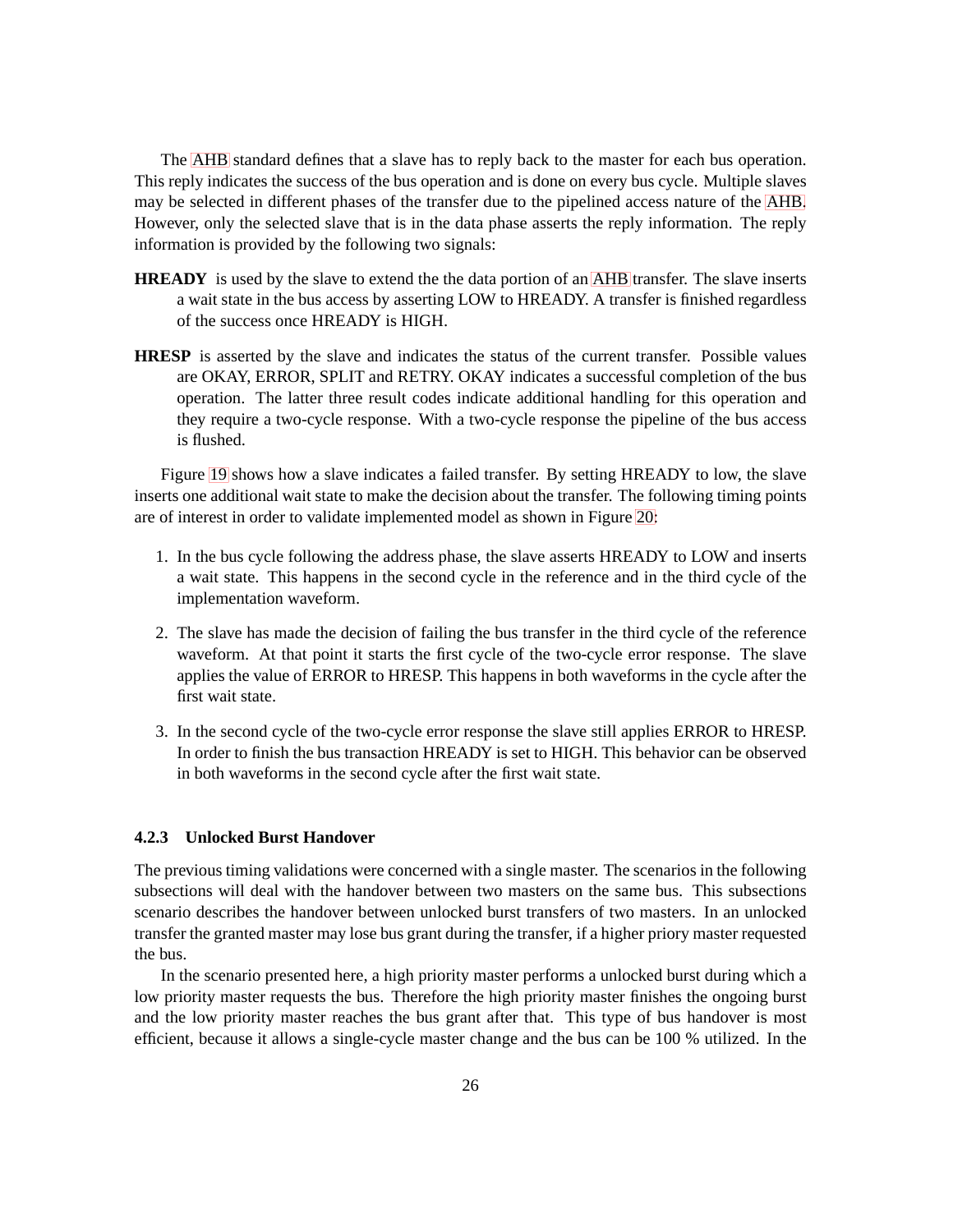

Figure 19: Reference sequence from [\[3\]](#page-53-2) showing an error response

| Time<br>base/HCLK  |            | 45732 ps         |            | 91464 ps |
|--------------------|------------|------------------|------------|----------|
| base/HADDR[0:31]   | \$00000000 | <b>SOCAFFEEO</b> |            | \$000    |
| master/HTRANS[0:1] | \$00       | \$10             | \$00       |          |
| base/HWDATA[0:31]  | \$00000000 |                  | \$47110815 |          |
| slave/HREADY       |            |                  |            |          |
| slave/HRESP[0:1]   | \$00       |                  | \$01       |          |

Figure 20: Waveform of implemented bus model, showing error response

presented scenario, however, the slave addressed in the ongoing burst of the high priority master inserts two wait cycles in the last burst cycle, which slows down the transfer.

The timing correctness of the waveform from the implemented model as shown in Figure [22](#page-31-0) with respect to the reference waveform in Figure [21](#page-31-0) can be checked by the following aspects:

- 1. After getting the bus granted (cycle T2 in the reference) the high priority master lowers the request line HREQ. The specification leaves it open, when exactly HREQ is lowered. The reference waveform shows that the granted master lowers HREQ directly after getting granted. In the implemented model however this happens one cycle later. This was done to ensure that the arbiter has sampled the control signals before lowering HREQ. After sampling the control signals the arbiter can predict the length of the current transfer.
- 2. The specification (see [\[3,](#page-53-2) section 3.6]) requires that in the first control cycle of a burst transfer HTRANS is set the NONSEQ, which can be seen in both waveforms (T3 of the reference waveform, third cycle of the implemented model).
- 3. The arbiter lowers the HGRANT signal of the granted master in the last control cycle of a burst, at the same time it may grant the bus to another master. The previously granted master still owns both the data and the address/control bus for the current cycle, and the data bus only for the next cycle. The change in HGRANT lines appears in both waveforms in the sixth cycle.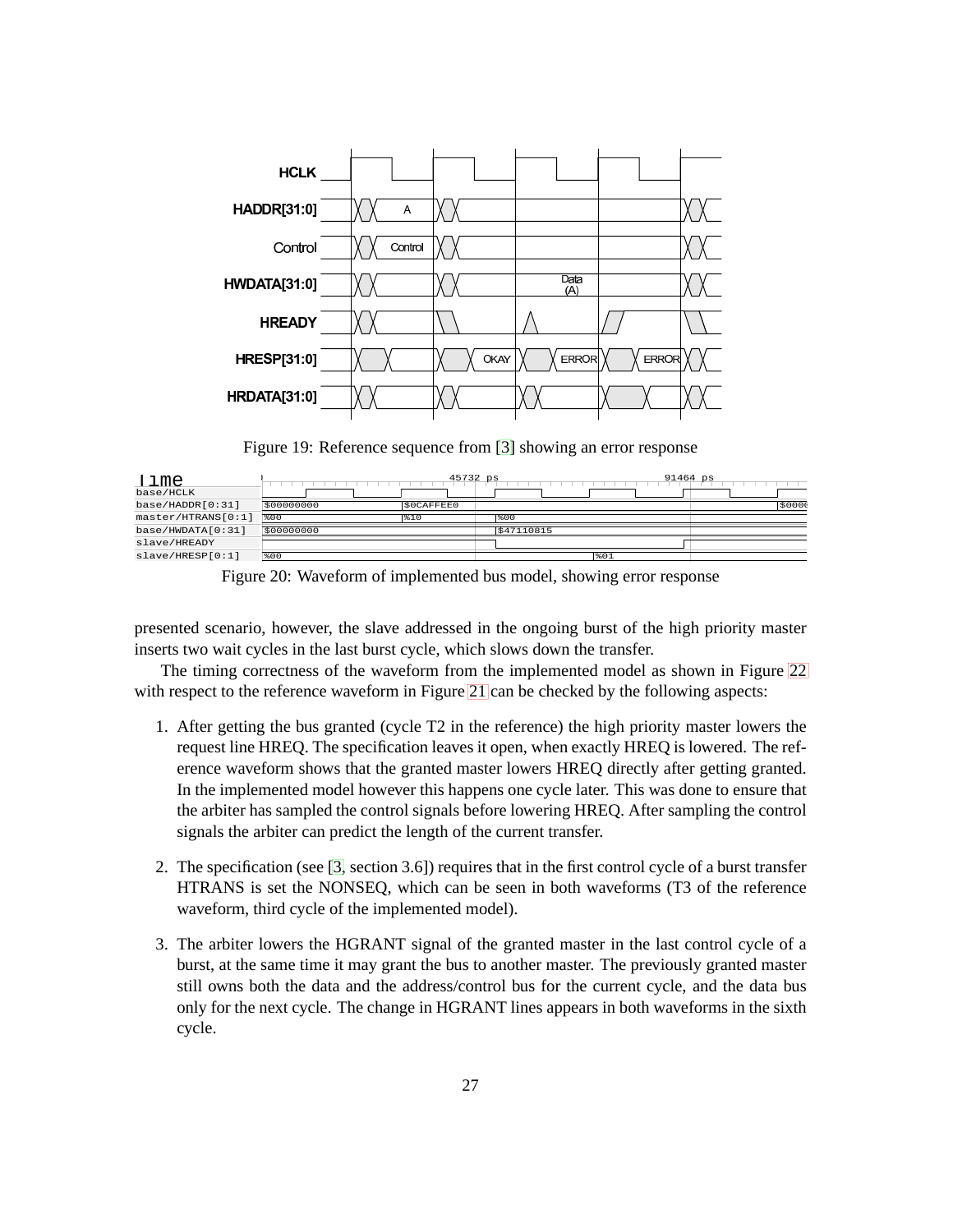

Figure 21: Reference sequence from [\[1\]](#page-53-3) showing unlocked burst handover

| Time<br>base/HCLK    | 105450 ps  |            |            | 158175 ps  |            |            | 210900 ps  | 263625 ps  |
|----------------------|------------|------------|------------|------------|------------|------------|------------|------------|
| arbiter/HBUSREOx0    |            |            |            |            |            |            |            |            |
| arbiter/HBUSREOx1    |            |            |            |            |            |            |            |            |
| arbiter/HGRANTx0     |            |            |            |            |            |            |            |            |
| arbiter/HGRANTx1     |            |            |            |            |            |            |            |            |
| arbiter/HMASTER[0:3] | 50         | <b>SF</b>  | 50         |            |            |            | $ s_1 $    |            |
| base/HADDR[0:31]     | \$0CAFFEE0 | \$00000000 | \$40000000 | \$40000004 | \$40000008 | \$4000000C | 500000000  | \$00000004 |
| base/HWDATA[0:31]    | \$47110815 |            | \$00000000 | \$000000D1 | \$000000D2 | \$000000D3 | \$000000D4 | S00000001  |
| slave/HREADY         |            |            |            |            |            |            |            |            |
| master/HTRANS[0:1]   | \$00       |            | \$10       | \$11       |            |            | \$10       | 811        |
| master/HBURST[0:2]   | \$000      |            | %011       |            |            |            |            |            |

Figure 22: Waveform of implemented bus model, unlocked burst handover

- 4. In the cycle following the change in the HGRANT signals the selected master is updated. This can be seen by the  $HMASTER<sup>3</sup>$  $HMASTER<sup>3</sup>$  $HMASTER<sup>3</sup>$ , which indicates the master owning the address/control bus. This change happens in both waveforms in cycle 7. At the same time the new granted master asserts the address/control lines for the new access. It has to be noted that there is no idle cycle between the end of the old burst and the beginning of the new burst, the bus is 100% utilized in this case. Also this fact can be seen both in the reference and in the implementation waveform.
- 5. As described earlier, the selected slave can insert wait states by lowering the HREADY signal. In this particular scenario the slave inserts two wait states in the last data cycle of the burst transfer. As a result, the address and control signals that have just been applied have to remain on the bus. Also the data on the write data bus has to remain constant in case of a bus write. In this case the master, which just got the bus grant, has to keep the applied address/control signals on the bus. The previous granted master has to keep the applied data word on the data write bus (HWDATA). In both waveforms the wait states take place in the cycles 7 and 8.

<span id="page-33-0"></span> $3$ The signal HASTER is driven by the arbiter and used by the selected slave for a split transfer, see [\[3,](#page-53-2) section 3.12].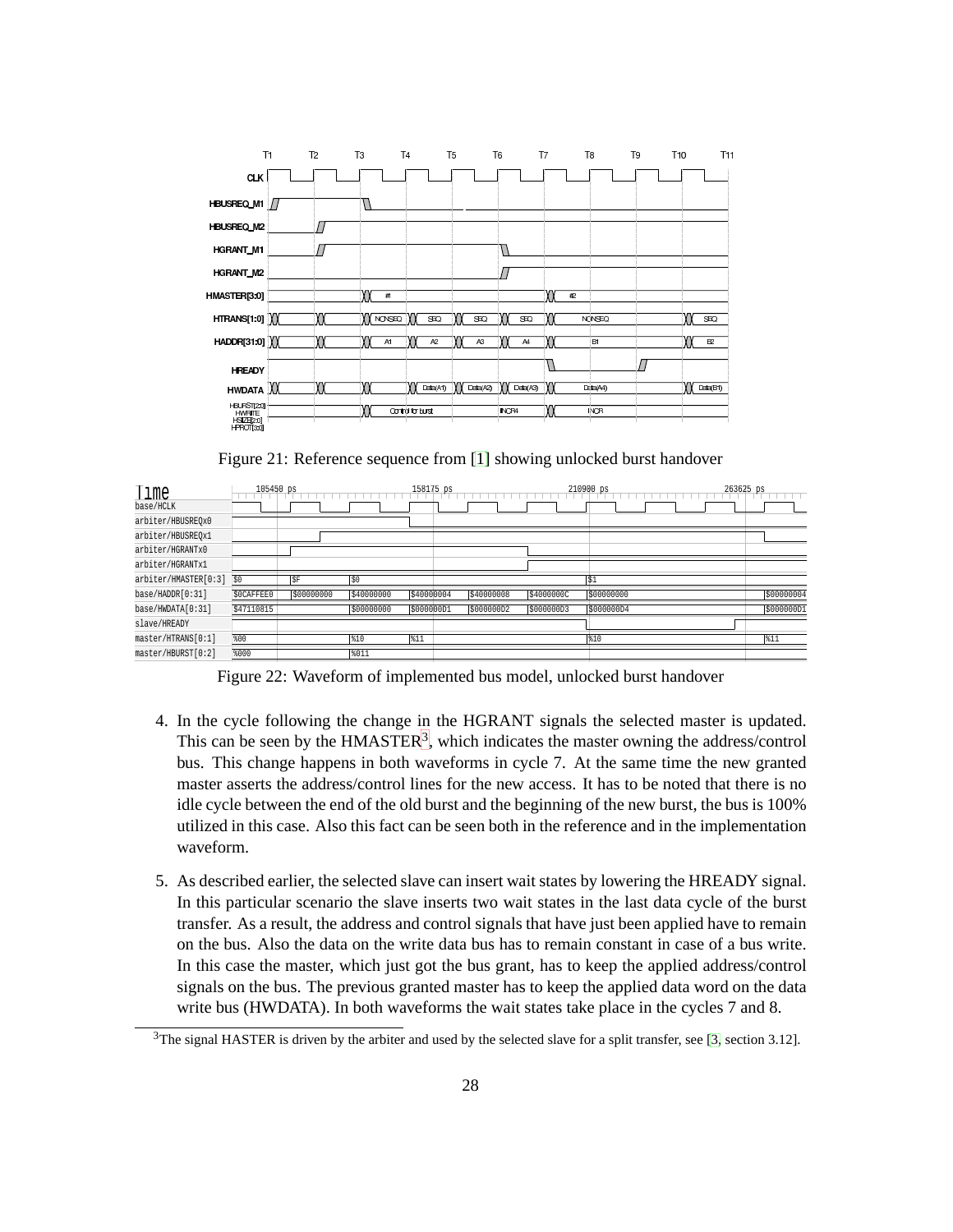6. In the cycle after HREADY is set to high, the pipelined bus access is resumed. As one indication the just granted lower priority master applies the second address of the just started burst. This appears in cycle 10 in both waveforms.

#### <span id="page-34-0"></span>**4.2.4 Locked Burst Handover**

This scenario shows a locked burst handover. In a locked burst, a master may not be preempted during the transfer, even if a higher priority master requests the bus. Locked bursts are not as efficient as unlocked bursts, because one additional cycle is spend for the handover between masters. This additional cycle stems from the fact that the standard requires to apply HLOCK, the indication for a locked transfer, until the address phase of the last transfer. Figure [23](#page-34-2) shows the reference waveform; the waveform of the implemented model is shown in Figure [24.](#page-34-2) For determining the correctness of the timing the following points should be evaluated:

- 1. For a locked transfer the standard [\[3,](#page-53-2) section 3.11.5] requires that the HREQ and HLOCK are asserted until the last address/control cycle of the burst. In both waveforms this change appears in the sixth cycle.
- 2. Since the arbiter samples the incoming signals on the rising edge of HCLK it takes until the next cycle to update the grant lines, which happens in cycle 7. As a result, the old granted master remains granted for one more bus cycle, although it has finished the burst transfer and has not requested the bus. Therefore the still granted master has to indicate that no actual transfer is performed in this bus cycle by setting HTRANS to IDLE. Both waveforms show this behavior in cycle 7.
- 3. As a particularity to this scenario the old selected slave inserts two additional wait states in the last cycle of the burst (cycle 7 and 8). The has the effect that the old granted master has to keep applying the data up to cycle 9.
- <span id="page-34-2"></span>4. Because of the wait states, the ownership of the bus does not change (even though the grant lines have changed in cycle 7) until the slave indicates it is done with the current bus operation in the data phase. Hence HMASTER and the address/control lines are not updated until the cycle after HREADY is raised. In both waveforms the slave sets HREADY to high in cycle 9 and the newly granted master gets the bus in cycle 10. Both waveforms show that in cycle 10 the arbiter updates HMASTER, and the newly granted master applies the address/control lines.

#### <span id="page-34-1"></span>**4.2.5 Locked Burst Handover with Master Busy**

Following the specification [\[3,](#page-53-2) section 3.5] a master can, similar to a slave, insert wait states into a transfer. For doing so it inserts an HTRAN == BUSY cycle in the middle of a burst. This indicates that the master currently cannot perform the part of the bus operation. The slave has to respond with single cycle OKAY and otherwise ignore the transfer. The master has to keep the address/control lines constant during the BUSY cycle.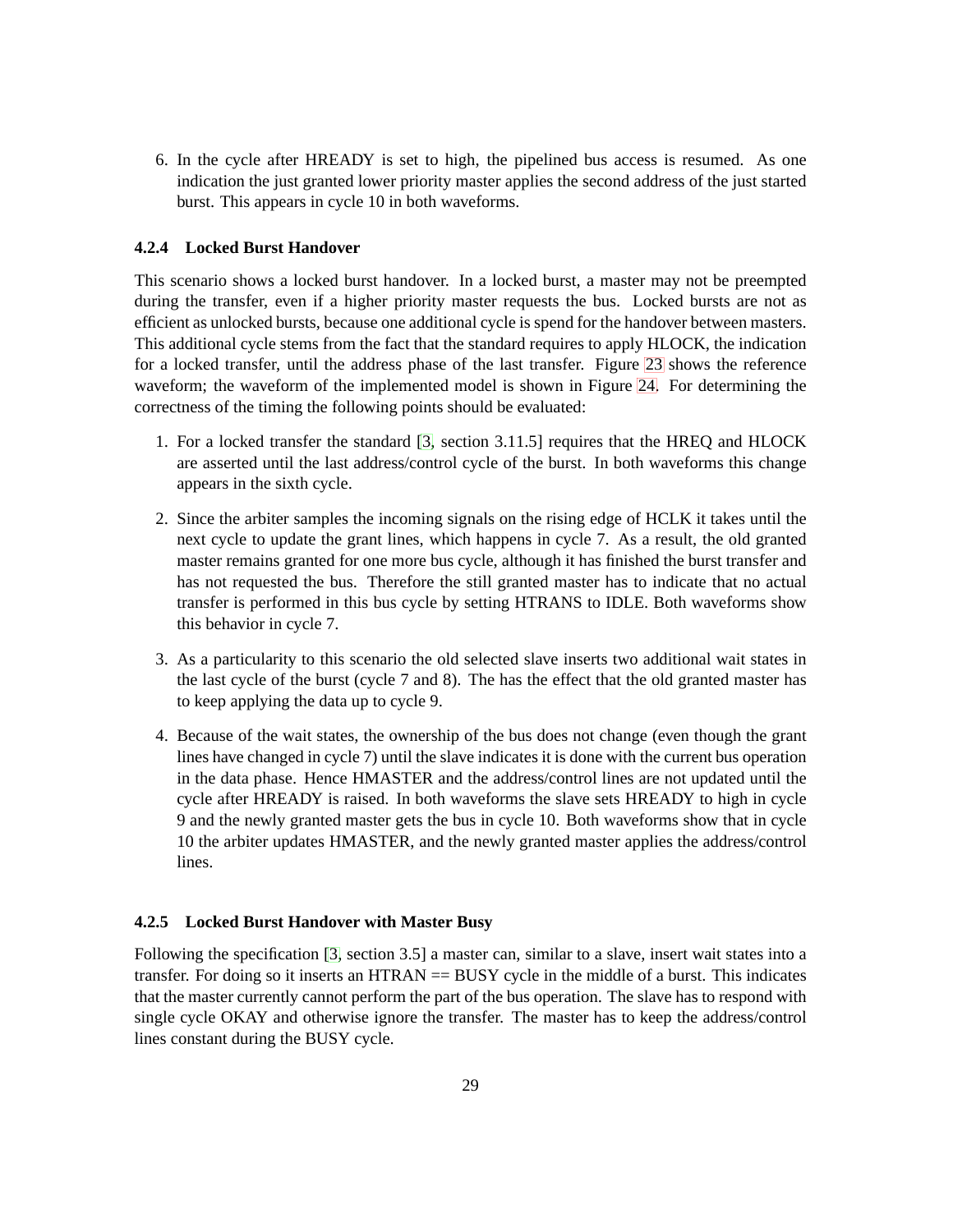

Figure 23: Reference sequence, source [\[1\]](#page-53-3), locked burst handover.

| Time                 |            | 211600 ps  |            | 254 ns     |            | 296300 ps  | 338600 ps |            |
|----------------------|------------|------------|------------|------------|------------|------------|-----------|------------|
| arbiter/HBUSREOx0    |            |            |            |            |            |            |           |            |
| arbiter/HBUSREOx1    |            |            |            |            |            |            |           |            |
| arbiter/HLOCKx0      |            |            |            |            |            |            |           |            |
| arbiter/HGRANTx0     |            |            |            |            |            |            |           |            |
| arbiter/HGRANTx1     |            |            |            |            |            |            |           |            |
| arbiter/HMASTER[0:3] | $S$ F      | S0         |            |            |            |            |           | S1         |
| master/HTRANS[0:1]   | \$00       | %10        | \$11       |            |            | 800        |           | 810        |
| base/HADDR[0:31]     | \$00000000 | \$40000000 | \$40000004 | \$40000008 | \$4000000C |            |           | \$00000000 |
| slave/HREADY         |            |            |            |            |            |            |           |            |
| base/HWDATA[0:31]    | \$00000000 |            | \$000000D1 | S000000D2  | \$000000D3 | \$000000D4 |           |            |
| master/HBURST[0:2]   | \$000      | 8011       |            |            |            |            |           |            |

Figure 24: Waveform of implemented bus model, locked burst handover

The master in the scenario shown in the reference waveform Figure [25](#page-35-0) inserts a BUSY cycle in the second address/control cycle of a locked 4 beat burst, and does so again in the last address/ control cycle of the same burst. The correctness of the implemented model (see the waveform Figure [26\)](#page-35-0) can be assessed using the following points:

- 1. In both waveforms the granted master inserts a BUSY cycle in the bus cycle 4. As a result the master keeps the address/control lines constant over cycle 4 and 5. Note that the content of the data bus in cycle 5 is not defined.
- <span id="page-35-0"></span>2. In cycle 7 the master decides not to use the last cycle of the burst. It applies HTRANS  $==$  BUSY and lowers HREQUEST. As a result, the arbiter changes bus grant in cycle 8, which becomes effective in cycle 9. As in previous locked bursts the old granted master sets HTRANS == IDLE during the, now ignored, data phase of the last burst cycle (cycle 8). The new granted master owns the address/control bus in the 9*th* bus cycle. This behavior can be seen in both waveforms.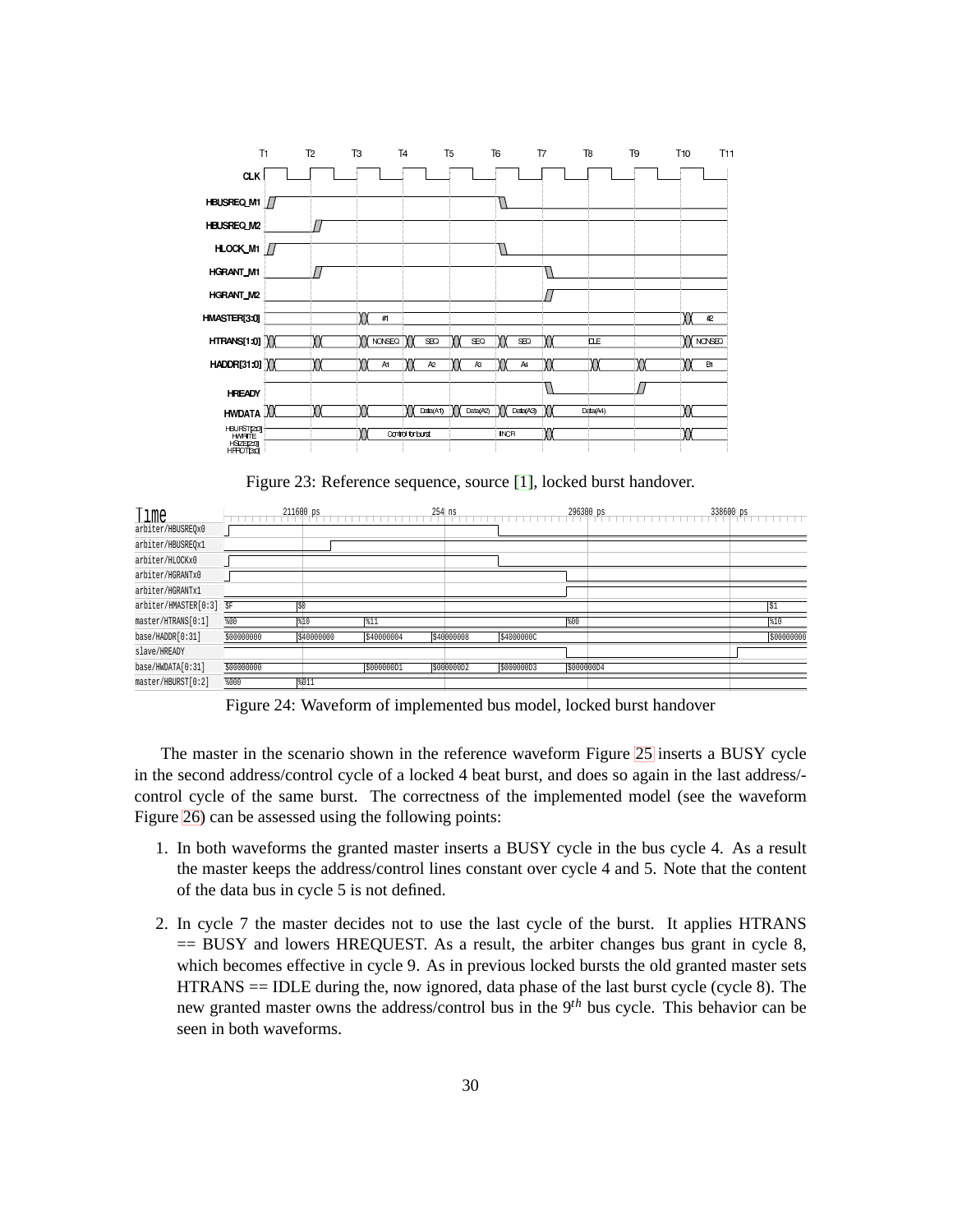

Figure 25: Reference sequence from [\[1\]](#page-53-3) shows a locked burst with the master inserting a busy cycle.

| Time<br>base/HCLK    |            | 71400 ps   |            |     | 142900 ps  |            |           |           |
|----------------------|------------|------------|------------|-----|------------|------------|-----------|-----------|
| arbiter/HBUSREOx0    |            |            |            |     |            |            |           |           |
| arbiter/HBUSREOx1    |            |            |            |     |            |            |           |           |
| arbiter/HGRANTx0     |            |            |            |     |            |            |           |           |
| arbiter/HGRANTx1     |            |            |            |     |            |            |           |           |
| arbiter/HLOCKx0      |            |            |            |     |            |            |           |           |
| arbiter/HMASTER[0:3] | SF)        | \$0        |            |     |            |            |           | \$1       |
| master/HTRANS[0:1]   | \$00       | \$10       | 801        | 811 |            | 801        | 800       | \$10      |
| base/HADDR[0:31]     | \$00000000 | $$400000+$ | \$40000004 |     | $$400000+$ | \$4000000C |           | 500000000 |
| slave/HREADY         |            |            |            |     |            |            |           |           |
| base/HWDATA[0:31]    | \$00000000 |            | \$000000D1 |     | $$000000+$ | $5000000+$ | s000000D4 |           |
| master/HBURST[0:2]   | \$000      | 8011       |            |     |            |            |           | \$000     |

Figure 26: Waveform of implemented bus model, showing locked transfer with busy master.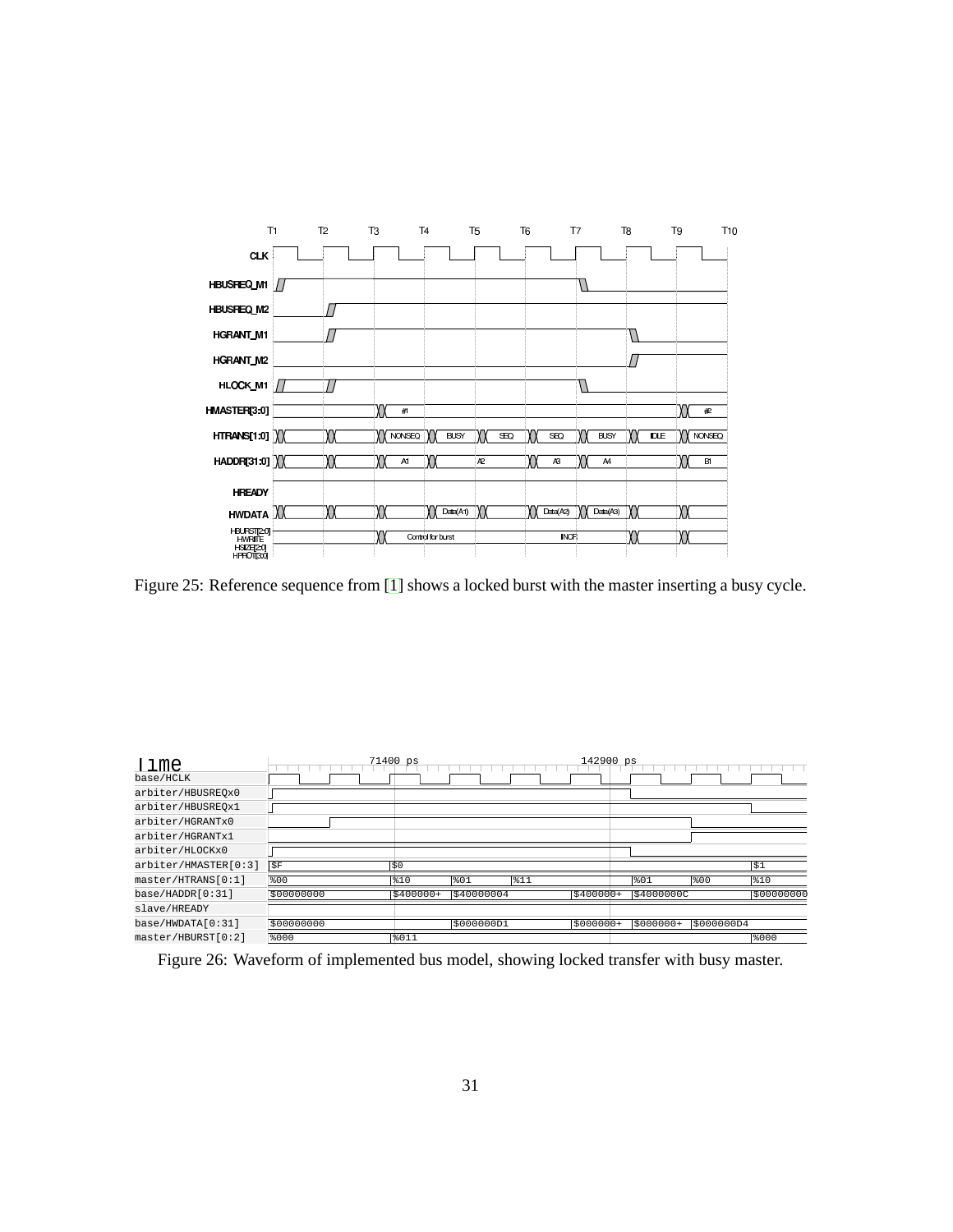#### <span id="page-37-0"></span>**4.2.6 Retry**

In the following presented scenario, the slave indicates that it is not able to complete the current requested transaction. For that the slave replies with a response code of RETRY. This indicates to the master to abort the transaction and retry at a later time. The time after which the master may retry the operation is not specified. In the presented scenario the master attempts the retry immediately after the aborted bus transaction. In general the RETRY as well as the SPLIT operation allow the slave to finish the operation even though the slave is not able to supply the requested data. With that, excessive wait cycles can be avoided and the bus is available for other transactions.

Figure [27](#page-37-2) shows the reference waveform and Figure [28](#page-37-2) displays the results for the implemented model. The following points are of interest for comparing both waveforms  $4$ :

- 1. In bus cycle 6, while the master applies the data for the second burst beat, the slave inserts a wait state. In the following two cycles (7 and 8) the slave sets HRESP to RETRY signaling that the transfer cannot be completed right now and that the master has to retry.
- 2. As a result of the RETRY response in bus cycle 7, the arbiter removes the bus grant from the first master and grants the bus to the second master in bus cycle 8.
- 3. The first master reacts to the retry response and re-requests the bus in cycle 9. Meanwhile the second master performs a non-sequential single beat transfer.
- 4. During the data phase of the second master's individual transfer (it now applies HTRANS == IDLE), the arbiter changes the bus grant back to the first master in bus cycle 10.
- <span id="page-37-2"></span>5. The first master starts a retry of the previously aborted operation in bus cycle 11. Note that in the reference waveform, the retried transfer is performed in a burst, while it is done with individual transfers in the implemented model.

#### <span id="page-37-1"></span>**4.2.7 Preemption of an Unlocked Burst**

The scenario presented in this subsection shows a preempted unlocked burst. A low priority master performs an unlocked burst. While this burst is in progress a higher priority master requests the bus, and consequently the lower priority master loses the bus grant. After the high priority master has finished its own transfer, the bus grant changes back and the low priority master may resume the interrupted transfer.

Figure [29](#page-39-0) shows the reference waveform, the measured waveform of the implemented model is shown in Figure [30.](#page-39-0) In the implemented model master 0 is the higher priory master, and master 1 is the lower priority master. The reference waveform M2 is the high priory master and M1 has lower priority. As a difference from the previously shown waveforms of the implemented model,

<span id="page-37-3"></span><sup>&</sup>lt;sup>4</sup>Note that both waveforms differ in the first three bus cycles. The reference waveform shows that the previously selected slave inserts a wait state in the last transfer. As a result the bus ownership for the first master is delayed by one cycle. Since the delayed bus handover was already tested in Section [4.2.3,](#page-31-0) the additional wait state was not inserted for a simpler test bench implementation.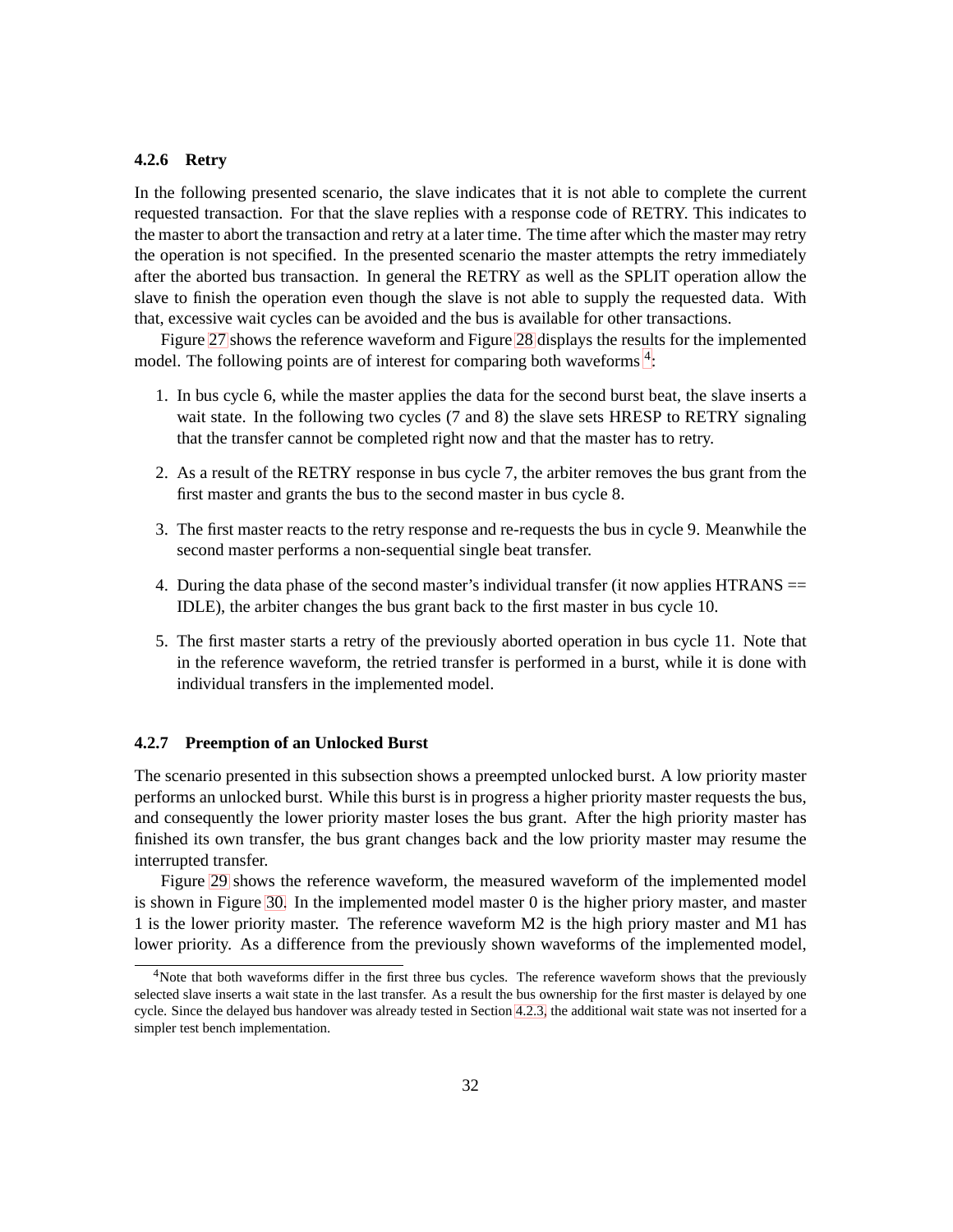

Figure 27: Reference sequence from [\[1\]](#page-53-3) showing an aborted burst due to the slave sending a retry

| Time<br>base/HCLK    | 784100 ps  |            | 849400 ps             |            | 914700 ps  |            |            | 980100 ps  |  |
|----------------------|------------|------------|-----------------------|------------|------------|------------|------------|------------|--|
| arbiter/HBUSREOx0    |            |            |                       |            |            |            |            |            |  |
| arbiter/HBUSREOx1    |            |            |                       |            |            |            |            |            |  |
| arbiter/HGRANTx0     |            |            |                       |            |            |            |            |            |  |
| arbiter/HGRANTx1     |            |            |                       |            |            |            |            |            |  |
| arbiter/HMASTER[0:3] | \$F        | lso        |                       |            | \$1        |            | \$0        |            |  |
| master/HTRANS[0:1]   | 800        | 810        | \$11                  |            | \$10       | 800        | \$10       | 800        |  |
| base/HADDR[0:31]     | \$00000000 | \$40000000 | \$40000004 \$40000008 |            | \$00000000 |            | \$40000004 |            |  |
| slave/HREADY         |            |            |                       |            |            |            |            |            |  |
| slave/HRESP[0:1]     | \$00       |            |                       | \$10       | 800        |            |            |            |  |
| base/HWDATA[0:31]    | \$00000000 |            | \$000000D1            | \$000000D2 |            | \$000000D1 |            | \$000000D2 |  |
| master/HBURST[0:2]   | \$000      | 8011       |                       |            | 8000       |            |            |            |  |

Figure 28: Waveform of implemented bus model, showing handling of a retry operation. Note that in this model the recovery from a retry happens with individual transfers, instead of an undefined length burst.

the request and grant lines are swapped between the two masters to match the reference waveform. The following points are of interest for comparing the waveforms:

- 1. In bus cycle 2 the low priority master gets the bus granted and subsequently starts an unlocked burst transfer. While the burst is in progress the high priority master requests the bus as well.
- 2. The arbiter observes the request of the higher priority master and changes the bus grant from the low priority master to the high priority master in bus cycle 5 (the third beat of the unlocked burst).
- 3. The now granted high priority master starts its transfer in bus cycle 6. At the same time the low priority master requests again the bus in order to complete the interrupted transfer. These two facts can be seen in both waveforms.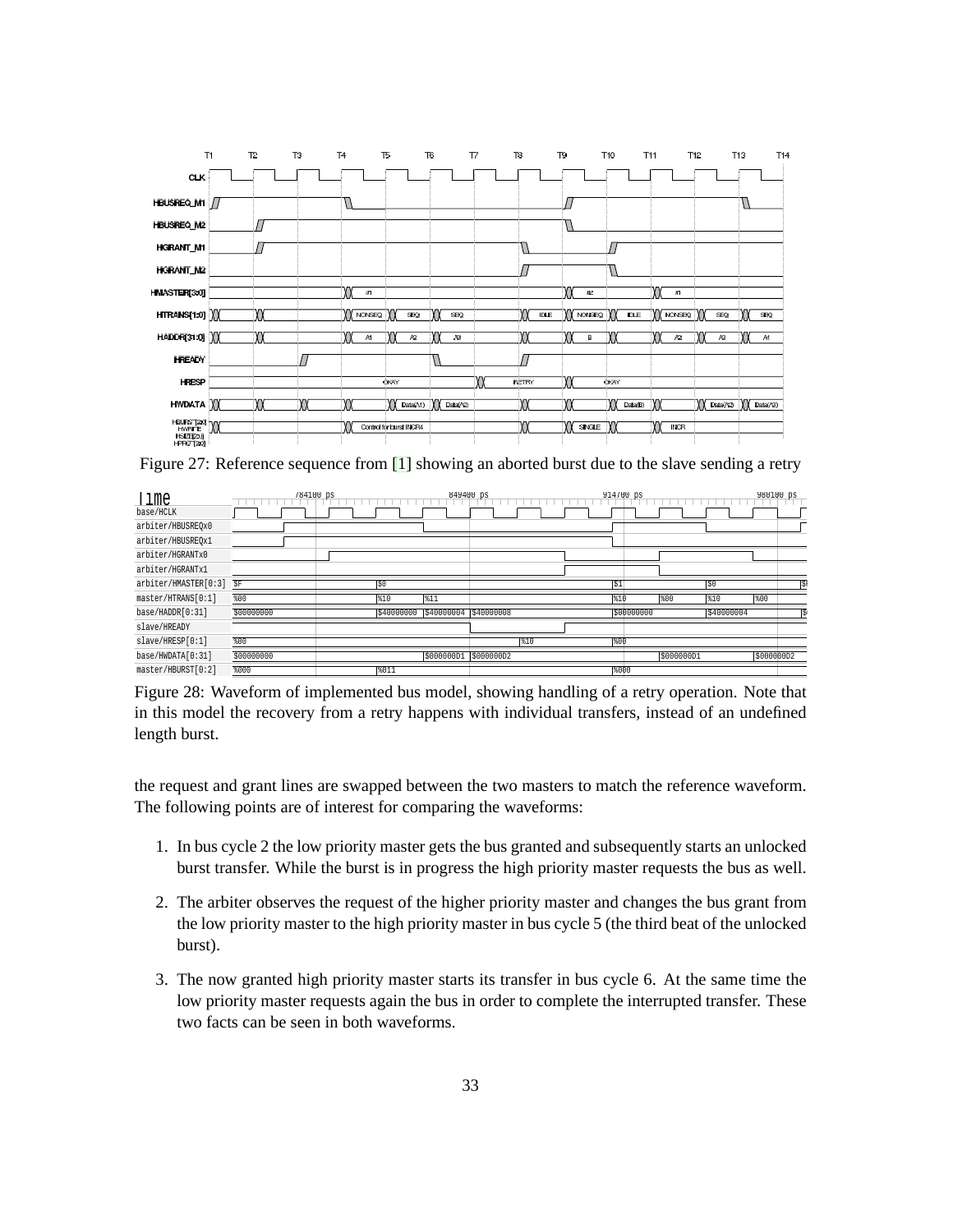However the two waveforms disagree in cycle 6 for the HGRANT lines: while the reference waveform shows a change of bus grant from the high priority master to the low priority master in this cycle, the same change is delayed by one cycle in the implemented model. It is the author's understanding that the bus grant change is a result of lowering the request line of the high priority master, which happens at the very same time in the cycle 6. Such immediate change (without a rising HCLK) would require combinatorial logic in the arbiter. This however is not allowed according to ARM's FAQ [\[4,](#page-53-7) question #4120].

Following the argumentation presented in the FAQ the implemented model shows the grant change one cycle later, after the arbiter has sampled the input lines at the rising edge of HCLK. Although this difference exists between the two waveforms it has no bearing on the further timing, since the slave of the preempted burst inserts a wait state in the last beat (also cycle 6). This extends the transfer of the high priority master by one cycle and masks the difference in bus grant state between the two waveforms.

<span id="page-39-0"></span>4. In bus cycle 8 the low priority master owns again the address bus and resumes the interrupted burst. The remaining last beat is performed as an individual transfer; its data is visible during the bus cycle 9.



Figure 29: Reference sequence [\[1\]](#page-53-3) showing loss of bus grant during burst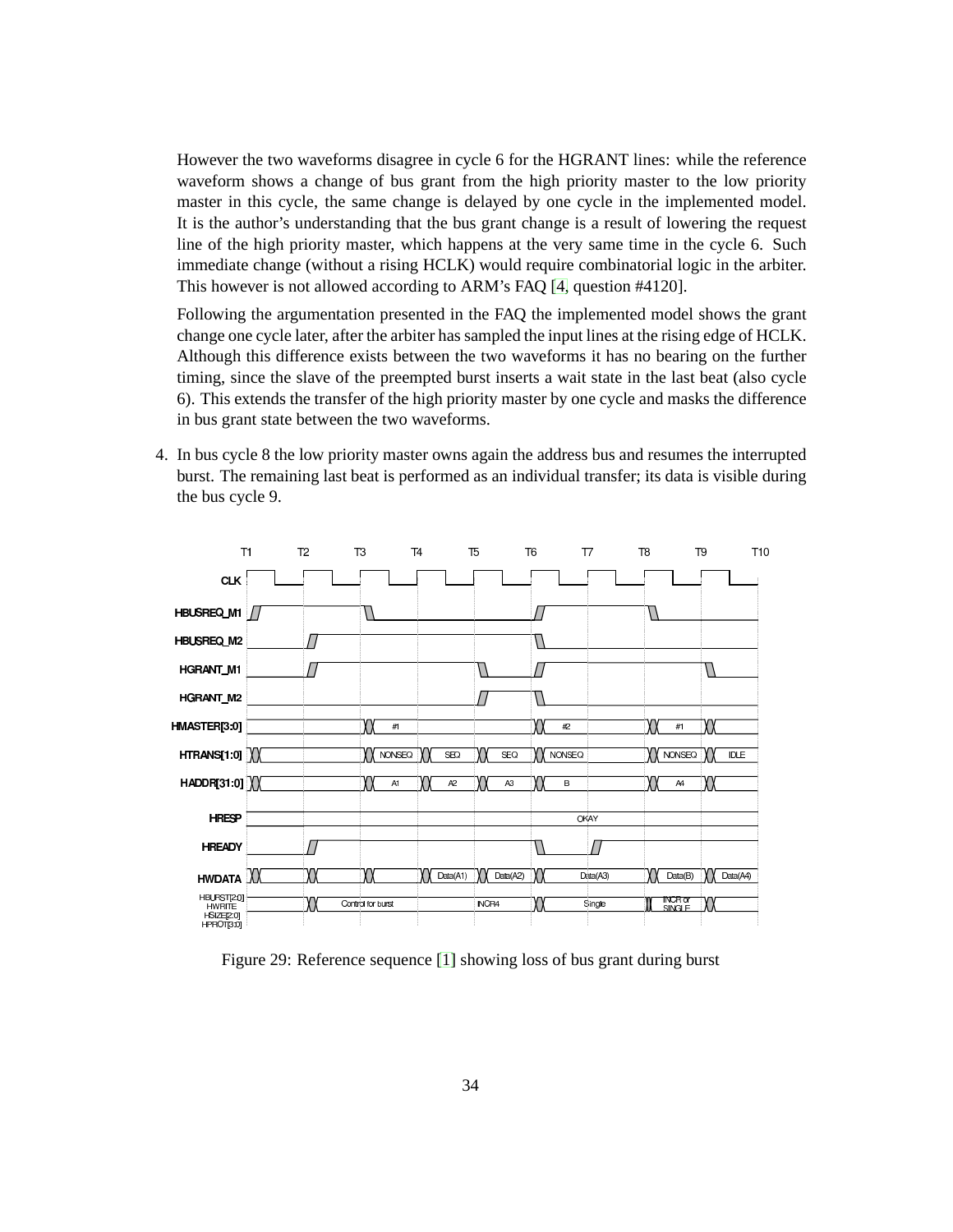| Time<br>base/HCLK    | 508400 ps  |            | 559200 ps  |            | $610$ ns   |             | 660900 ps  |
|----------------------|------------|------------|------------|------------|------------|-------------|------------|
| arbiter/HBUSREQx1    |            |            |            |            |            |             |            |
| arbiter/HBUSREQx0    |            |            |            |            |            |             |            |
| arbiter/HGRANTx1     |            |            |            |            |            |             |            |
| arbiter/HGRANTx0     |            |            |            |            |            |             |            |
| arbiter/HMASTER[0:3] | \$F        | lš1        |            |            | Iso        | $\sqrt{51}$ |            |
| master/HTRANS[0:1]   | \$00       | \$10       | 311        |            | \$10       |             | \$00       |
| base/HADDR[0:31]     | \$00000000 | \$40000AA0 | \$40000AA4 | \$40000AA8 | \$00000AB0 | \$40000AAC  |            |
| slave/HRESP[0:1]     | \$00       |            |            |            |            |             |            |
| slave/HREADY         |            |            |            |            |            |             |            |
| base/HWDATA[0:31]    | \$00000000 |            | \$00000DA1 | \$00000DA2 | \$00000DA3 | \$00000DB1  | \$00000DA4 |
| master/HBURST[0:2]   | \$000      | \$011      |            |            | \$000      |             |            |

Figure 30: Waveform of implemented bus model, showing loss of the buss grant while in a burst. NOTE master 0 and master 1 are exchanged to match the reference waveform.

#### <span id="page-40-0"></span>**4.3 Timing Validation of the Transaction Level Models**

The previous section has evaluated the timing accuracy of the bus functional model. Hence this model can now be used as a reference model for comparing the abstract models (the Transaction Level Model and the Arbitrated Transaction). This section will evaluate the timing accuracy of the abstract models in comparison to the bus functional model.

The more abstract models do not capture all properties of the modeled bus architecture. Therefore they do not have the same accuracy in all situations. It is however possible to define a set of restrictions, so that the properties, which are not implemented in the abstract models, are not exercised. When these restrictions apply, all models have to agree on the exact same timing. For this modeling of the [AHB](#page-5-0) the restrictions are:

- Usage of only a single master and a single slave. As described in the design chapter each model handles the handover between masters at different level of accuracy. By eliminating such handovers the differences will not be perceivable.
- Utilization of locked burst transfer only; the more abstract models have been implemented making this assumption.
- A transfer initiating master should not be the default master, hence it has to request the bus for each access. Again the abstract models use this assumption for the timing, because they cannot distinguish between accessing from the default master and from a non-default master. The arbitration is not modeled this detail.

For comparing the models, some example transfers have to be defined. However given the flexibility of the [AHB](#page-5-0) bus, it is not practical to exhaustively test all possible transfers. Therefore some representative examples with an increasing complexity have been chosen. The transfers are defined at a level of a user transaction. Such a transaction is broken down by the [MAC](#page-5-11) layer into smaller bus transactions depending on the user transaction size and the start address. The later is important since the [AHB](#page-5-0) standard makes the restriction, that all bursts have to be word aligned. As an example the [MAC](#page-5-11) layer has to transfer first an alignment byte, if the user transfer starts at an odd address.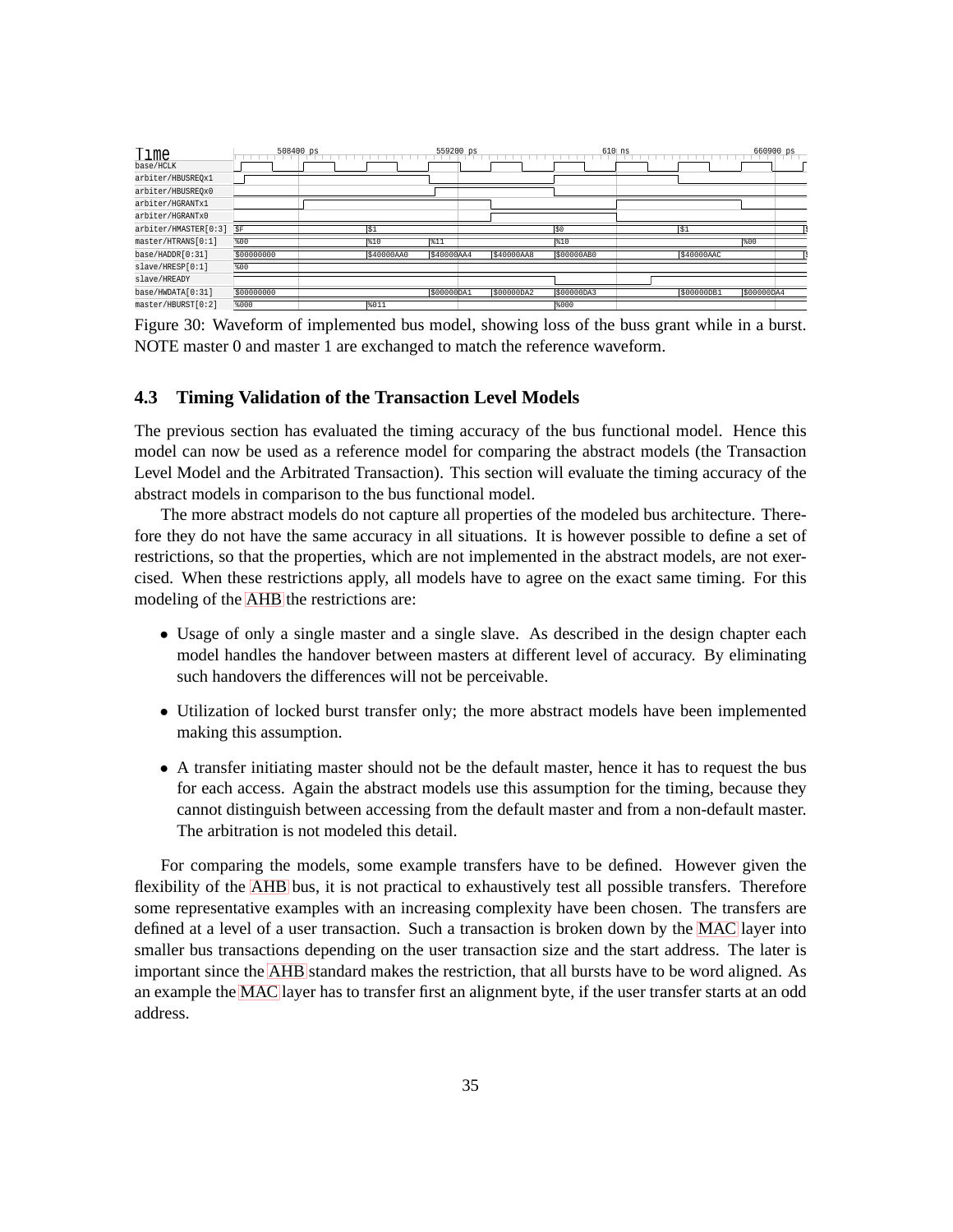Table [6](#page-40-0) lists the selected transfers, with the transfer size, the base address offset to the word boundary and an enumeration of the resulting bus transactions. All user transactions were performed with each implemented model and the number of cycles to complete each individual user transaction (which may be composed of multiple bus transactions) was measured. In addition to the measurements, the number of cycles for each transfer has also been manually calculated based on the standard [\[3\]](#page-53-2). The results can be found in Table [7.](#page-40-0)

|                        |             | <b>Offset to</b>      |                                   |
|------------------------|-------------|-----------------------|-----------------------------------|
| <b>Testcase</b>        | <b>Size</b> | <b>Word Alignment</b> | <b>Resulting Bus Transactions</b> |
|                        |             |                       | long                              |
|                        | 16          |                       | 4 beat burst                      |
| $\mathbf{\mathcal{R}}$ |             |                       | alignment byte, 4 beat burst      |
|                        | 50          |                       | 8 beat burst, 4 beat burst, short |
|                        | 107         |                       | alignment short, 16 beat burst, 8 |
|                        |             |                       | beat burst, 4 beat burst, byte    |

Table 6: Testcase definition for individual bus transfer timing validation.

|                 |                    |                       | <b>Arbitrated</b>  |                    |
|-----------------|--------------------|-----------------------|--------------------|--------------------|
|                 | <b>AMBA</b>        | <b>Bus Functional</b> | <b>Transaction</b> | <b>Transaction</b> |
| <b>Testcase</b> | Spec.              | <b>Model</b>          | <b>Level Model</b> | <b>Level Model</b> |
|                 | [specified cycles] | [measured cycles]     | [measured cycles]  | [measured cycles]  |
|                 |                    |                       |                    |                    |
| 2               |                    |                       |                    |                    |
| 3               |                    |                       |                    |                    |
| 4               | 22.                | 22                    | 22                 | 22                 |
|                 | 46                 | 46                    | 46                 | 46                 |

Table 7: Results of individual bus transfer timing validation in number of bus cycles.

As the Table [7](#page-40-0) indicates all models take the exact same number of bus cycles for each of the test transfers. They also agree with the interpretation of the standard. Since the accuracy of the bus functional model has been shown already (see Section [4.2\)](#page-29-0), it can be concluded that TLM and ATLM are 100% accurate for the given conditions.

An automated test has been implemented to extend the validation above to more user transactions. During this test, a random set of user transactions, varying in size and base address, is transferred and the transfer time for each individual user transaction is compared among the models. After transferring 100000 user transactions per bus model, this test has confirmed as well the timing equivalence of all models. Although the models are timing equivalent for the given set of restrictions, their accuracy differs if these restrictions are taken away. Section [5](#page-42-1) contains a discussion of the accuracy results of the different models in such a case.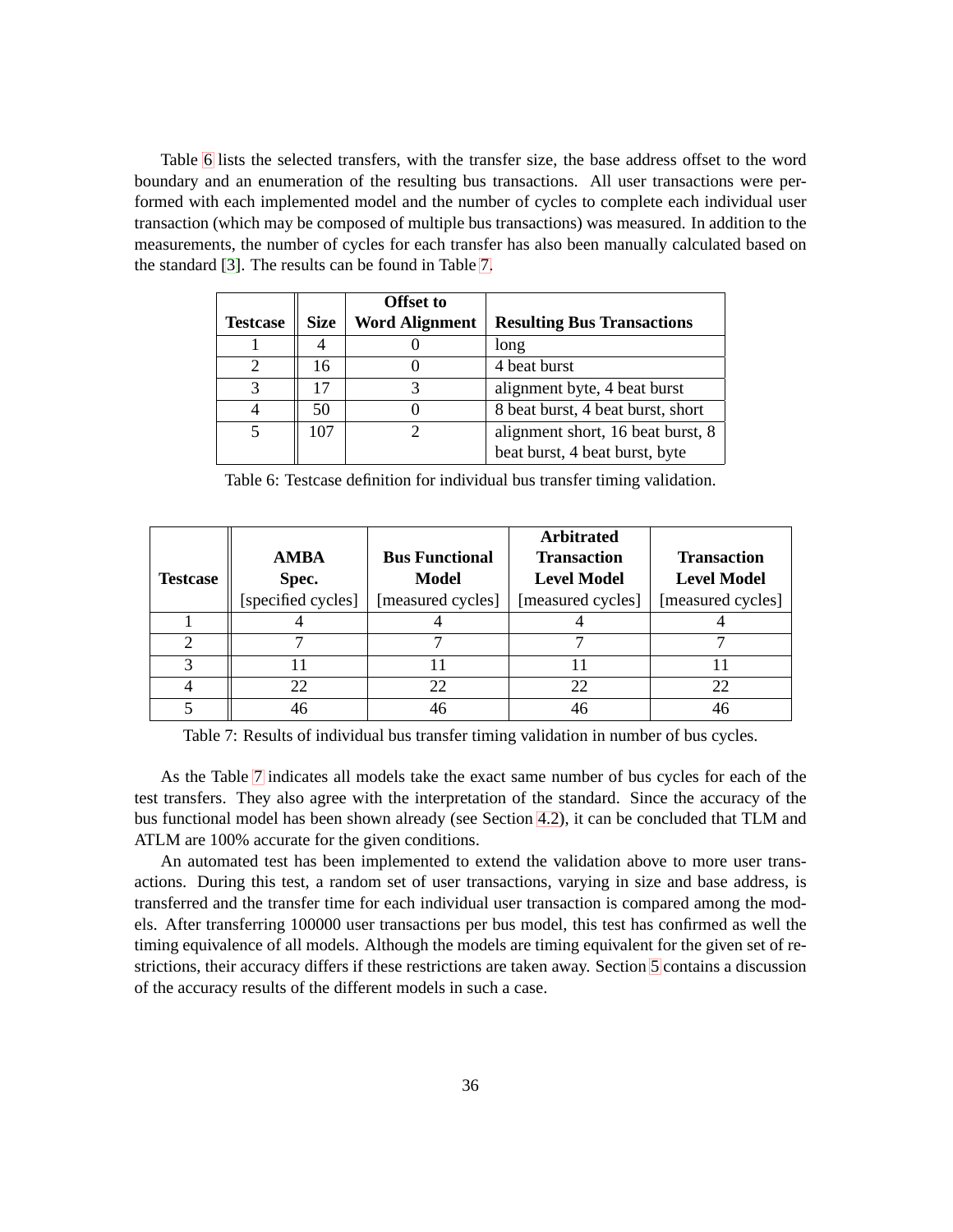#### <span id="page-42-0"></span>**4.4 Validation Summary**

In summary, all the functional and timing validations were successful. All implemented models have passed the functional validation. The timing accuracy of the bus functional model has been successfully shown with the use of example transfers from the [AMBA](#page-5-1) standard. Furthermore, the timing accuracy of the abstracted models was successfully validated for a restricted setup.

# <span id="page-42-1"></span>**5 Model Analysis**

The previous chapter has asserted that the implemented models are functionally correct and that the bus functional model is implemented according to the [AMBA](#page-5-1) specification. It was further shown that the more abstract models, the [TLM](#page-6-1) and the [ATLM](#page-5-12) yield correct timing under certain restrictions. With those results in mind, this chapter will explore how the implemented models affect the designer when modeling a system. For that two main aspects will be examined. First simulation performance will be evaluated, since the main premise of developing abstract models was to speed up simulation. This will show the benefit of each model. Secondly the accuracy of the more abstract models will be examined in a generic environment (outside of the restrictions posed in Section [4.3\)](#page-40-0), which will explore the drawbacks for using the faster models. Combining both, the designer will be able to decide for the applicable trade-off between simulation speed and accuracy for a particular design stage.

#### <span id="page-42-2"></span>**5.1 Performance Analysis**

The main goal of simulating with higher levels of abstraction is to increase the simulation speed. This section will give quantitative results about the performance and assert whether this goal was achieved in this implementation.

#### <span id="page-42-3"></span>**5.1.1 Test Setup**

A test was devised, in order to measure the performance of each model, in which a single master is connected through the simulated bus to a single slave. No other masters or slaves are connected to the bus. A user transaction of a certain size is performed repeatedly a constant number of times without any delay in between, with that the simulation speed is limited only by the simulation environment. The simulation time for executing all repetitions of the user transaction was measured (simulation time can also be named as real time or wall clock time). The measured time for all repetitions was then divided by the number of repetitions, to yield the average execution time for a single user transaction. This process was repeated with a varying size of user transactions, to gain insight to the scalability of the implementation.

All tests have been performed on a Pentium 4, 2.8 GHz with HyperThreading under RedHat Enterprise 2 with the kernel version 2.4.21-20.ELsmp. The simulation environment was SCC version 2.2.0 (using QuickThreads).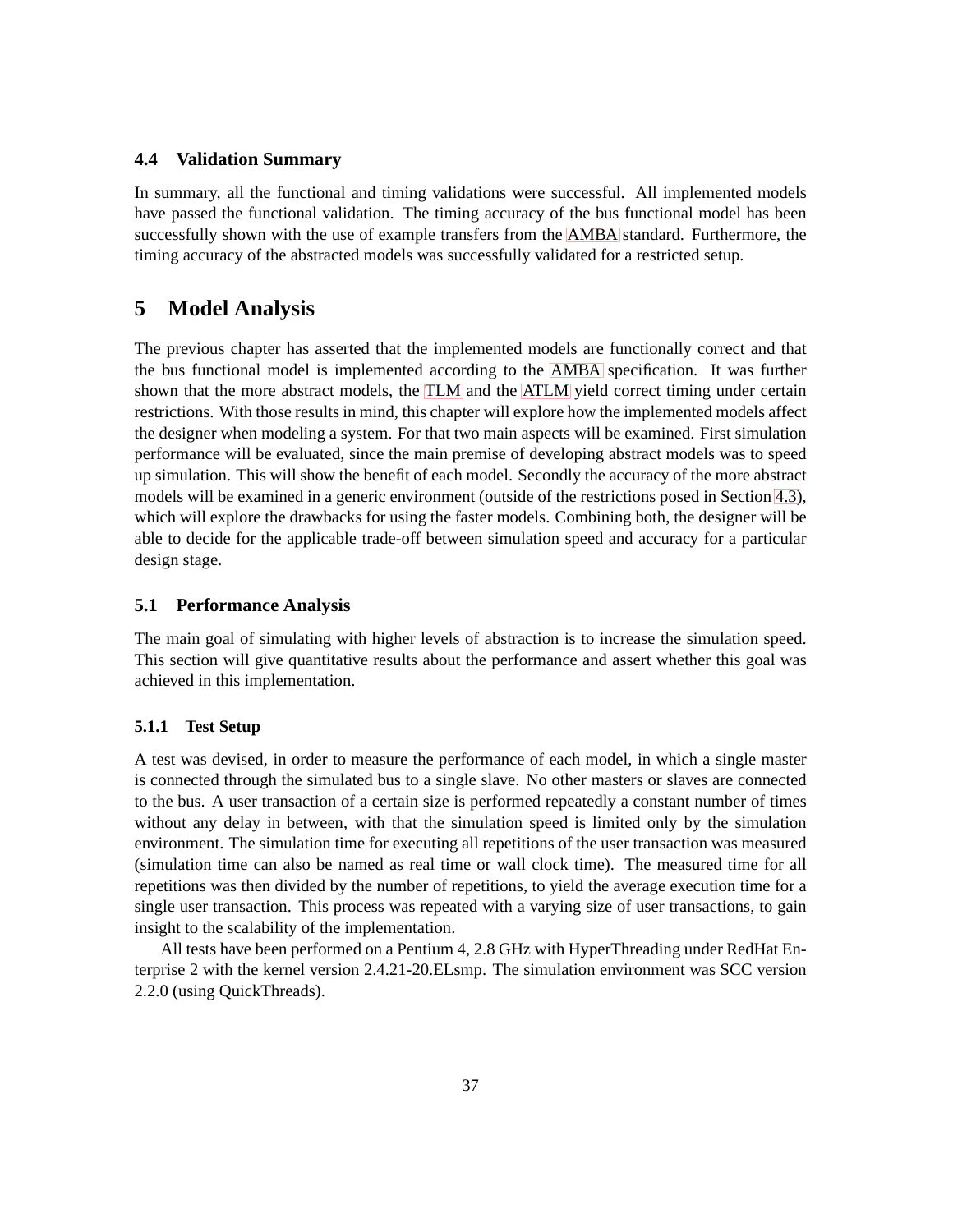#### <span id="page-43-0"></span>**5.1.2 Simulation Time**

The performance measurements in terms of simulation time are shown in Figure [31.](#page-43-0) The y-axis denotes the execution time for an individual user transaction, the simulation time. The x-axis denotes the size of a user transaction in bytes. The start address for all user transactions remains constant on a word boundary, which avoids performance penalties due to alignment transfers.

As described in the design section, the two abstract models have been split into two variations each. The two [ATLM](#page-5-12) variations differ in the way they handle the arbitration. [ATLM](#page-5-12) (b) makes the arbitration decision immediately when a bus request arrives, whereas the [ATLM](#page-5-12) (a) delays the decision for one delta cycle. As a result the second variation handles the case where two masters request the bus at the very same simulated time and grants the bus to the higher priority master. In contrary the variation (b) makes the grant decision immediately, hence the bus is granted the master with the earlier executed simulation code.

The both variations of the most abstract model, the Transaction Level Model, differ as well in the way arbitration is handled. The [TLM](#page-6-1) (b) does not restrict the bus access. As a result two masters can access the bus concurrently at the same time. Hence each master performs as if it were the only master on the bus. The [TLM](#page-6-1) (a) does limit concurrent access and simulates arbitration on the level of a user transaction. Once a master got the bus granted, it remains granted until the user transaction finishes regardless of other masters' requests to the same bus.



Figure 31: Execution time for completing a user transaction of varying size.

As Figure [31](#page-43-0) indicates there is no significant difference between the variations of the two abstract models [\(ATLM](#page-5-12) and [TLM\)](#page-6-1). There is a significant difference between the major models; they are two orders of magnitude apart.

As expected, the most accurate model, the bus functional model, is the slowest in simulation speed. It requires 34ms for transferring 1000bytes. The Arbitrated Transaction Level Model model is faster. Here the 1000 byte transfer takes 0.48ms. The Transaction Level Model model executes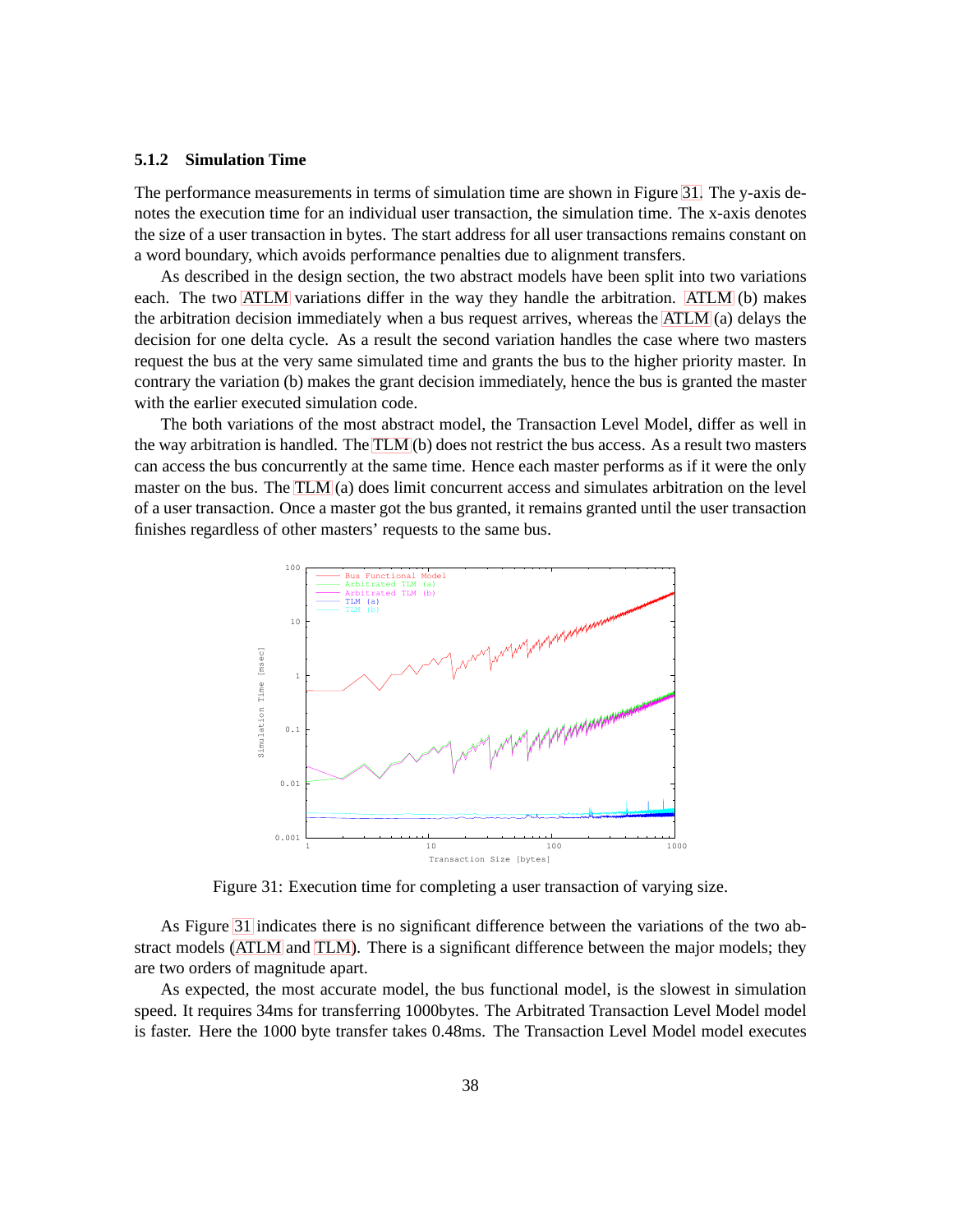fastest, with mere 0.0025ms. It is noticeable that the simulation time for the [TLM](#page-6-1) does not increase much with an increase in size. The simulation code is almost independent of the transaction size, only a single *memcpy* is used for the data transfer and the performance of the *memcpy* does not change much in the measured range. The performance graphs for the [ATLM](#page-5-12) and the bus functional model are sawtooth shaped. A user transaction in this models is sliced into smaller bus transactions. However, the number of bus transactions does not increase linearly with the user transaction size, since fixed length bursts are used. To give an example: a user transaction of 3 words requires 3 individual bus transactions, a 4-word user transaction on the other hand can be transferred in a single burst of 4 beats, resulting in a single bus transaction.

#### <span id="page-44-0"></span>**5.1.3 Simulated Bandwidth**

For a better understanding, the same measurements have been graphed again in Figure [32.](#page-44-0) Here the performance is expressed in simulated transfer bandwidth  $\frac{MBytes}{seconds\,simulation\,time}$ ). In terms of simulation performance the [TLM](#page-6-1) reaches the highest bandwidth: 382MByte/sec, followed by the [ATLM](#page-5-12) with 2MBytes/sec. The bus functional model only reaches a bandwidth of 0.028 MBytes/sec.



Figure 32: Simulation performance expressed as simulated transfer bandwidth.

The significant difference between the simulation models can be explained with their respective simulation detail. The [TLM](#page-6-1) model handles data transfers on the level of a user transaction. Only C primitives are used for this communication. The [ATLM](#page-5-12) model on the other hand does break a user transaction into many bus transactions, thus the effort is multiplied. Furthermore the [ATLM](#page-5-12) model uses the standard implementation of the [MAC](#page-5-11) layer, hence it has to adhere to the interface between the [MAC](#page-5-11) and the protocol layer. Since this interface uses already bit vectors, the simulation requires more effort. The bus functional model is by far the slowest, since it simulates the transfer on a bus cycle level. Since this model is a synthesizable model all wires of the [AHB](#page-5-0) are modeled and additional bus elements such as the multiplexers are covered as well (see Section [2\)](#page-13-0).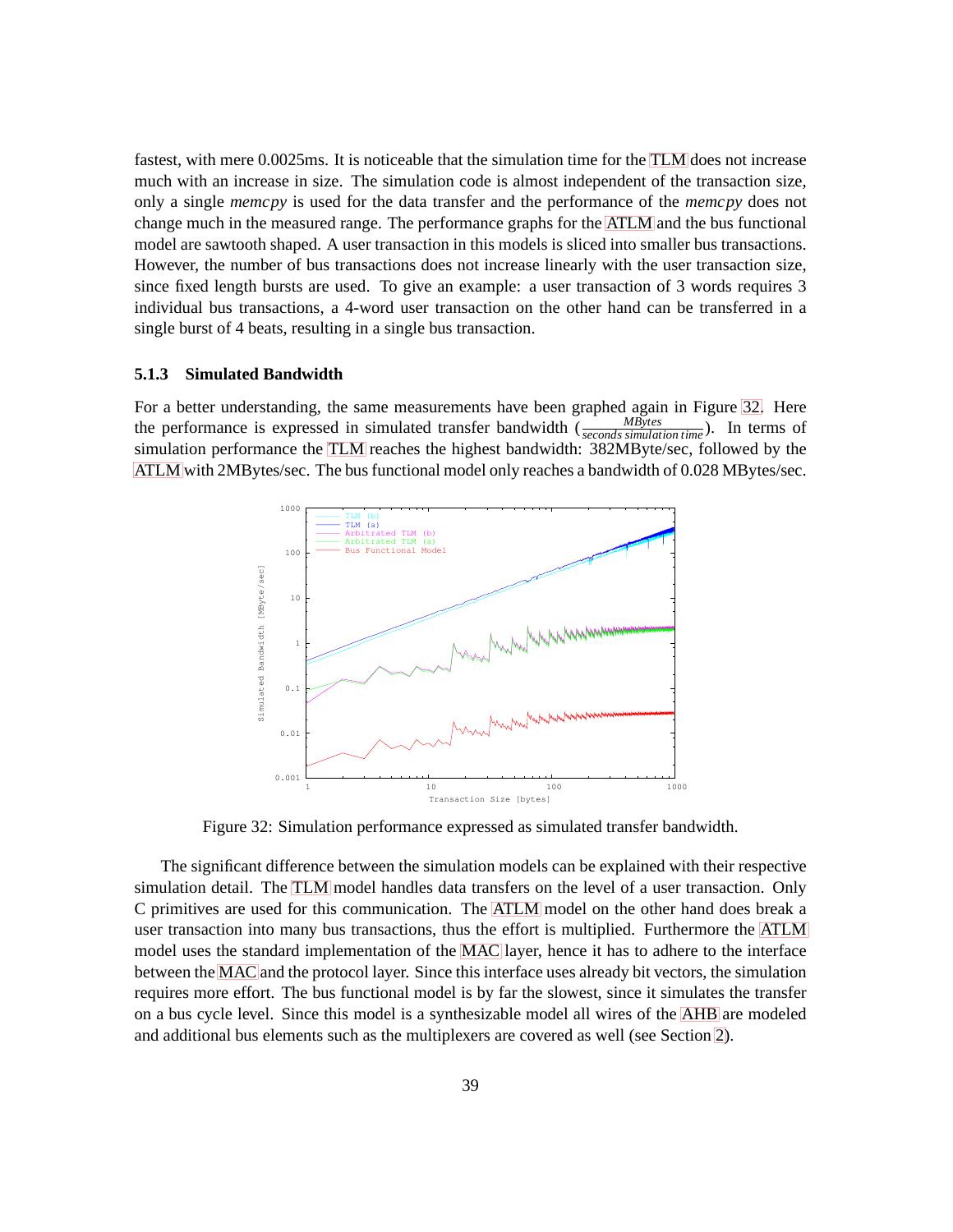In summary, the expected performance gains where actually achieved. With each more abstract model the simulation speed increases by two orders of magnitude. Judging from the performance results, no selection can be neither made for a variation of the [ATLM](#page-5-12) nor a for variation of the [TLM.](#page-6-1) The accuracy analysis that will be done in the next section is needed for a decision between the variations.

#### <span id="page-45-0"></span>**5.2 Accuracy Analysis**

In the previous section, the gain of speedup by using models at higher level of abstraction was quantified. The drawbacks of abstract modeling in terms of accuracy limitations will be evaluated in this section. Unlike the performance measurements before, it is hard to define a single expressive number that allows comparing the accuracy of the different models. The actual accuracy depends too much on the environment and the actual application properties. Therefore, a generic test setup and procedure was defined that covers a range of application specifics, so that the designer can derive the expected accuracy for a particular setup. The next section describes the test setup and test methodology, followed by the presentation of the results.

#### <span id="page-45-1"></span>**5.2.1 Test Setup**

For the test setup a generic scheme, with two masters and two slaves connected to the same bus, was used. Each master accesses one slave exclusively<sup>[5](#page-45-2)</sup>. Figure [33](#page-45-1) shows the logical connection scheme for the test setup.



Figure 33: Logical connection scheme for accuracy tests

During the test, each master transfers a predefined set of user transactions. The user transactions vary in the base address, length of the transaction and in the delay between two transactions. The delay between transactions simulates local computation time. During the test execution, the start time and the duration (each in simulated time) of each individual user transaction is recorded for further analysis. The test is repeated once for each implemented bus model. Since the same set of user transactions is transferred by each of the models, their results are comparable.

It is expected that the accuracy changes significantly with the amount of concurrent bus access between two masters. As an example, all transfers may be executed without any concurrent bus access between the masters. That means, there is no overlap between any two user transactions. In such a case the timing for each master is as if it were the only master connected to the bus. Therefore the logical connection is as if each master had its own bus and the equivalence of the models, as asserted in Section [4.3](#page-40-0) applies; then all models perform with 100% accuracy. However, with an

<span id="page-45-2"></span><sup>&</sup>lt;sup>5</sup>Other configurations have been measured as well, but their results do not add additional insight. Hence, their presentation is omitted.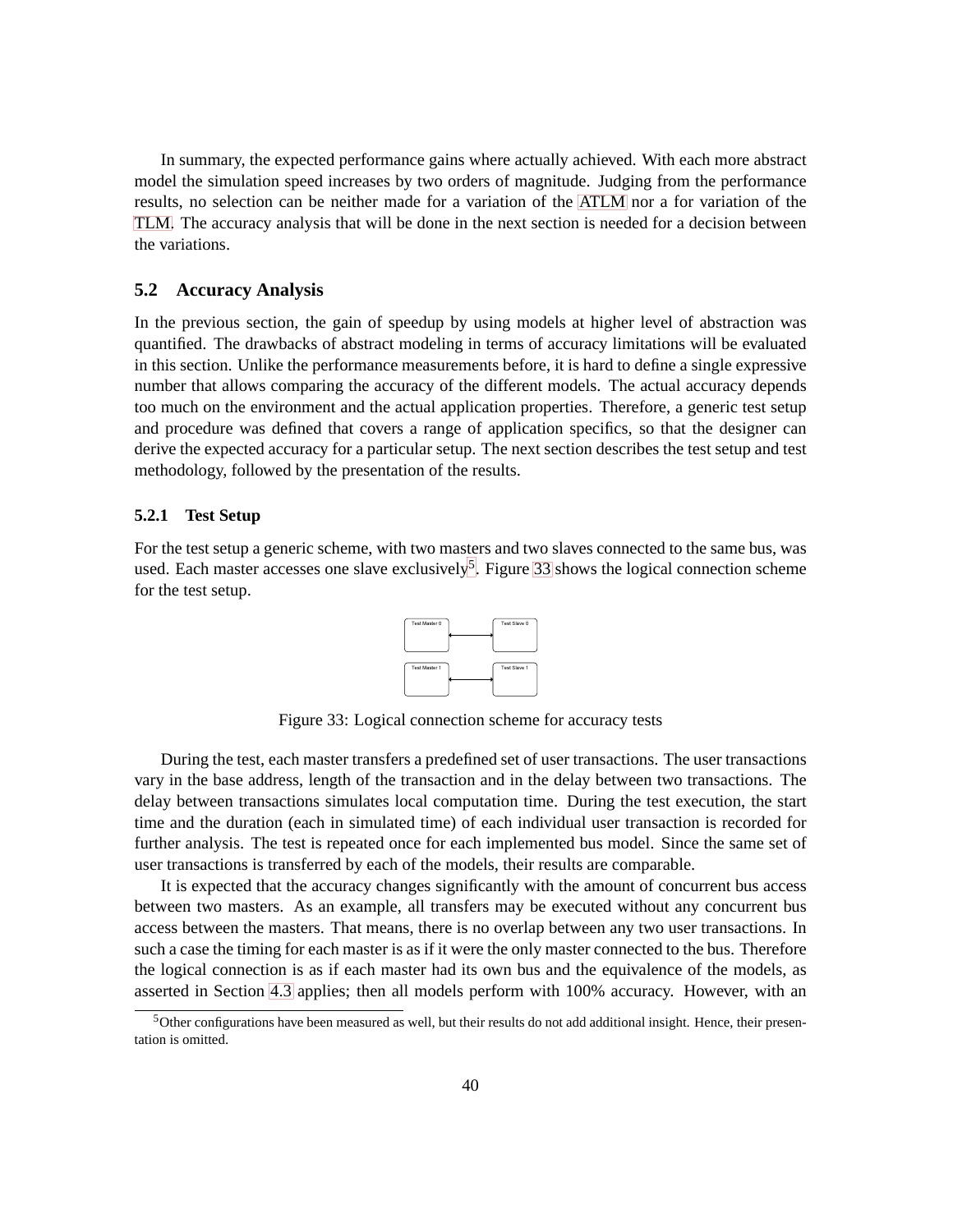increasing amount of overlap between the user transactions, the masters will influence each other more in the bus access and the timing accuracy will differ with each model.

The amount of bus utilization, and subsequently the expected amount of transfer overlap, depend on the type of application. A communication-bound application will have a high bus utilization, a computation-bound application, on the other hand, results in a low bus utilization. In order to cover the range between those two extremes, the previously described tests have been repeated with a step-by-step increasing amount of overlap between transactions of two masters. By adjusting the average delay time between two user transactions of the same master, the bus utilization of each master was varied. As a result the overlap between the transfers of the two masters differs too. This overlap was measured during the experiment using the bus functional model. The overlap (in percent) has been defined as:

$$
overlap = 100 * \frac{number\ of\ bus\ cycles\ with\ two\ active\ user\ transactions}{number\ of\ bus\ cycles\ with\ at\ least\ one\ active\ user\ transaction} \tag{1}
$$

A user transaction is seen as active during the time the application is blocked executing a user transaction. Note that this definition is independent of the stage within the pipelined bus access.

In the following subsections, the achieved accuracy of the implemented models for locked transfers and unlocked transfers will be shown. The first subsection will also introduce the analysis methods when they are first used. The results for each master will be displayed separately; due to their difference in priority, the accuracy results may vary. As one effect of the prioritized bus grant, especially with higher amounts of overlap, the higher priority master may finish transferring the test sequence earlier than the lower priority master. After that point, the low priority master operates undisturbed on the bus, which will affect the accuracy measurements. In order to exclude this effect, only those measurements are taken into account, when both masters have not yet finished their test sequence, hence a chance of a concurrent access exists.

#### <span id="page-46-0"></span>**5.2.2 Accuracy of Locked Transfers**

As previously described in the test setup, a test run yields an execution record of each individual user transaction. This subsection will describe how this data is analyzed for the locked transfers. As a reminder, a burst in a locked transfer cannot be interrupted, not even by a higher priority master.

The transfer duration of an individual user transaction is an important measure for predicting the application latency due to bus access. Therefore, in a first step, the accuracy of the models has been evaluated with respect to the transfer duration. For this purpose, the percentage inaccuracy of an individual user transaction is defined as:

*duration<sub>bf</sub>*: transfer duration in bus functional model  
\n*duration<sub>test</sub>*: transfer duration in model under test  
\n*inaccuracy<sub>i</sub>* = 
$$
100 * \frac{|duration_{test} - duration_{bf}|}{duration_{bf}}
$$
 (2)

Given this inaccuracy definition, a timing accurate model exhibits 0% inaccuracy. It was avoided to directly express the accuracy in percent, since a particular model may have an inaccuracy of more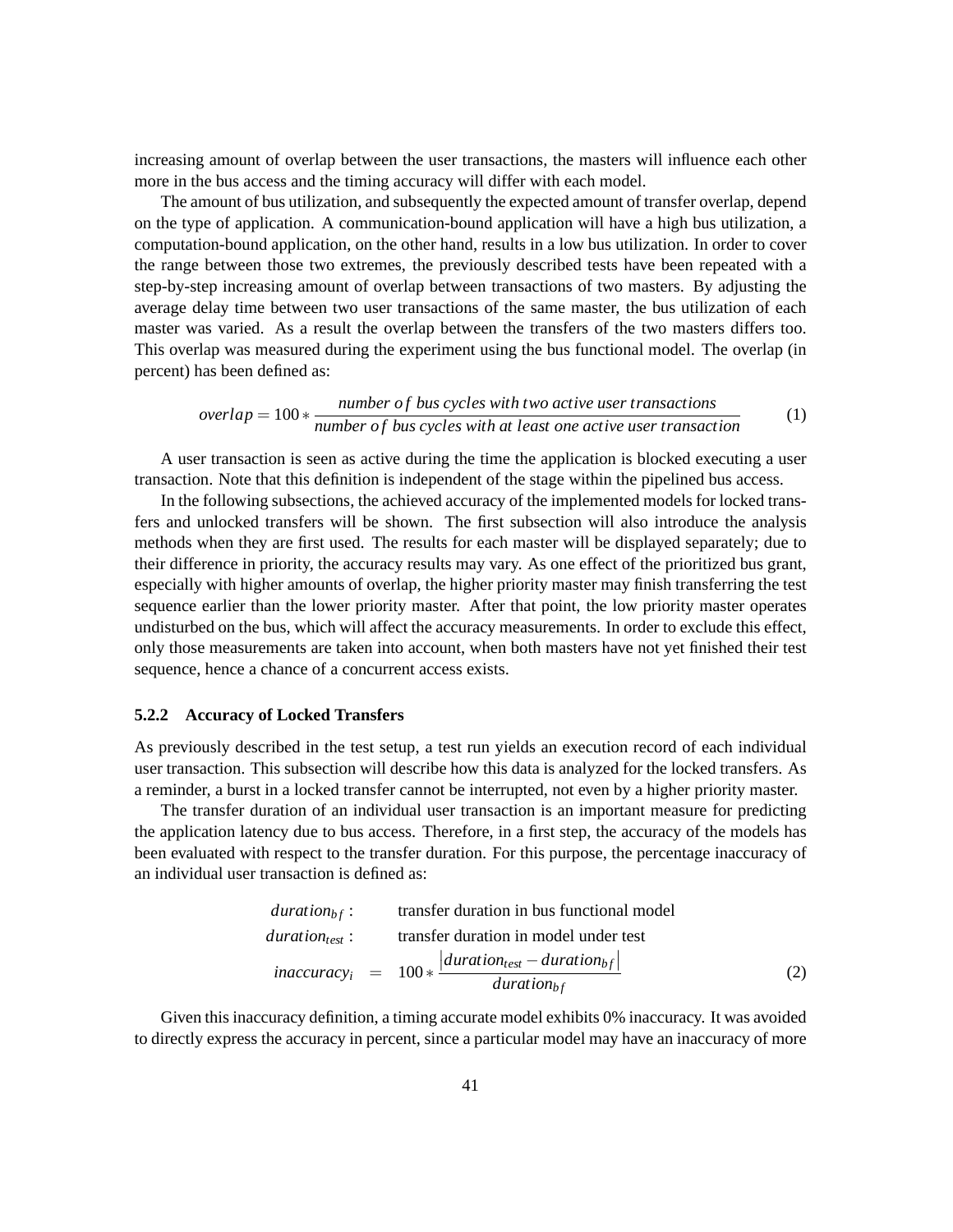than 100% (i.e. the model under test predicts more than twice the simulated time), which would incorrecly lead to a negative accuracy. The average inaccuracy over all user transactions of a test sequence is displayed in the first set of graphs. Figure [34](#page-47-0) shows the average inaccuracy of each model over an increasing amount of transfer overlap.



<span id="page-47-0"></span>Figure 34: Locked transfer accuracy based on duration

As Figure [34](#page-47-0) indicates, the [ATLM](#page-5-12) (a), which collects bus requests for one delta cycle before making a decision, exhibits no inaccuracy over the whole range of evaluated overlap. Since all transfers are executed locked, the arbitration decisions are done even in the bus functional model only at the bus transactions boundary. With this limitation the bus functional model and the [ATLM](#page-5-12) (a) do the arbitration decision at the same time points and yield the same simulated timing.

The [ATLM](#page-5-12) (b) yields more imprecise results. It may mispredict the arbitration in the situation when two masters access the bus at the exact same simulation time. Then the master, with the earlier executed simulation code, will gain bus access, even though it may be the lower priority master. For both the high priority and low priority master the inaccuracy rises with an increase of overlap; it plateaus at 40%. Due to the higher bus utilization, fewer simultanious arbitration requests happen. With the shorter delays between the transactions, it becomes likely that the bus is occupied by the other master when requesting the bus.

It is interesting to note, that the [ATLM](#page-5-12) (b) performs also worse than the [TLM](#page-6-1) (b). The latter yields a timing as if the bus were used exclusively by each master, thus it always predicts the optimal transfer time. As expected, its results get linearly worse with an increase in overlap, since the individual transfers will increasingly take longer than the optimum.

The [TLM](#page-6-1) (a) shows the highest inaccuracies. Its arbitration decision are made on the level of user transactions, whereas the real decisions are way more fine grained. Furthermore, the bus access decision in this model is independent of the master's priority. The inaccuracy produced by this model increases linearly with the amount of overlap and tops with 35% at 50% overlap.

Summarizing the first measurements, all models show only little difference in accuracy between the high and low priority master. Between the two variations of the [ATLM,](#page-5-12) the version with delta cycle delay is preferable, since it reaches optimal results. Between the two variation of the [TLM](#page-6-1)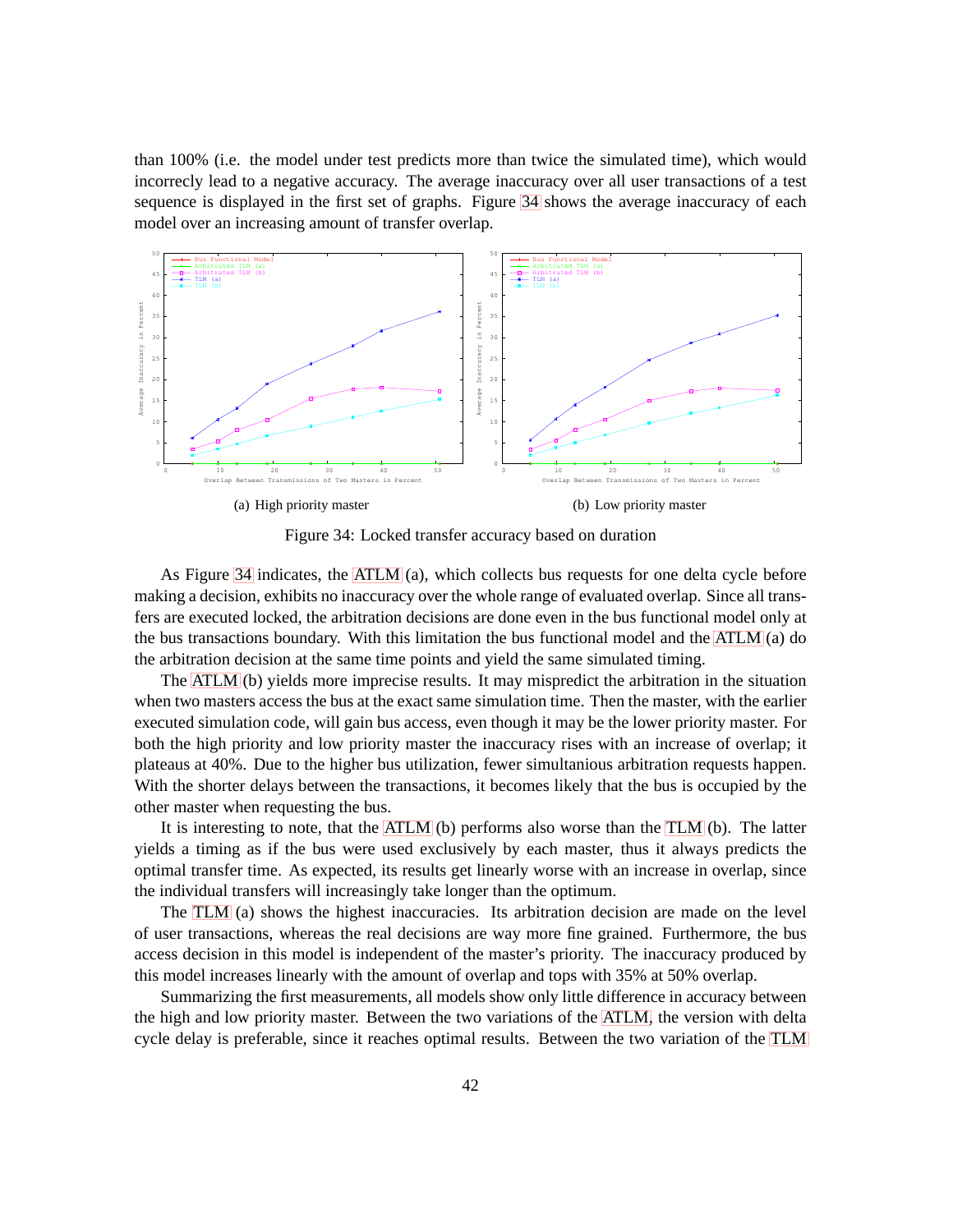model, surprisingly the version without any arbitration yields better results. The expectation was that the lack of arbitration would yield worse results.

Additionally to the average inaccuracy (computed from the absolute inacurracies), the deviations of the inaccuracies are displayed. The standard deviation indicates an inaccuracy range, so that 68% of the individual transfers exhibit an inaccuracy within this range. As one example from the measurements, 68% of the user transactions have an inaccuracy of 25% or less, when transferred using the [ATLM](#page-5-12) (b) with an overlap of 40%.



<span id="page-48-0"></span>Figure 35: Locked transfer deviation based on duration

Figure [35](#page-48-0) shows the graphs of the standard deviation based analysis. Since the graphs stem from the same set of measurements, the same conclusions as shown above hold true. The bus functional model and the ATLM (a) deliver 100% accurate results. The TLM (b) is more accurate than the ATLM (b), since the latter may mispredict the bus grant, whereas the former assumes an always avaiable bus. As with the previous results, the TLM (a) shows the most inaccurate results, due to the coarse granularity of arbtiration decision.

The accuracy analysis based on the transfer duration is the measure to predict the application latency due to bus traffic. Additionally, the overall timing (e.g. when does the application finish?) may be of interest for design decisions. For this, the cumulative transfer time, that is the sum of the user transactions durations, was evaluated. The cumulative transfer time is preferred over the actual finish time, since the latter includes the constant computation time between transactions (simulated by a delay), which is independent of the utilized bus model.

Figure [36](#page-49-1) shows the results of the accuracy based on the cumulative transfer time. Here the differences between the two variations of the [ATLM](#page-5-12) are significantly smaller than in the duration based analysis. The mispredictions made in the [ATLM](#page-5-12) (b) model seem to cancel out over time. The remaining inaccuracies between the two variations are within 2% and are independent of the amount of overlap.

It is noticeable that the inaccuracies of the two [TLM](#page-6-1) variations have reversed in comparison to the duration based evaluation. Now the [TLM](#page-6-1) (b) exhibits the highest inaccuracies, since this model assumes an always available bus. With that, the predictions are almost always too optimistic, hence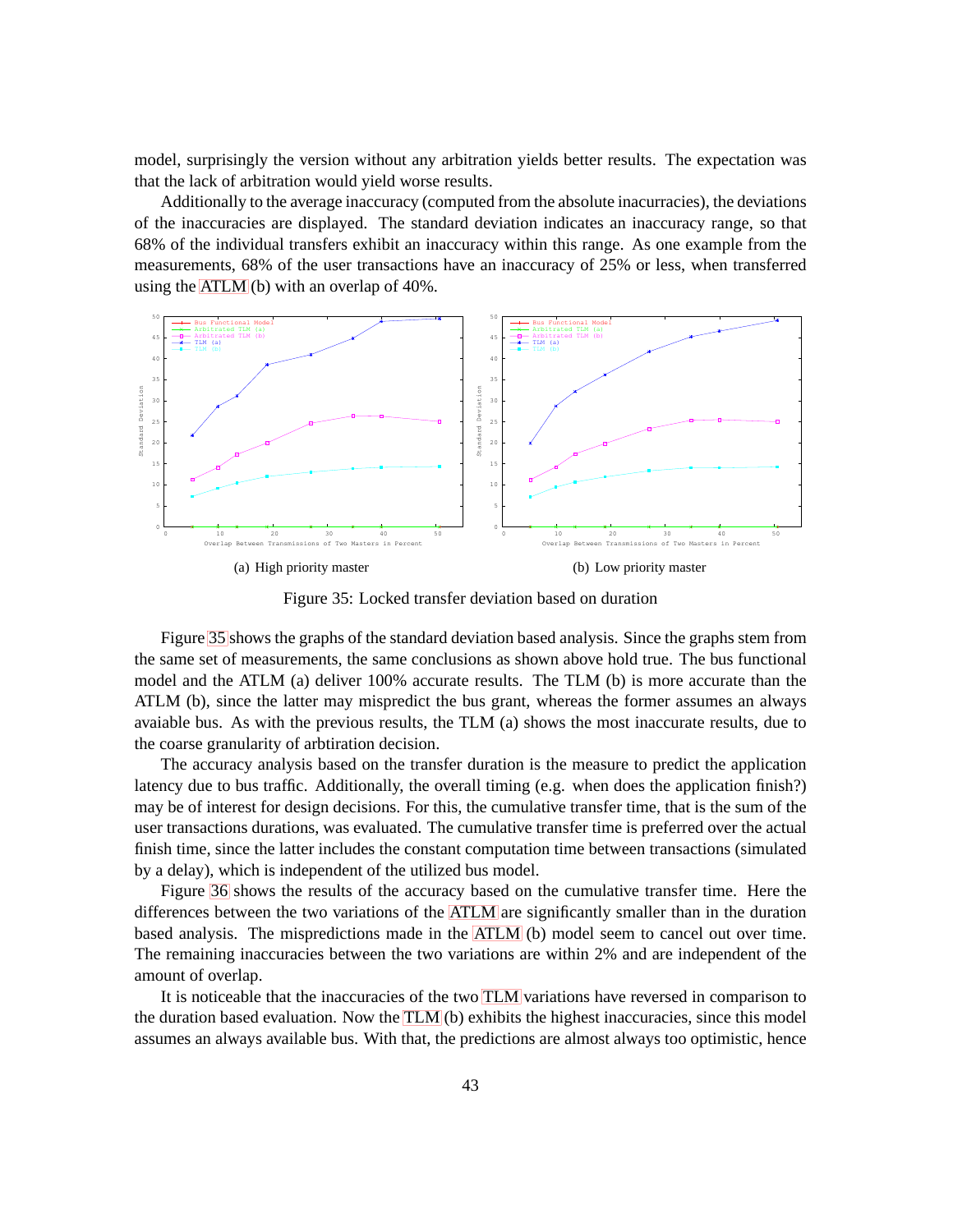

<span id="page-49-1"></span>Figure 36: Locked transfer accuracy based on cumulative transfer time

the error accumulates over many transactions and creates an increasing difference in application timing. The [TLM](#page-6-1) (a) does perform better in that respect, even though it produces larger error on an individual user transaction level, the mispredictions fall on both sides (too short and too long) so that they average out. The [TLM](#page-6-1) (a) predicts more correctly the timing than the [TLM](#page-6-1) (b).

In summary, the models with more detail perform better than the more abstract models, if the main focus rests on the cumulative transfer time. Between the variations of the [TLM](#page-6-1) models, the version with arbitration is selected, because it predicts more accurately the overall application timing. Among the [ATLM](#page-5-12) variations, the version with the delta cycle delay - [ATLM](#page-5-12) (a) is chosen, since it reaches 100% accuracy. It has to be noted that for locked transfers the bus functional model does not have an accuracy advantage. Due to the locked transfers the arbitration decision is done at the same level of granularity for the [ATLM](#page-5-12) and the busfunctional model.

#### <span id="page-49-0"></span>**5.2.3 Accuracy of Unlocked Transfers**

The analysis of the locked transfers may suggest questioning the added value of the bus functional model. This will be revisited in this section, where the unlocked transfers are evaluated. In case of an unlocked transfer an arbitration decision is done on each individual bus cycle. A transaction initiated by a low priority master may be preempted by a higher priority master. Since only the bus functional model deals with arbitration on each bus cycle, it is expected to be the only accurate model.

Figure [37](#page-50-0) shows the graphs for the accuracy evaluation based on the transfer duration. Here unlike for the locked transfers the graphs between the high and the low priority master differ now. With the preemption possibility of the unlocked transfers, there are higher chances that the low priority master has to yield access for the high priority master.

The differences previously observed between the two variations of the [ATLM](#page-5-12) model are no longer significant for the unlocked transfers. Both [ATLM](#page-5-12) models exhibit significant inaccuracies over the bus functional model, caused by the lower granularity of the arbitration decision. The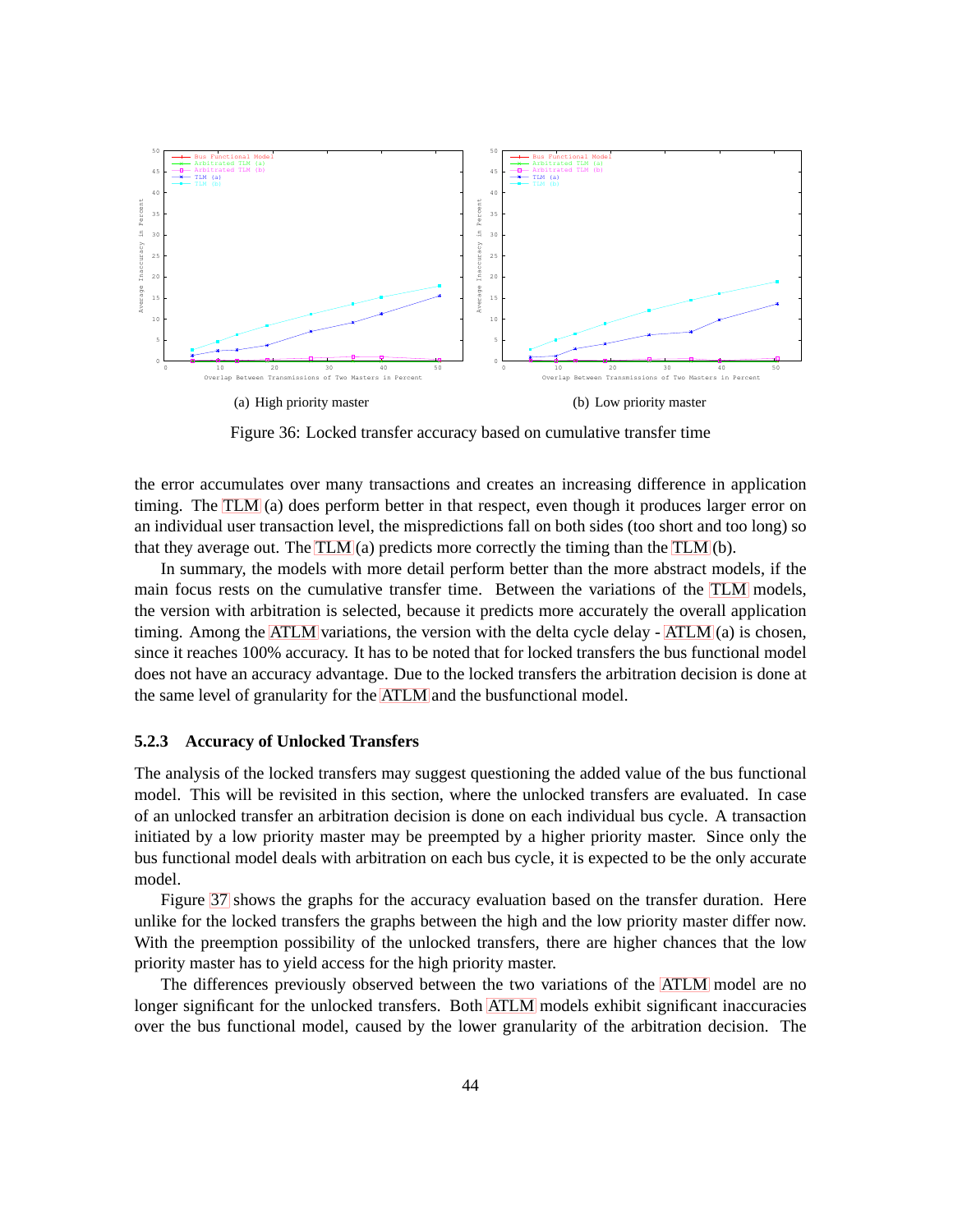

<span id="page-50-0"></span>Figure 37: Unlocked transfer accuracy based on duration

[ATLM](#page-5-12) model decides per bus transaction, whereas the bus functional model revisits the arbitration on each bus cycle.

The results for the two [TLM](#page-6-1) variations differ even more dramatically between the masters. For the high priority master the [TLM](#page-6-1) (b) reaches almost 100% accruacy. Again, this model assumes an alway available bus. This is actually close to reality for the high priority master, since it may preempt a tranfer of the low priority master. On the other hand, the opposite is true for the low priority master. The predicion of the [TLM](#page-6-1) (b) are always too optimistic. With an increase of the transfer overlap, the prediction becomes linearly less.

The [TLM](#page-6-1) (a) performs most inaccurately for both the high and the low priority master. The inaccuracy increases linearly for the high priority master, with the increase of transfer overlap. Since the [TLM](#page-6-1) (a) performs the arbitration decision only once for each user transaction, the error increases with the transfer overlap. For the low priority master it is interesting to note that the inaccuracy does not increase linearly, but it rather tails off.

As done before the duration based accuracy data is displayed again using the standard deviation, see Figure [38.](#page-51-1) The graphs do confirm what has been already described for the previous set.

The graphs for the cumulative transfer time are shown in Figure [39.](#page-51-2) The results for the high priority master are similar to what has been observed during the duration based analysis. For the low priority master, only the variations of the ATLM model perform comparable. However the [TLM](#page-6-1) models behave opposite to what has been seen in the duration based accuracy evaluation. Now the [TLM](#page-6-1) (b) shows the highest inaccuracies. Its constantly overoptimistic predictions accumulate and result in almost 50% inaccuracy at 50% overlap. The [TLM](#page-6-1) (a) performs better than the [TLM](#page-6-1) (b). Although it exhibits a high error amout for the duration based analysis, the errors on the individual transfers average out, yielding a lower inaccuracy for the cumulative transfer time. In general comparing back to the locked transfers, all abstract models exibit higher inaccuracies simulating unlocked transfers.

Considering the accuracy of unlocked transfers, there is no clear choice between the variations of the [TLM](#page-6-1) model. The differences between the accuracy for the high priority and the low priority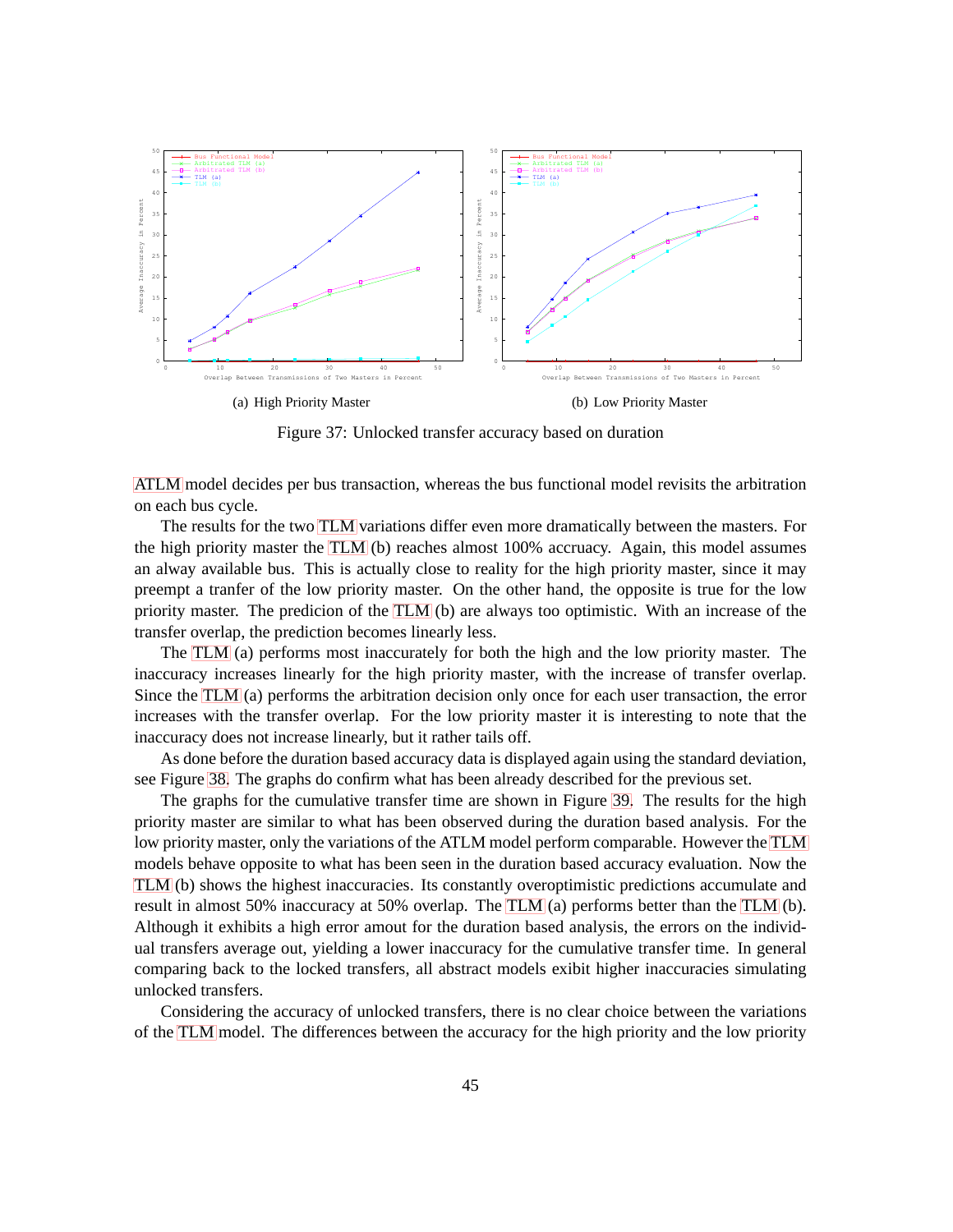

<span id="page-51-1"></span>Figure 38: Unlocked transfer deviation based on duration



<span id="page-51-2"></span>Figure 39: Unlocked transfer accuracy based on cumulative transfer time

master are too significant. However, since the accuracy of [TLM](#page-6-1) (a) is more predictable, preference is given to this model. Both variations of the [ATLM](#page-5-12) model perform very similarly. In general, for unlocked transfers a designer should use at least a variation of the [ATLM](#page-5-12) in order to gain predictable results. However it becomes clear that only the bus functional model yields accurate results.

#### <span id="page-51-0"></span>**5.3 Analysis Summary**

The performance analysis of the different models did show a speed up of two orders of magnitude with each additional abstraction level (i.e. among the major models). Therefore, the goal of drastically speeding up simulation, by means of abstract models, has been fulfilled. The performance analysis alone does not yield a decision for choosing among the variations of the [ATLM](#page-5-12) and [TLM;](#page-6-1) no significant performance difference was measured between each variation pair.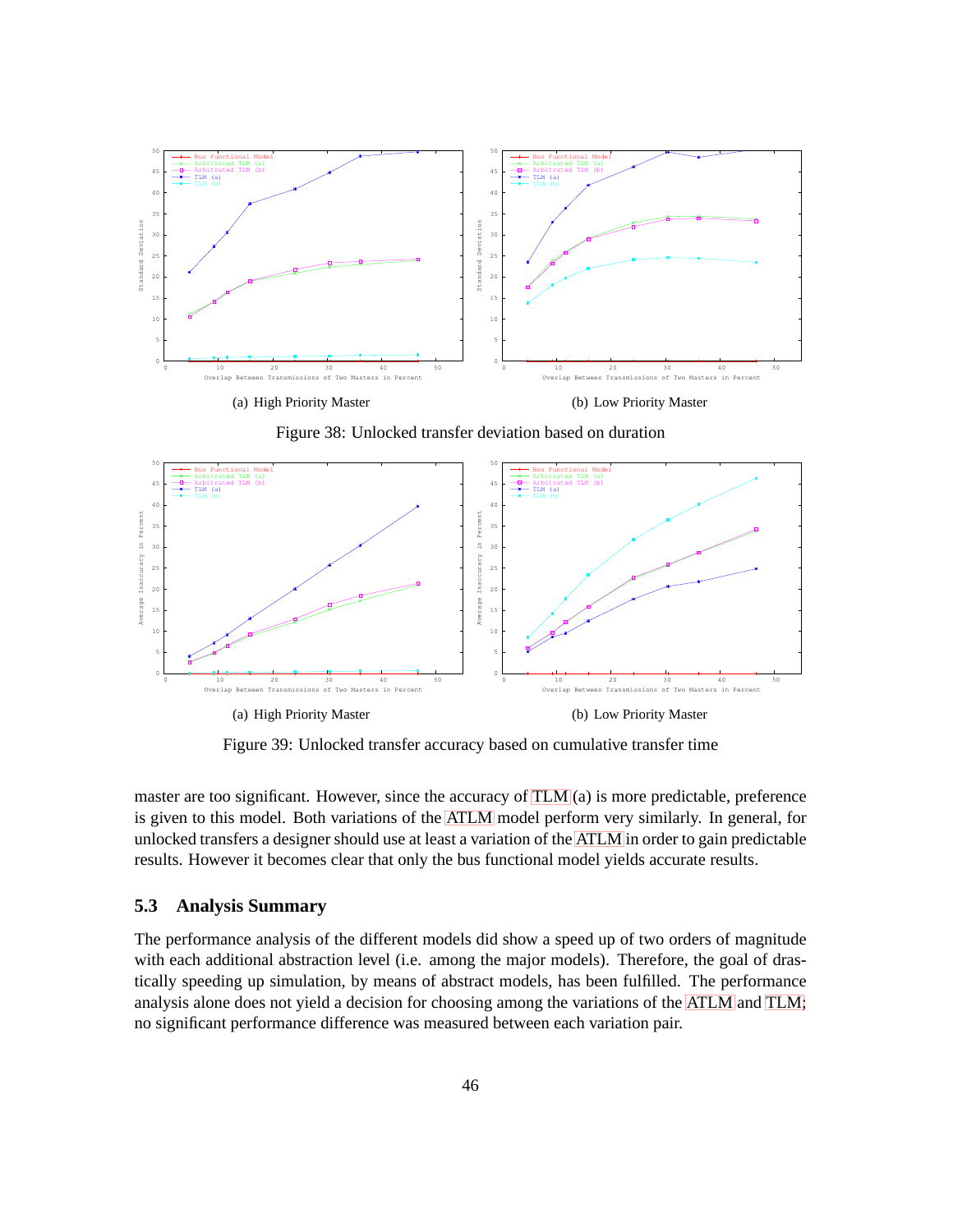Combining the accuracy analysis of both the locked and the unlocked transfers provides a better ground for making a decision in this aspect. Between the [TLM](#page-6-1) variations, the [TLM](#page-6-1) (a) is selected. It performed more accurately in the cumulative tests for the locked transfers, and was more consistent in its predictions for the unlocked transfers. The [ATLM](#page-5-12) (a) is chosen among the [ATLM](#page-5-12) variations, since it was accurate in the locked transfer tests and both variations performed similarly for the unlocked transfers.

In general the accuracy analysis has shown that the advantage of faster simulation speeds has to be weighted against the loss in simulation accuracy. The more abstract models did deliver overall more inaccurate results. However, the results are strongly correlated with the application characteristics. The guidelines of model use, extracted from this correlation, are described in the next chapter.

### <span id="page-52-0"></span>**6 Summary and Conclusions**

This work has reported on the modeling of the [AMBA](#page-5-1) [AHB](#page-5-0) bus architecture. Three major models have been implemented: the bus functional mode, arbitrated transaction level model [\(ATLM\)](#page-5-12) and the transaction level model [\(TLM\)](#page-6-1). Additionally, two variations have been created for each of the [ATLM](#page-5-12) and the [TLM.](#page-6-1) The correctness of each model in terms of functionality and in terms of timing has been validated. The [AMBA](#page-5-1) models have been integrated with the [SCE](#page-6-2) design environment.

The usability of the models has been evaluated. With respect to the simulation performance, a speedup of two orders of magnitudes was measured with each abstraction step. A detailed analysis of the simulation accuracy of each model has been done. As a result of the analysis the [TLM](#page-6-1) (a) – which models concurrency – and the [ATLM](#page-5-12)  $(a)$  – which implements the delta cycle delay for arbitration requests – have been chosen for continued use. Based on the analysis results, the summary as shown in Table [8](#page-52-0) can be made for the user of the implemented models.

| <b>Environment Condition</b>            | <b>Applicable Model</b> |
|-----------------------------------------|-------------------------|
| • single master bus                     | TI M                    |
| • no overlap between masters bus access |                         |
| • only locked transfers                 | ATI M                   |
| • unlocked transfers and low overlap    |                         |
| • unlocked transfers and high overlap   | bus functional          |

Table 8: Conclusion summary

For computation bound applications, or when almost no overlap between transactions of two masters on the same bus is expected, all models have almost accurate results. In this case the most abstract model – the [TLM](#page-6-1) – delivers acceptable results the fastest.

In a system, where only locked transfers are used, already the [ATLM](#page-5-12) model gives accurate results, hence in such a case a simulation with the bus functional model is not needed for accuracy reasons. Also the [TLM](#page-6-1) model delivers usable results. It peaks with only 15% inaccuracy at 50% tansfer overlap.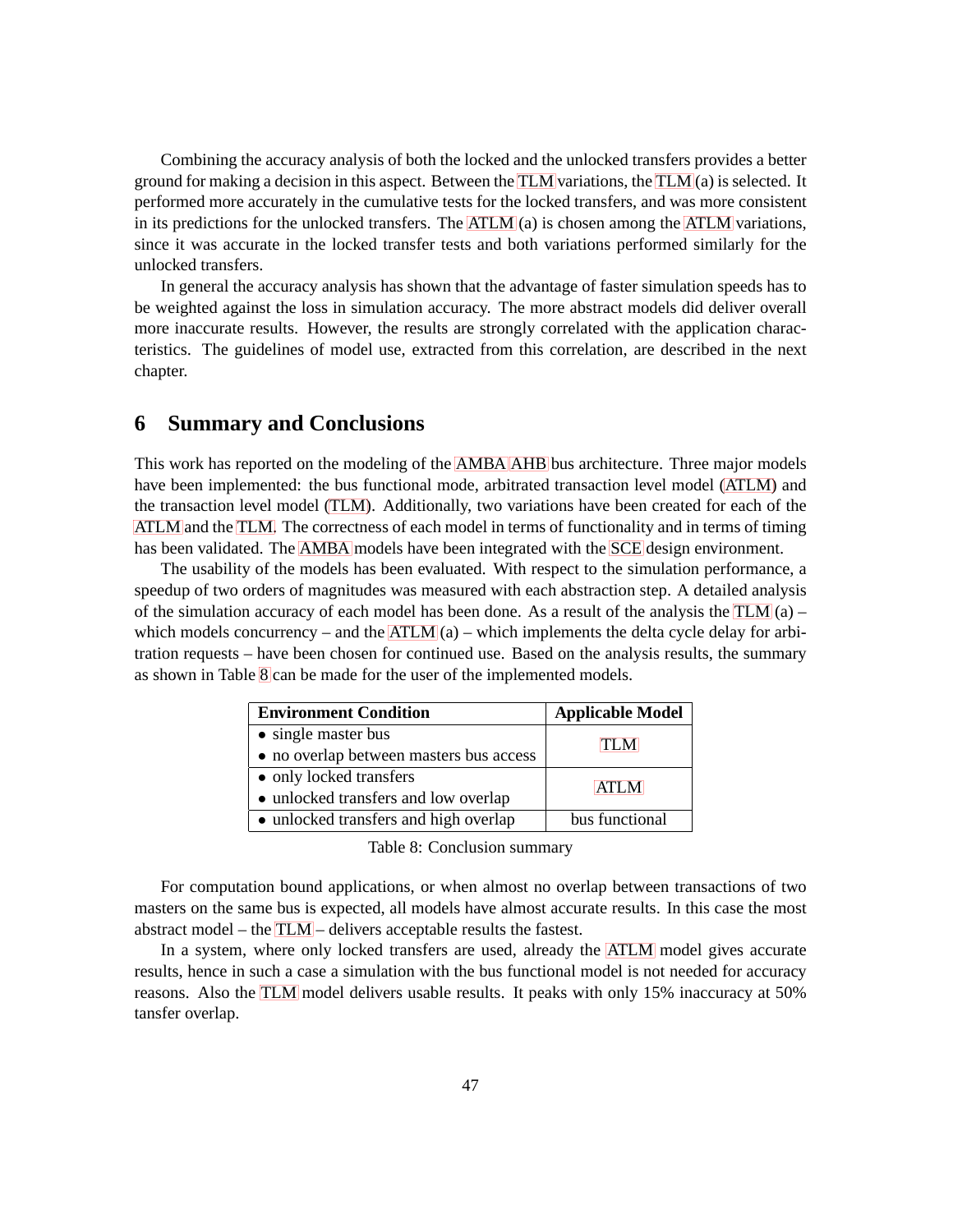Should the system use unlocked transfers, the importance of the bus functional model comes into play. It is the only one that delivers accurate results. The [ATLM](#page-5-12) model may be used for estimation, in case the transmissions between masters do not overlap too much (25% inaccuracy at 25% overlap). The [TLM](#page-6-1) model should be avoided since it gives inconsistent results between a high and a low priority master.

In future work, the [AHB](#page-5-0) model will be extended to support more complex bus transactions like split transfers, which will expand the usability of the model. For a further performance increase, multi-threaded master / slave bus interfaces will be included in the model. This will allow the modeling environment to take full advantage of the pipelined access even within bus accesses of the same master. Furthermore, it is planned to model the peripheral bus [APB](#page-5-8) for an efficient connection to peripheral devices.

# <span id="page-53-3"></span><span id="page-53-0"></span>**References**

- [1] Advanced RISC Machines Ltd (ARM). AMBA AHB Cycle Level Interface (AHB CLI) Specification. <http://www.arm.com/products/solutions/ahbcli.html>. ARM IHI 0011A.
- <span id="page-53-2"></span><span id="page-53-1"></span>[2] Advanced RISC Machines Ltd (ARM). AMBA Home Page. <http://www.arm.com/products/solutions/AMBAHomePage.html>.
- [3] Advanced RISC Machines Ltd (ARM). AMBA Specification (Rev. 2.0), ARM IHI 0011A. [http://www.arm.com/products/solutions/AMBA](http://www.arm.com/products/solutions/AMBA_Spec.html)\_Spec.html.
- <span id="page-53-7"></span><span id="page-53-6"></span>[4] Advanced RISC Machines Ltd (ARM). Technical Support FAQs - AMBA. <http://www.arm.com/support/AMBA.html>.
- [5] Advanced Processor Technologies Group at University of Manchester. GTKWave Electronic Waveform Viewer. <http://www.cs.man.ac.uk/apt/tools/gtkwave>.
- <span id="page-53-4"></span>[6] Marco Caldari, Massimo Conti, Marcello Coppola, Stephane Curaba, Lorenzo Pieralisi, and Claudio Turchetti. Transaction-level models for AMBA bus architecture using SystemC 2.0. In *Proceedings of the Design, Automation and Test in Europe (DATE) Conference*, Munich, Germany, March 2003.
- <span id="page-53-5"></span>[7] CoWare. CoWare Launches Fast AMBA Transactional Bus Simulator for SystemC. http://www.coware.com/portal/page?\_pageid=166,105427&\_dad=cust\_portal&\_ schema=STAGE.
- [8] Rainer Dömer. System-Level Modeling and Design with the SpecC Language. PhD thesis, University of Dortmund, Germany, April 2000.
- <span id="page-53-8"></span>[9] John W. Eaton. Octave Home Page. <http://www.octave.org/>, 1998.
- [10] A. Gerstlauer; D. Shin; R. Doemer; D. Gajski. System-Level Communication Modeling for Network-on-Chip Synthesis. In *Asia and South Pacific Design Automation Conference*, Shanghai, China, January 2005.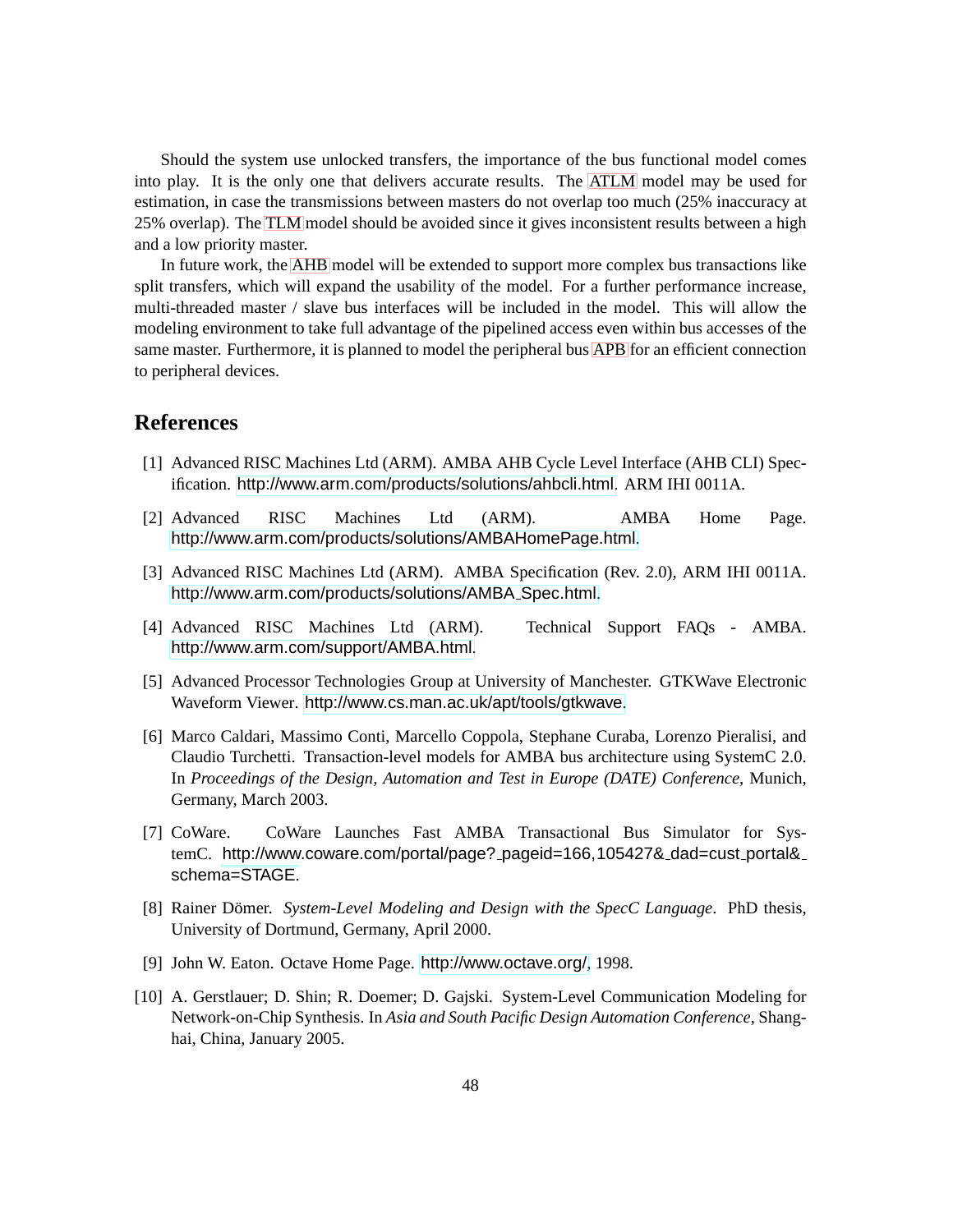- <span id="page-54-3"></span><span id="page-54-1"></span>[11] Daniel D. Gajski, Jianwen Zhu, Rainer Domer, Andreas Gerstlauer, and Shuqing Zhao. ¨ *SpecC: Specification Language and Design Methodology*. Kluwer Academic Publishers, 2000.
- <span id="page-54-0"></span>[12] Andreas Gerstlauer. *Modeling Flow for Automated System Design and Exploration*. PhD thesis, University of California Irvine, U.S.A., April 2004.
- [13] Andreas Gerstlauer, Rainer Domer, Junyu Peng, and Daniel D. Gajski. ¨ *System Design: A Practical Guide with SpecC*. Kluwer Academic Publishers, 2001.
- <span id="page-54-2"></span>[14] Andreas Gerstlauer and Daniel D. Gajski. System-level abstraction semantics. In *Proceedings of the International Symposium on System Synthesis*, Kyoto, Japan, October 2002.
- <span id="page-54-8"></span>[15] Thorsten Grotker, Stan Liao, Grant Martin, and Stuart Swan. ¨ *System Design with SystemC*. Kluwer Academic Publishers, 2002.
- [16] Internation Organization for Standardization (ISO). *Reference Model of Open System Interconnection (OSI)*, second edition, 1994. ISO/IEC 7498 Standard.
- [17] W. Rosenstiel J. Gerlach. A methodology and tool for automated transformational high-level design space exploration. In *Computer Design, 2000. Proceedings. 2000 International Conference on, Vol., Iss.*, 2000.
- [18] A.A. Jerraya K. Svarstad, G. Nicolescu. A model for describing communication between aggregate objects in the specification and design of embedded systems. In *Design, Automation and Test in Europe*, 2001.
- [19] Peter Marwedel. *Embedded Systems Design*. Kluwer Academic Publishers, 2003.
- [20] Wolfgang Mueller, Rainer Dömer, and Andreas Gerstlauer. The formal execution semantics of SpecC. In *Proceedings of the International Symposium on System Synthesis*, Kyoto, Japan, October 2002.
- <span id="page-54-6"></span><span id="page-54-4"></span>[21] Open SystemC Initiative, <http://www.systemc.org>. *Functional Specification for SystemC 2.0*, 2000.
- [22] M. Sgroi; M. Sheets; M. Mihal; K. Keutzer; S. Malik; J. Rabaey; and A. Sangiovanni-Vincentelli. Addressing the system-on-a-chip interconnect woes through communication based design. In *Proceedings of the Design Automation Conference*, June 2001.
- <span id="page-54-5"></span>[23] Gunar Schirner. System Level Modeling of an AMBA Bus. Master's thesis, University of California, Irvine, March 2005.
- [24] Robert Siegmund and Dietmar Müller. SystemC<sup>SV</sup>: An extension of SystemC for mixed multilevel communication modeling and interface-based system design. In *Proceedings of the Design, Automation and Test in Europe (DATE) Conference*, Munich, Germany, March 2001.
- <span id="page-54-7"></span>[25] Mohamed Ben-Romdhane Sudeep Pasricha, Nikil Dutt. Fast exploration of bus-based on-chip communication architectures. In *CODES and ISSS*, Stockholm, Sweden, September 2004.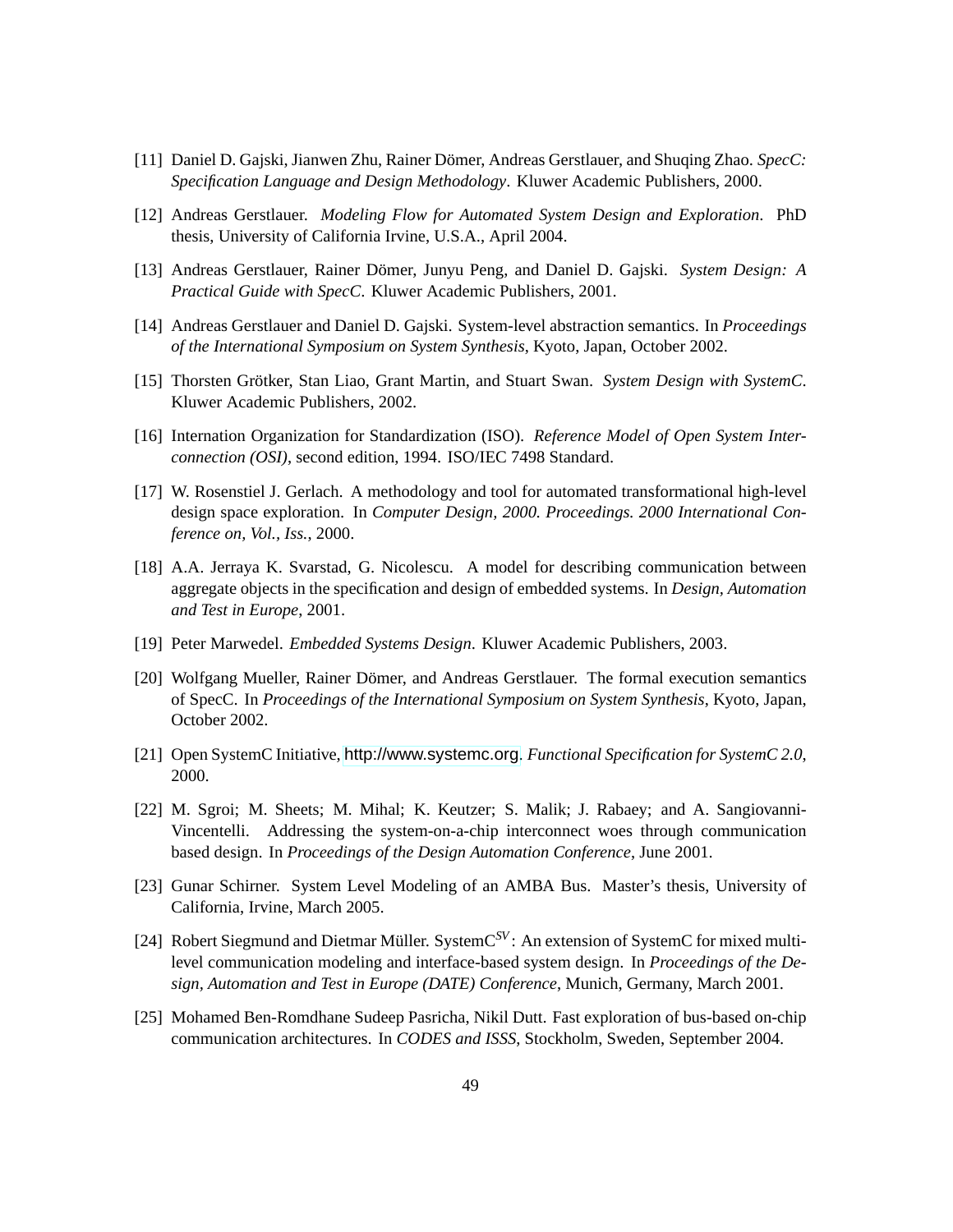- [26] Karl van Rompaey, Diederick Verkest Ivo Bolsens, and Hugo De Man. CoWare: A design environment for heterogeneous hardware/software systems. In *Proceedings of the European Design Automation Conference (Euro-DAC)*, Geneva, Switzerland, September 1996.
- [27] Wayne Wolf. Hardware/software co-synthesis algorithms. In Ahmed A. Jerraya and Jean Mermet, editors, *System-Level Synthesis*. Kluwer Academic Publishers, 1998.
- [28] Jianwen Zhu, Rainer Dömer, and Daniel D. Gajski. Syntax and semantics of the SpecC language. In *Proceedings of the International Symposium on System Synthesis*, Osaka, Japan, December 1997.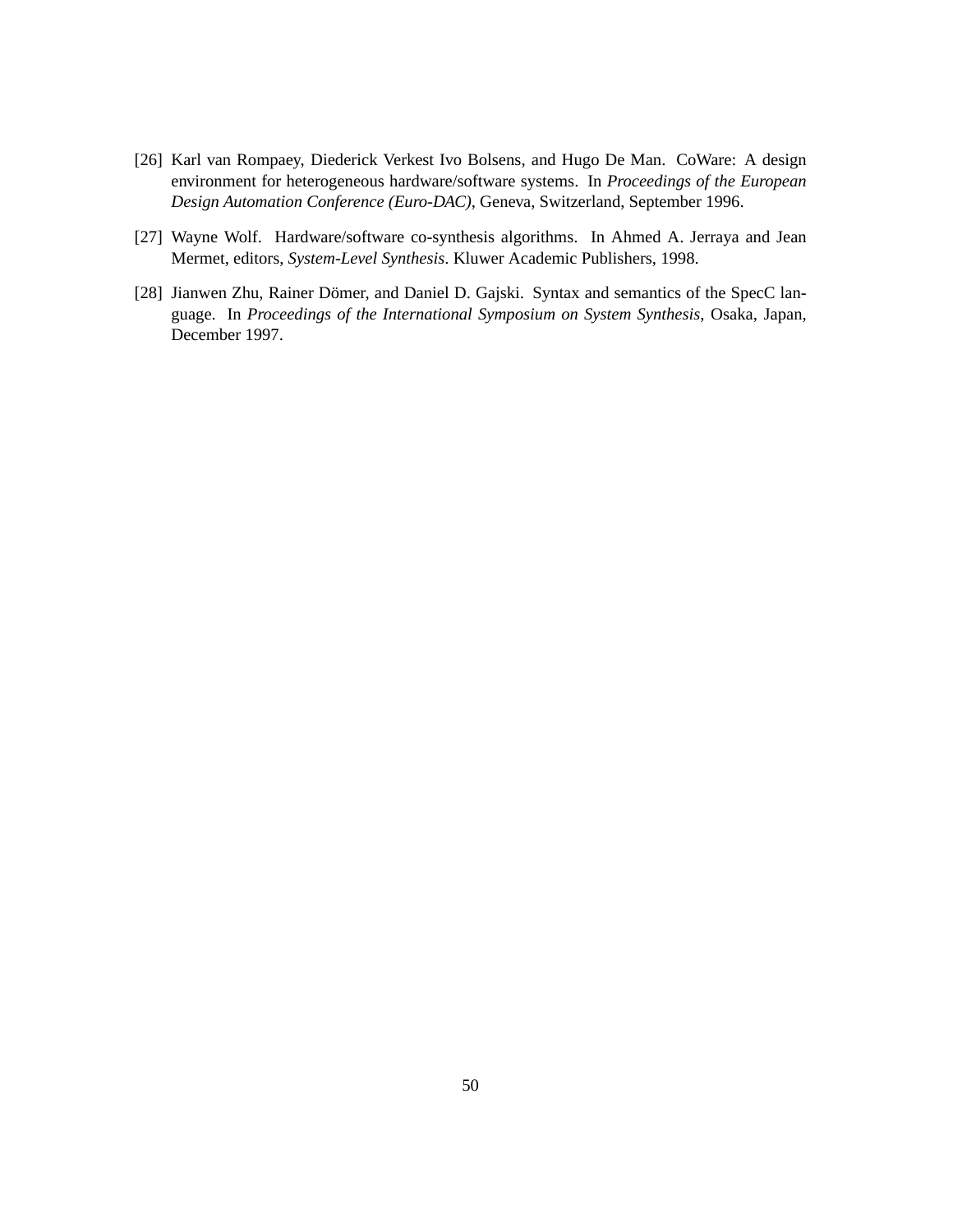# <span id="page-56-0"></span>**A Header Files**

This chapter will give an overview of the implemented software structure. In general the following file separation was used for the [AMBA](#page-5-1) model:

- **i ambaAHBbus.sh** contains interface definitions which are used by all models. These interfaces cover the [MAC](#page-5-11) layer only.
- **ambaAHBbusMaster.sc** defines the interfaces for the protocol layer and the physical layer for the master side. It also contains the bus functional implementation of all layers for the master side.
- **ambaAHBbusSlave.sc** is symmetric to the previous file. It contains all the interface definitions for the slave side of the protocol and physical layer. The file also contains the slaves bus functional implementation.
- **ambaAHBbusTLM.sc** contains the implementations of the abstract models for master and slave side. In particular it contains both variances of the [ATLM](#page-5-12) and both variances of the [TLM.](#page-6-1) The file contains as well the arbitration implementation for the abstract models.
- **ambaAHBarbiter.sc** implements the arbitration for the bus functional model. The main cvs branch contains the arbiter for locked transfers, the branch *unlockedTrans f ers* implements arbitration for unlocked transfers.
- **ambaAHBMuxes.sc** implements additional logic necessary for the bus functional model of the [AHB;](#page-5-0) these are in particular the multiplexers (read bus, write bus, address and control bus) and the address decoder.

The following sections will show the interface definitions of the implemented models. The channel declarations are listed as well, which allows insight into how the different layers (implemented in channels) are composed to a bus model.

#### <span id="page-56-1"></span>**A.1** *i ambaAHBbus.sh***: MAC Layer Interface Definitions for Master and Slave**

```
/∗ − interfaces visible to the upper layers − ∗/
```
/\* *all MAC layer interface definitions*. *two access types memory and link* 5 *twice once for the master side and once for the slave side* ∗*/*

**interface** IAmbaAHBbusMasterMACLink

{

```
10 void masterWrite ( unsigned long addr , const void∗ data , unsigned long len ) ;
     void masterRead ( unsigned long addr , void∗ data , unsigned long len ) ;
   };
```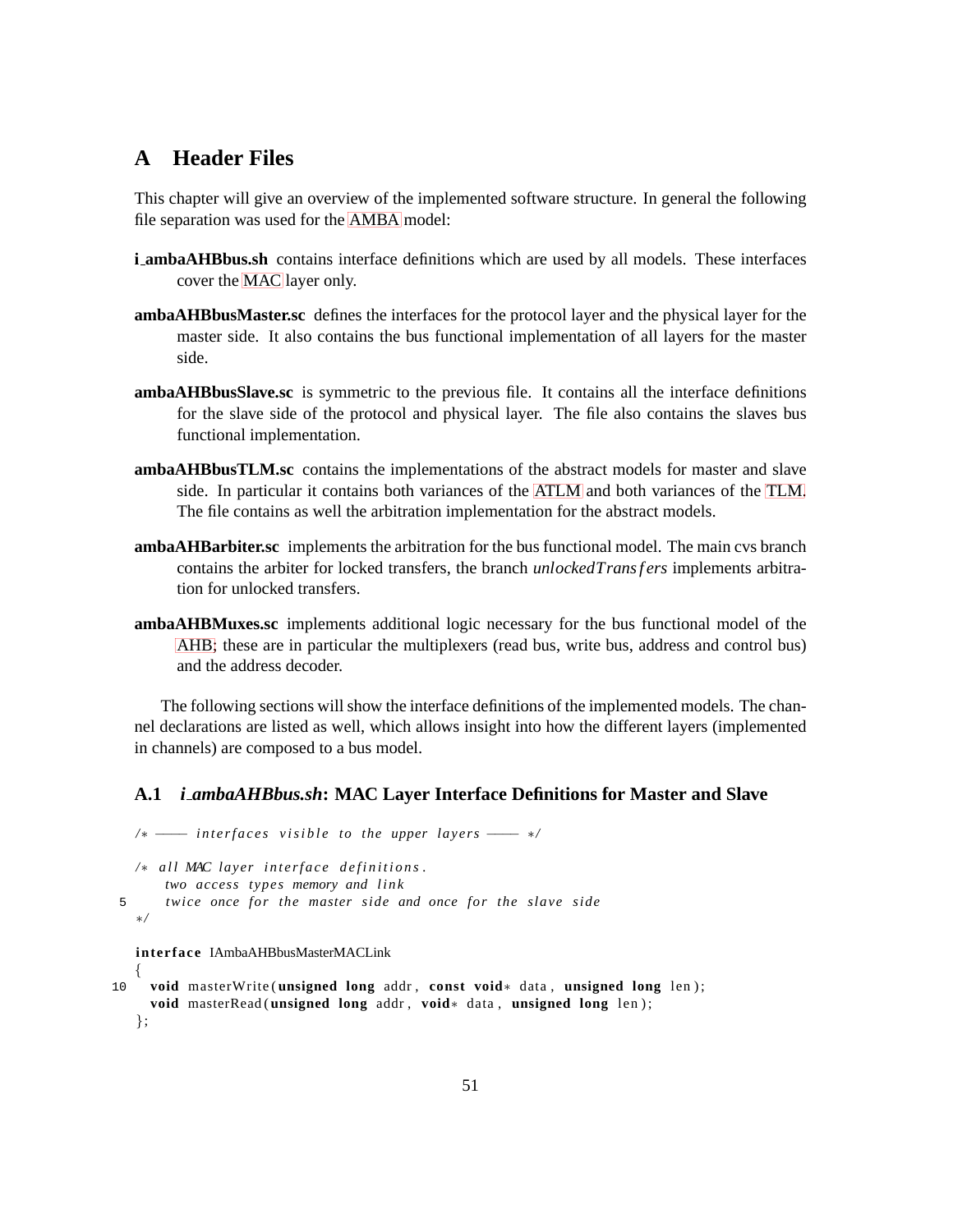**interface** IAmbaAHBbusMasterMACMem

15 {

};

```
void masterMemWrite ( unsigned long addr , const void∗ data , unsigned long len ) ;
void masterMemRead( unsigned long addr , void∗ data , unsigned long len ) ;
```
20 **interface** IAmbaAHBbusSlaveMACLink

```
\left\{ \right.void slaveWrite ( unsigned long addr , const void∗ data , unsigned long len ) ;
     void slaveRead ( unsigned long addr , void∗ data , unsigned long len ) ;
   };
25
   interface IAmbaAHBbusSlaveMACMem
   {
```
**void** serve ( **unsigned long** addr , **void**∗ data , **unsigned long** len ) ;

```
};
```
#### **A.2** *ambaAHBbusMaster.sc***: Bus Functional Interfaces and Channel Definition for Master**

1 /\* ------ *Physical layer*, bus protocol handling ------ \*/ */ / regular bus p r i m i t i v e s* **interface** IAmbaAHBbusMaster { 6 */*∗ *GS Access methods for the Address Cycle* ∗*/ /*∗ *Writes out address and control signals , waits for completion of previous Slave . NOTE: Has to be called at beginning of clock cycle .* ∗*/* **void** AddressCycle ( 11 tAHBAddr addr, tAHBWrite write , tAHBSize size , tAHBProt prot, tAHBBurst burst , 16 tAHBTrans trans  $)$ ; */*∗ *writes out the address and control signals , without waiting for timing NOTE:* Has to be called after rising edge. \*/ 21 **void** AddressWrite ( tAHBAddr addr , tAHBWrite write , tAHBSize size , tAHBProt prot, 26 tAHBBurst burst , tAHBTrans trans ) ; */*∗ *write the given data on the bus and wait until slave* 31 *has accepted the data , RETURNS: Status code from slave* ∗*/*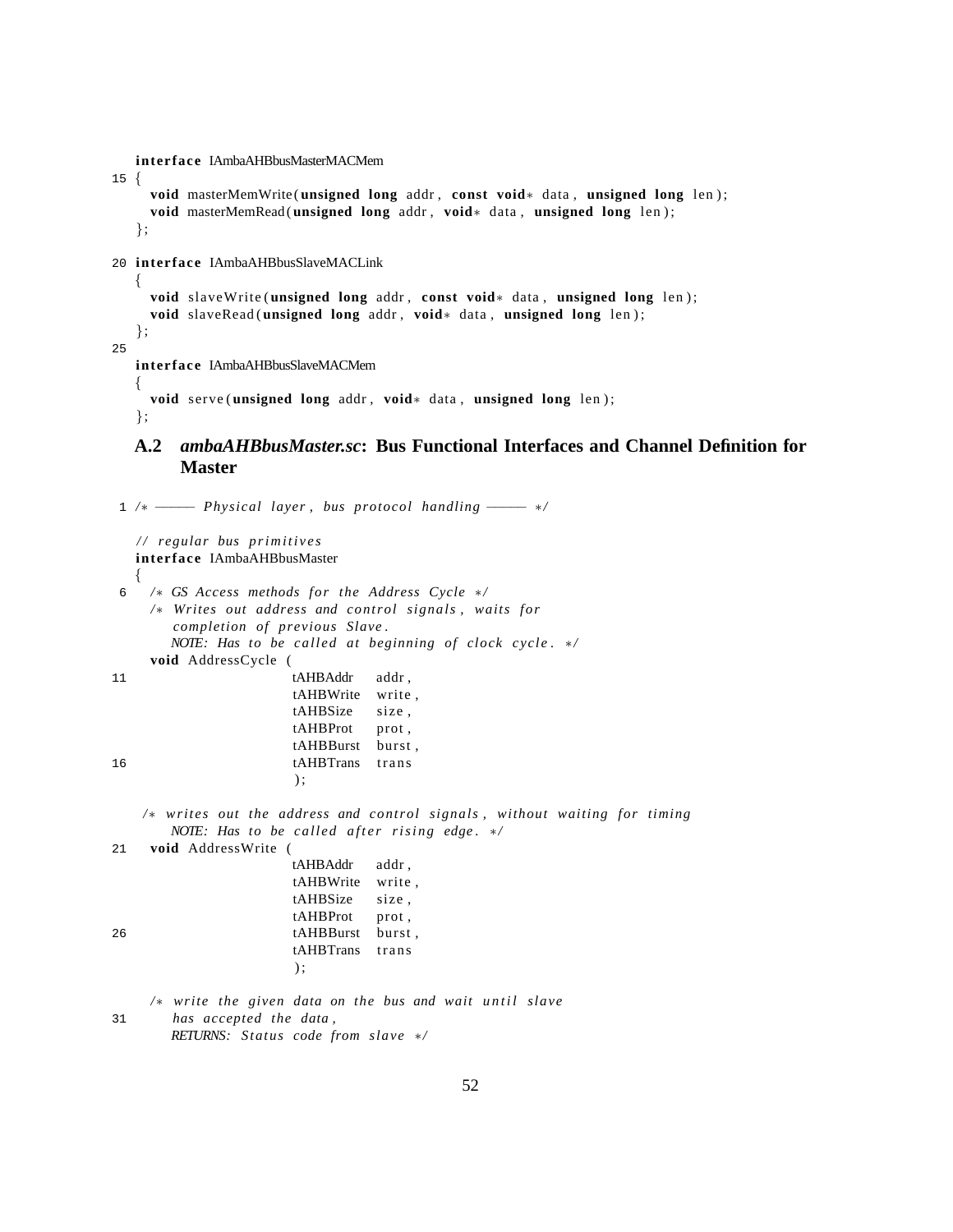```
tAHBResp DataWriteCycle (tAHBData data ) ;
36 /* write the given data on the bus and wait until slave
        has accepted the data ,
        RETURNS: Status code from slave ∗/
     tAHBResp DataReadCycle (tAHBData ∗data ) ;
41 };
   /∗ physical layer for master side ∗/
   channel AmbaAHBbusMaster(
     in signal bit [1] HCLK, // from external clk, all on rising edge
46 in signal bit [1] HRESETn, // low active reset signal for bus component
     out signal bit [31:0] HADDR, // 32 bit system address bus
     out signal bit [1:0] HTRANS, // transfer type (IDLE, ...)
     out signal bit [1] HWRITE, / / write on high
     out signal bit<sup>[2:0]</sup> HSIZE, // size of transfer
51 out signal bit [2:0] HBURST, // burst mode selection
     out signal bit [3:0] HPROT, // protection bits
     out signal bit [HDATA_BUS_HIGH_BIT:0]
                       HWDATA, / / write data bus ( master −> slave )
     in signal bit [HDATA_BUS_HIGH_BIT:0]
56 HRDATA, / / read data bus ( slave −> master )
     in signal bit [1] HREADY, / / slave indicates operation complete
     in signal bit [1:0] HRESP // slave indicates return code for op.
61 ) implements IAmbaAHBbusMaster
   {
   \dot{\};
   /∗ − Protocol Layer, includes arbitration − ∗/
66 interface IAmbaAHBbusMasterProtocol
   \mathbf{f}/∗ convention , a l l functions have to be called on a r i s i n g clock edge ,
        this has to be guaranteed by the calling mac layer */
71 bit [7:0] ReadByte (bit [31:0] addr);
     bit [15:0] ReadWord( bit [31:1] addr ) ;
     bit [31:0] ReadLong( bit [31:2] addr ) ;
     / / multi burst s i z e 4 , 8 , 16 longs
     tAHBResp ReadBurst ( bit [31:2] addr , tAHBData data [ ] , unsigned char size ) ;
76
     void WriteByte (\text{bit}[31:0] addr, \text{bit}[7:0] val);
     void WriteWord (bit [31:1] addr, bit [15:0] val );
     void WriteLong ( bit [31:2] addr , bit [31:0] val ) ;
     / / multi burst s i z e 4 , 8 , 16 longs
81 tAHBResp WriteBurst (bit<sup>[31:2]</sup> addr, tAHBData data[], unsigned char size);
     / / NOTE not implemented undefined bursts , burst for words or bytes
```

```
};
```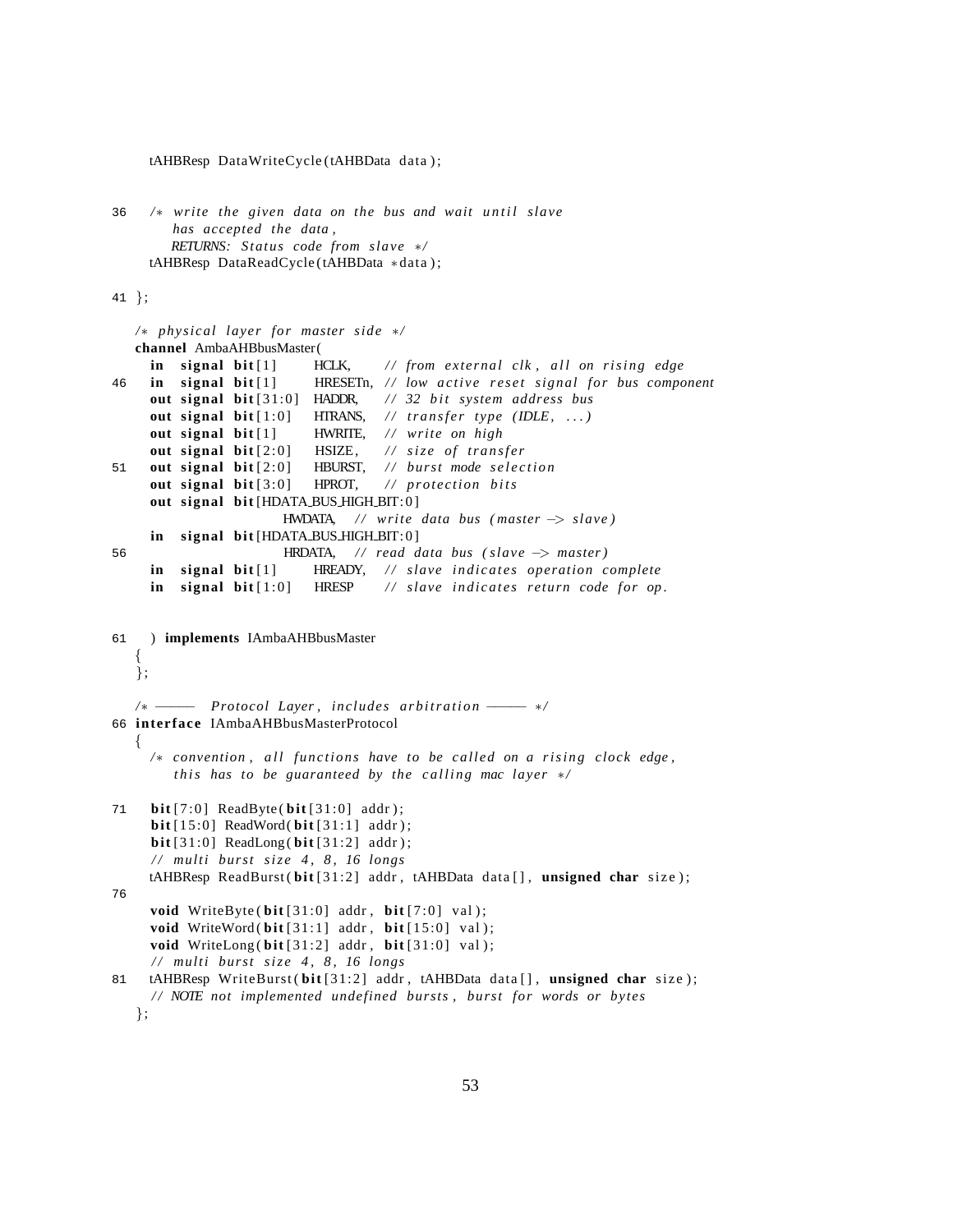```
/∗ protocol layer master side ∗/
86 channel AmbaAHBbusMasterProtocol (IAmbaAHBbusMaster bus ,
                                    i semaphore access )
        implements IAmbaAHBbusMasterProtocol
    {
    };
91
   /∗ − − Media access layer, links – */
   /* This is a simplified version of the memory access,
       − no address increase
96 − no bursts
       − no alignment for addresses , o f f aligned access
         gives bus error simulated by core dump
         Compatible with AmbaAHBbusSlaveMacLinkNoAdddrInc
101 ∗/
```
**channel** AmbaAHBbusMasterMACLinkNoAddrInc( IAmbaAHBbusMasterProtocol mac) **implements** IAmbaAHBbusMasterMACLink

<span id="page-59-0"></span>{ 106 };

### **A.3** *ambaAHBbusSlave.sc***: Bus Functional Interfaces and Channel Definition for Slave**

*/*∗ −−−−− *Physical layer , bus protocol handling* −−−−− ∗*/* 3 **interface** IAmbaAHBbusSlave

{

|    | /* listen to specified set of control signals without waiting for clock $\ast$ / |
|----|----------------------------------------------------------------------------------|
|    | tAHBSize ListenCntl(tAHBAddr *addr,                                              |
| -8 | tAHBAddr addrMask,                                                               |
|    | $tAHBBurst * burst$ , // <i>burst mode</i>                                       |
|    | tAHBBurst burstMask,                                                             |
|    | $tAHBProt *prot,$ // protection type                                             |
|    | tAHBProt protMask, $\frac{\pi}{3}$ mask                                          |
| 13 | $tAHBWrite$ *write, // write mode ?                                              |
|    | tAHBWrite writeMask);                                                            |
|    |                                                                                  |

|    | /* listen to specified set of control signals with waiting for clock $*/$ |
|----|---------------------------------------------------------------------------|
|    | 18 tAHBSize ListenCntlCycle (tAHBAddr *addr,                              |
|    | tAHBAddr addrMask,                                                        |
|    | $tAHBBurst * burst,$ // burst mode                                        |
|    | tAHBBurst burstMask,                                                      |
|    | $tAHBProt *prot, \t// protection type$                                    |
| 23 | tAHBProt protMask, $\frac{\pi}{3}$ mask                                   |
|    | $tAHBWrite$ *write, // write mode ?                                       |
|    | tAHBWrite writeMask);                                                     |
|    |                                                                           |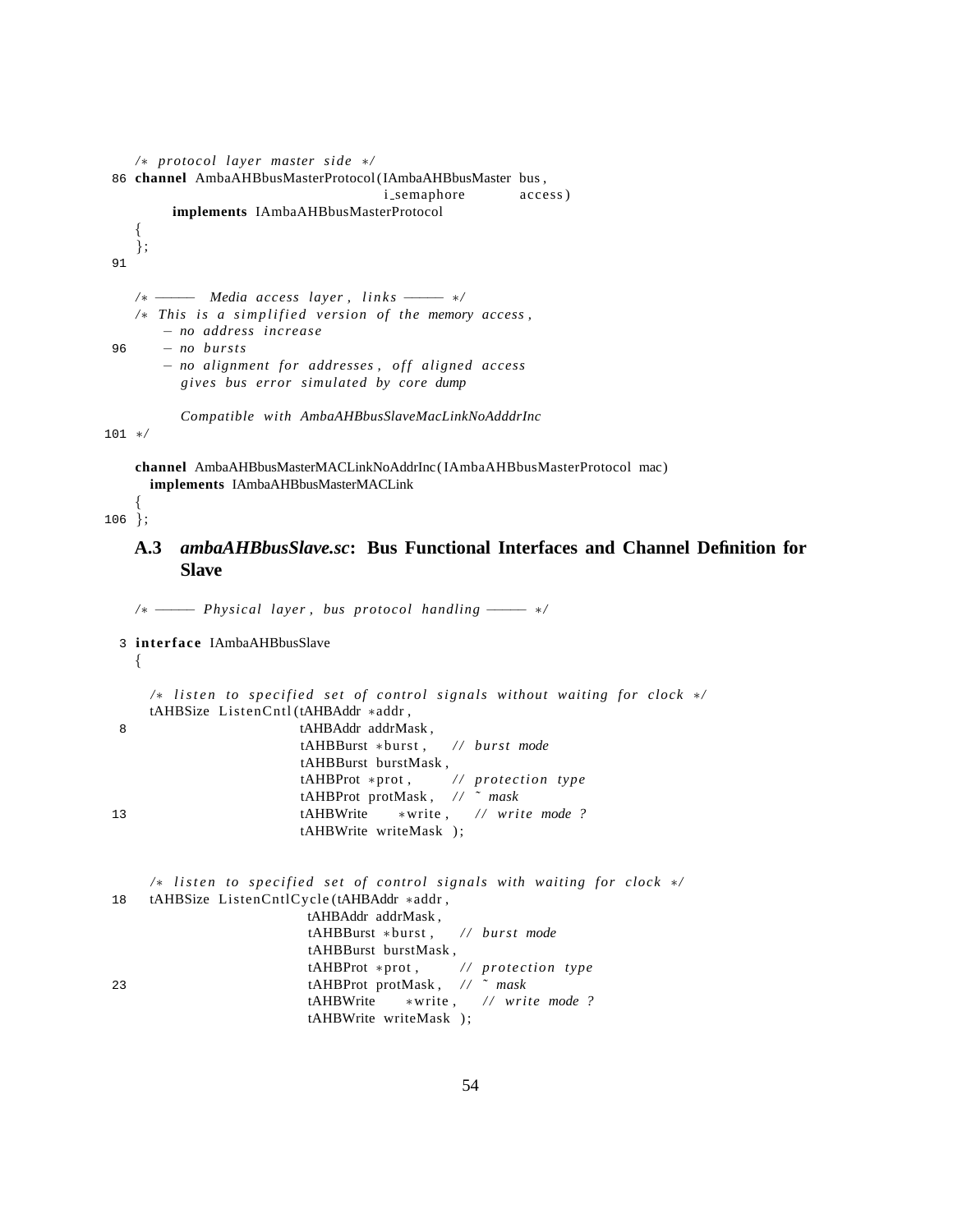28 */*∗ *write data to bus ( master read ) , and consume a cycle* ∗*/* void WriteCycle (tAHBData val);

```
/∗ read data from bus ( masters write ) and concume a cycle ∗/
33 tAHBData ReadCycle ( void ) ;
```

```
/∗ signal an error or other condition to master , called
   instead of WriteCycle or ReadCycle ∗/
void TwoCycleResp(bit[1:0] resp);
```
38 };

**channel** AmbaAHBbusSlave (

```
in signal bit [1] HCLK, // from external clk, all on rising edge
43 in signal bit [1] HRESETn, // low active reset signal for bus component
    in signal bit<sup>[31:0]</sup> HADDR, // 32 bit system address bus
    \text{in} signal bit[1:0] HTRANS, // transfer type (IDLE, ...)
    in signal bit [1] HWRITE, / / write on high
    in signal bit<sup>[2:0]</sup> HSIZE, // size of transfer
48 in signal bit [2:0] HBURST, // burst mode selection
    in signal bit<sup>[3:0]</sup> HPROT, // protection bits
    in signal bit [HDATA_BUS_HIGH_BIT:0]
                     HWDATA, / / write data bus ( master −> slave )
    out signal bit [HDATA_BUS_HIGH_BIT:0]
53 HRDATA, / / read data bus ( slave −> master )
    in signal bit [1] HSELx, // select signal for slave
        signal bit [1] HREADY, / / slave indicates operation complete
    out signal bit [1:0] HRESP // slave indicates return code for op.
    )
58 implements IAmbaAHBbusSlave
   {
  };
63
  /* −−−− Protocol layer, arbitration −− */
  interface IAmbaAHBbusSlaveProtocol {
68 /* listen to specified set of control signals with waiting for clock */
    tAHBSize ListenCntlCycle (tAHBAddr ∗addr ,
                            tAHBAddr addrMask ,
                            tAHBBurst ∗burst , / / burst mode
                            tAHBBurst burstMask ,
73 tAHBProt ∗prot , / / protection type
                            tAHBProt protMask , / / ˜ mask
                            tAHBWrite ∗write ,
                            tAHBWrite writeMask); // write mode ?
78 /∗ bus data cycle operations , each one consumes a cycle ∗/
```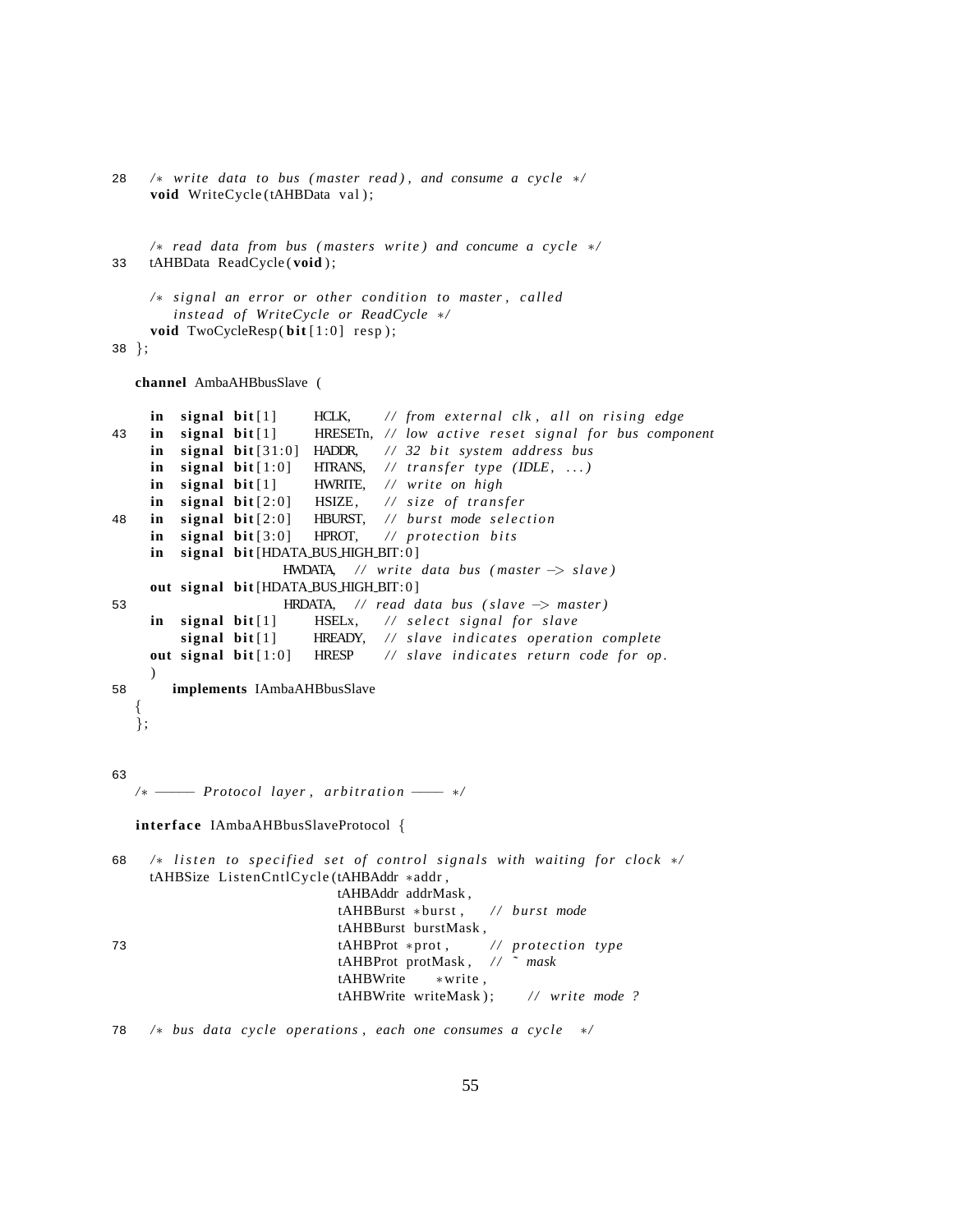```
\textbf{bit} [7:0] ReadByte (\textbf{bit} [1:0] addr);
      bit [15:0] ReadWord( bit [1:1] addr);
      bit [31:0] ReadLong( void ) ;
      void ReadBurst (tAHBData data [], unsigned char numBeats);
 83
      void WriteByte (\text{bit} [7:0] \text{ val});void WriteWord (bit [15:0] val );
      void WriteLong (bit [31:0] val );
      void WriteBurst (tAHBData data [], unsigned char numBeats);
 88
      /∗ signal an error or other condition to master ∗/
      void TwoCycleResp(bit[1:0] resp);
    };
 93
    /∗ −<del>−−−</del> MAC layer, segmentation, reassmbly −−−−−−−−−− */
    /∗ MAC layer slave , randezvouz access ( l i n k access ) ∗/
 98 /∗ Reduced version of MACLink with the following simplifying assumptions
        − no address increase during transmission
        − no bursts
        - no alignment transfers, off alignment access results in
        bus access violation */
103 channel AmbaAHBbusSlaveMACLink( IAmbaAHBbusSlaveProtocol protocol )
      implements IAmbaAHBbusSlaveMACLink
    {
    };
108 /∗ MAC layer , slave , memory access ∗/
    channel AmbaAHBbusSlaveMACMem( IAmbaAHBbusSlaveProtocol protocol )
         implements IAmbaAHBbusSlaveMACMem
    {
```
#### <span id="page-61-0"></span>**A.4** *ambaAHBbusTLM.sc***: Interfaces and Channel Definitions for Abstract Models**

```
/∗ Transaction Level Modelling
   on l e v e l of MAC. link ,
```

```
3 Can be used instead of AmbaAHBbusMasterMACLink
```

```
Allows access of multiple multiple masters and multiple slaves at the
same time .
```
∗*/*

};

```
8 channel AmbaAHBbusMasterMACLinkTLM( void )
```

```
implements IAmbaAHBbusMasterMACLink,
           IAmbaAHBbusMasterMACMem,
```

```
IAmbaAHBbusSlaveMACLink ,
IAmbaAHBbusSlaveMACMem
```

```
13 {
   }
```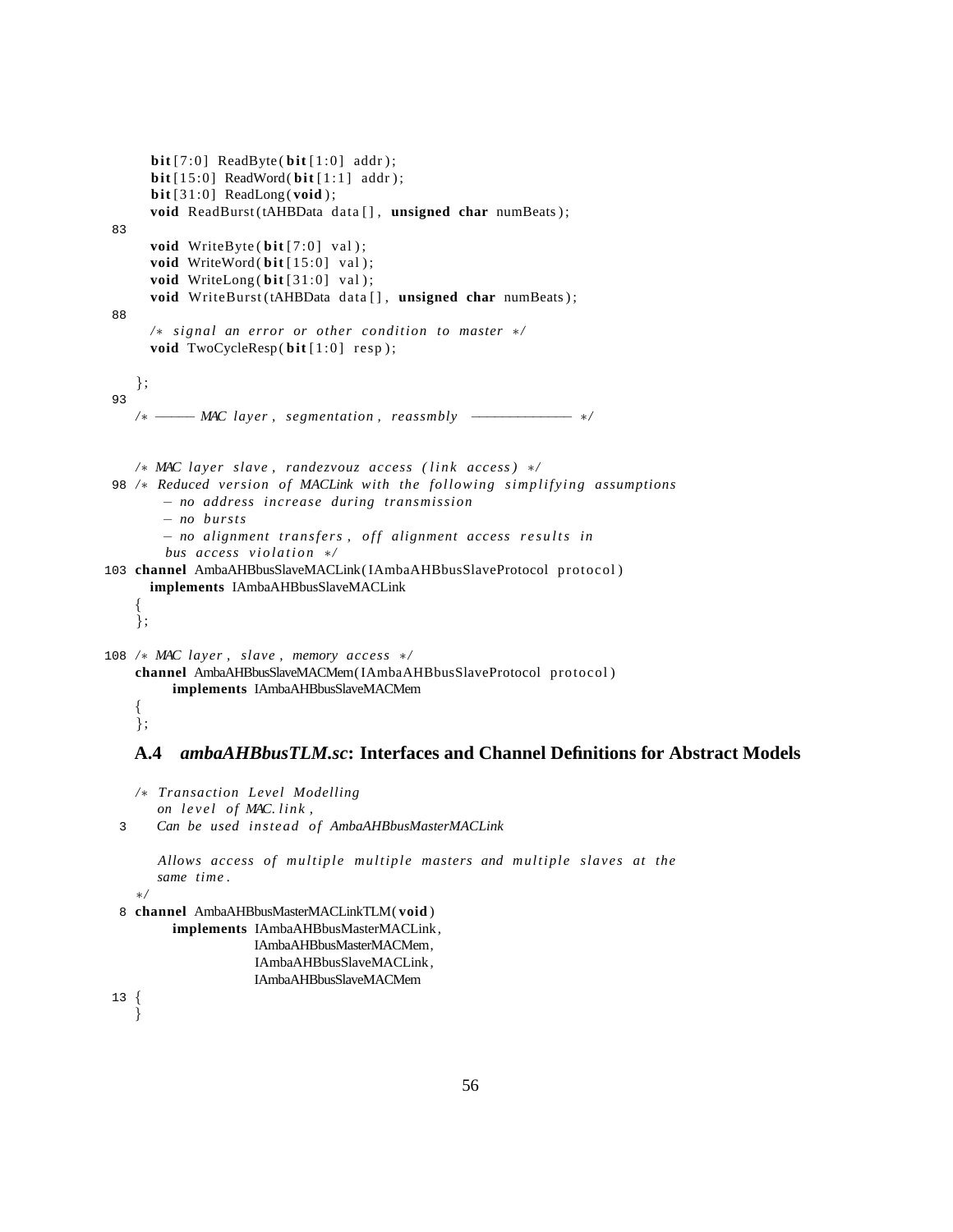```
/∗ Transaction Level Modelling
      on l e v e l of MAC. link ,
18 Can be used instead of AmbaAHBbusMasterMACLink
      Allows access of multiple multiple masters and multiple slaves at the
      same time .
23 ATTENTION without arbitration ! */
   channel AmbaAHBbusMasterMACLinkTLMNoArbit( void )
        implements IAmbaAHBbusMasterMACLink,
                   IAmbaAHBbusMasterMACMem,
                   IAmbaAHBbusSlaveMACLink ,
28 IAmbaAHBbusSlaveMACMem
   {
   }
   /∗ give each master an identity for arbitration */
33 channel AmbaAHBbusMasterProtocolTLM(
         unsigned int masterNr, // identity of the master
         / / tlm model containing the bus and the a r b i t r a t i o n modelling
         IAmbaAHBbusProtocolTLM Arbitration busAndArb
                                       )
38 implements IAmbaAHBbusMasterProtocol
   {
   }
   /∗ protocol layer implementation master and slave for ATLM ∗/
43 channel AmbaAHBbusProtocolTLM ( )
        implements IAmbaAHBbusSlaveProtocol ,
                   IAmbaAHBbusProtocolTLM Arbitration
   {
   }
48
   /∗ same as above but no delta cycle collection of requests */
   channel AmbaAHBbusProtocolTLMNoDelta ( )
        implements IAmbaAHBbusSlaveProtocol ,
                   IAmbaAHBbusProtocolTLM Arbitration
53 {
   }
```
# <span id="page-62-0"></span>**B Testing Environment**

#### <span id="page-62-1"></span>**B.1 Source Code Structure**

In addition to the previously described files, which contain the [AMBA](#page-5-1) models, a set of files is required for the testing environment. For ease of debugging and controlling, it was decided that each test group is captured in an own executable. Since for each test group up to 5 different models had to be validated, a large number of test executables is created during compilation process.

In order to minimize code duplication, as a means of reducing the maintenance effort in the ongoing project, a single test bench file *testbench*.*sc* was developed. This test bench file conditionally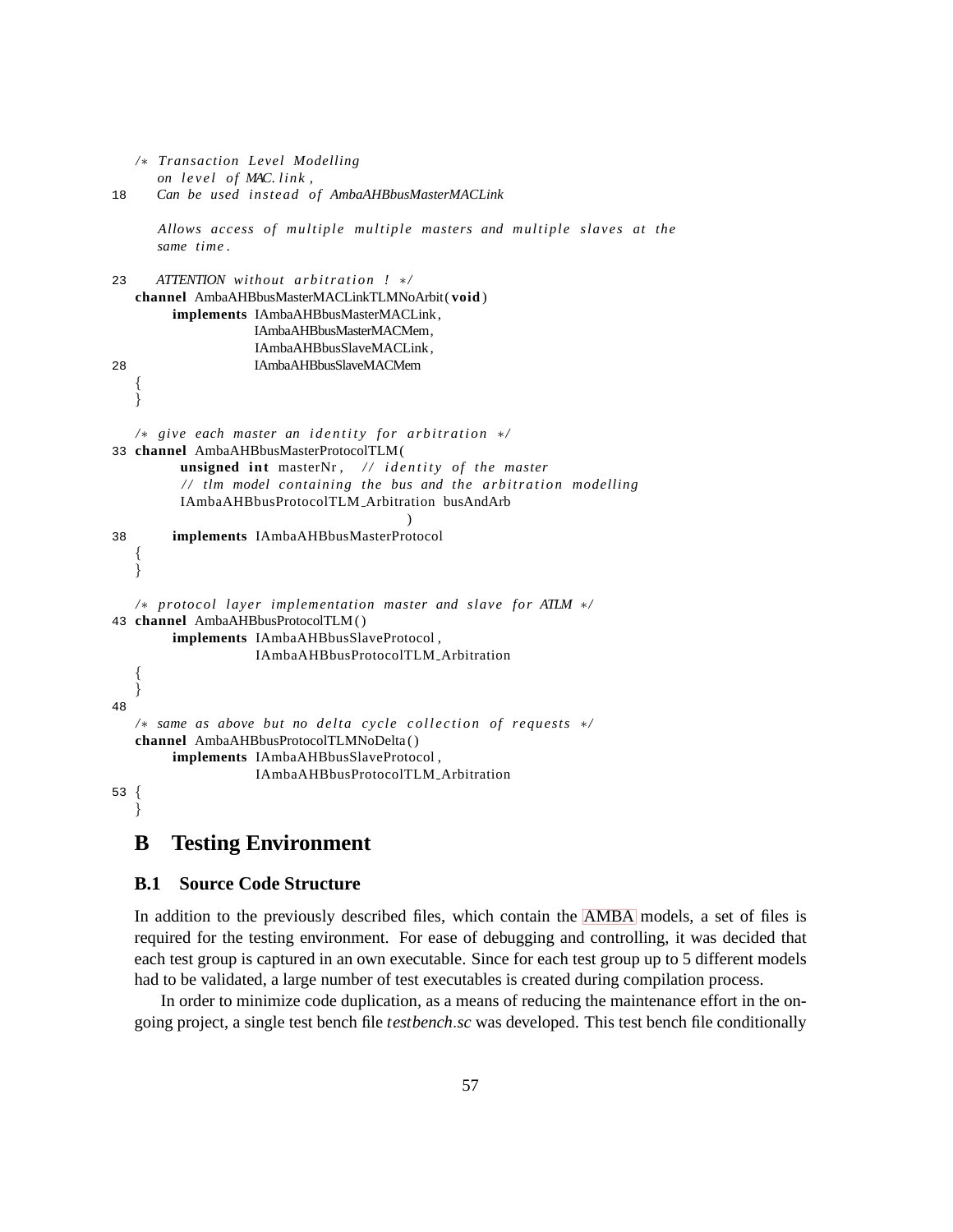

Figure 40: Generic connection scheme

includes a particular test group and a particular bus model. All necessary components are instantiated and connected in the test bench. This includes the test master behaviors and the test slave behaviors, which are connected to selected bus model (see Figure [40\)](#page-62-1). Additionally supporting elements are handled, e.g. in the bus functional model: multiplexers, arbiter, clock driver, and address decoder. Since the test bench file contains all wiring information, having a single version for all test cases significantly simplified changes during the development time.

For each group of tests a separate master and slave behavior were implemented. Precompiler directives were used to conditionally include the selected master and slave code. For ease of identification the naming convention below was followed:

**testMaster** *testName***.sh** contains common definitions used for both the behavior running in the master and the behavior running in the slave.

**testMaster** *testName***.sc** implements the behavior for the master side of the bus access.

**testSlave** *testName***.sc** implements the behavior for the slave side of the bus access.

The test behaviors use an interface to the according [MAC](#page-5-11) layer (either memory or rendezvous style) as an input. They are connected by the test bench through the bus model under test. The the part *testName* in the file name above is replaced by the short name as defined in Table [9](#page-62-1) of the according test. The set of files that have to be included for a particular test setup are selected using preprocessor directives within the test bench. Table [9](#page-62-1) lists the testcases with their short names and the macro definitions for test selection.

#### <span id="page-63-0"></span>**B.2 Test Executables**

As indicated earlier, the test bench will not only select a test group to be executed, but also a model for the actual transmission. As for the testcases the according model (or the stack of channels) is selected with the precompiler directives as shown in Table [10.](#page-63-0)

With the short names defined for the test group and the bus model, the name of the executables can be constructed. All test executables obey the following naming convention: **test** *channelName testName*. Where the *channelName* is replaced with the short name of the bus model (3*rd* column of Table [10\)](#page-63-0) and the *testName* is replaced with the short name of the test group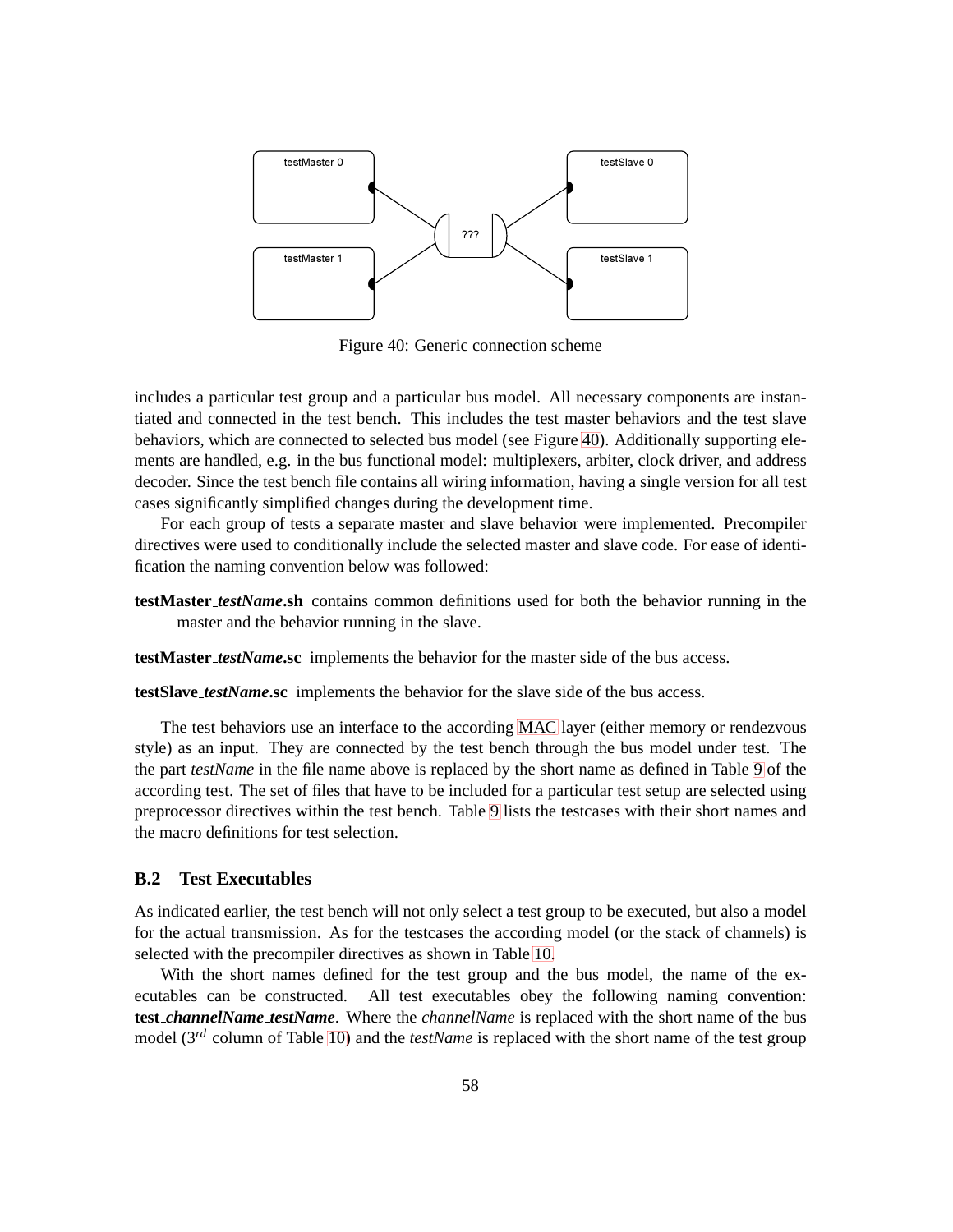| <b>Test Name</b>                        | <b>Section</b> | <b>Short Name</b> | <b>Macro Definition</b> |
|-----------------------------------------|----------------|-------------------|-------------------------|
| <b>Individual Transfers</b>             | 4.1.1          | indiv             | <b>TEST_INDIV</b>       |
| Random Access using Memory Style        | 4.1.2          | randMem           | <b>TEST_RAND</b>        |
| Access                                  |                |                   |                         |
| Random Access using Rendezvous          | 4.1.3          | randMsg           | <b>TEST_RAND_MSG</b>    |
| <b>Style Access</b>                     |                |                   |                         |
| Timing Validation for Bus Functional    | 4.2            | print             | <b>TEST_PRINT</b>       |
| Model                                   |                |                   |                         |
| TLM Timing Validation versus Bus        | 4.3            | tlmTiming         | TEST_TLM_TIMING         |
| <b>Functional Model</b>                 |                |                   |                         |
| <b>Explicit Timing Measurements for</b> | 4.3            | memTiming         | TEST_MEM_TIMING         |
| <b>Example Transfers</b>                |                |                   |                         |
| Transfer Performance for Memory Style   | 5.1            | perfMem           | <b>TEST_PERF_MEM</b>    |
| Access                                  |                |                   |                         |
| Transfer Performance for Rendezvous     | 5.1            | perfRand          | TEST_PERF_RAND          |
| <b>Style Access</b>                     |                |                   |                         |
| Timing Accuracy of TLM Models           | 5.2            | perfTiming        | TEST_PERF_TIMING        |

Table 9: List of implemented tests, with the section where the results are discussed, a short name that is used for test file naming, and the define statement used in the test bench for the test selection.

(3*rd* column of Table [9\)](#page-62-1). As an example the executable for testing individual transfers with the bus functional model is named: test\_bf\_indiv.

With the large amount of test executables an automatic test execution becomes necessary. As described in the results section, the test execution is categorized into three parts. The functional tests have a build in failure detection and terminate with an error. The timing validation of the abstract models with respect to the bus functional model includes an error detection. A makefile rule can be used to iterate through all bus models and the tests in these two categories and the test will stop on the first detected error:

make test

A large number of test executions is required for the performance tests, hence this has been

| <b>Model Name</b>                      | <b>Section</b> | <b>Short Name</b> | <b>Macro Definition</b> |
|----------------------------------------|----------------|-------------------|-------------------------|
| Transaction Level Model (A)            | 3.3            | tlm               | USE_CHANNEL_TLM         |
| Transaction Level Model (B)            | 3.3            | tlmh              | USE_CHANNEL_TLM_B       |
| Arbitrated Transaction Level Model (A) | 3.4            | prot              | USE_CHANNEL_PROT        |
| Arbitrated Transaction Level Model (B) | 3.4            | protb             | USE_CHANNEL_PROT_B      |
| <b>Bus Functional Model</b>            | 3.5            | bf                | <b>USE_CHANNEL_BF</b>   |

Table 10: List of implemented bus models, with a reference to the chapter explaining the design, a short name for file naming convention, and the macro name for the channel selection in the test bench.